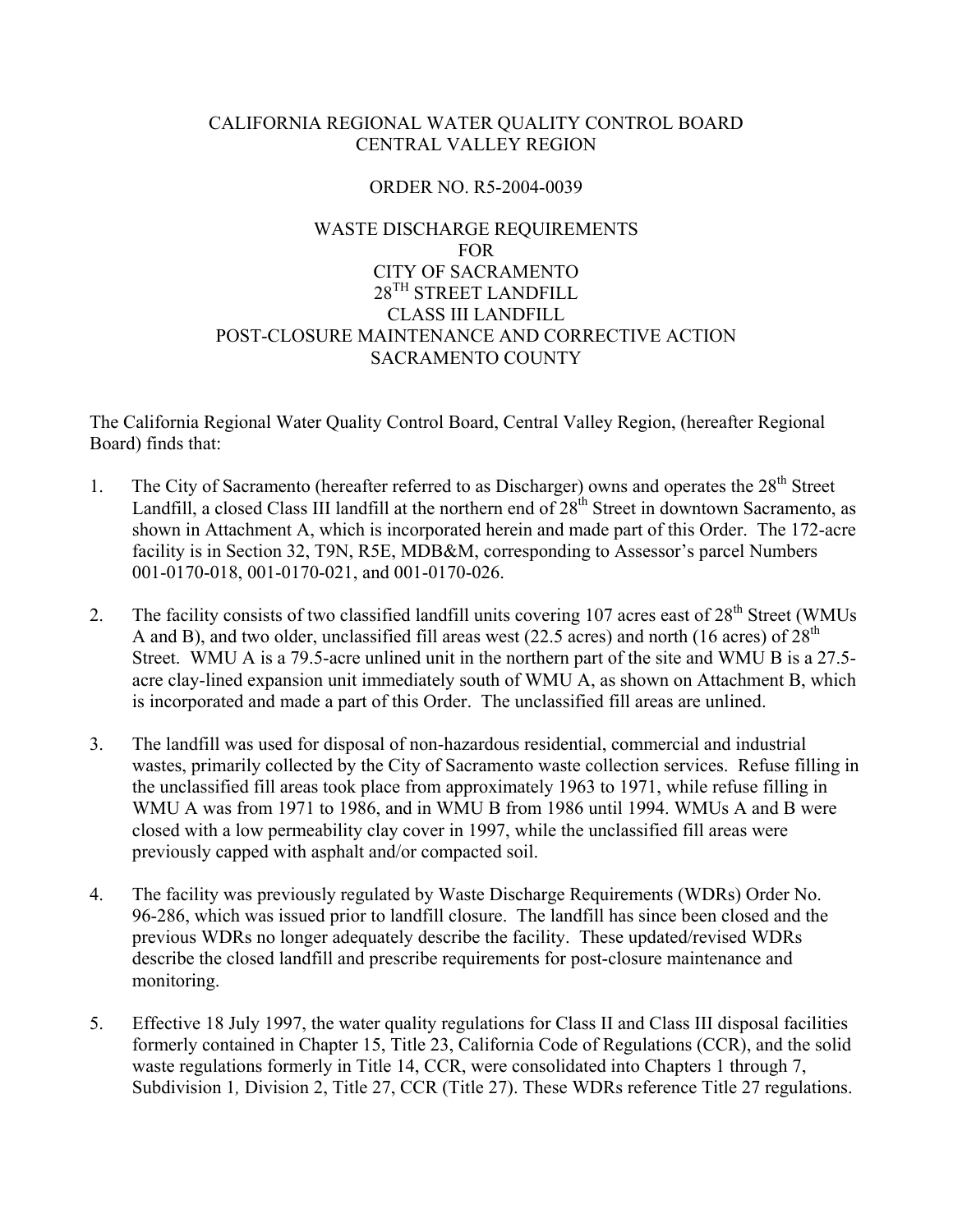6. On 9 October 1991, the United States Environmental Protection Agency (USEPA) promulgated regulations (Title 40, Code of Federal Regulations, Parts 257 and 258, "federal municipal solid waste (MSW) regulations" or "Subtitle D") that apply, in California, to dischargers who own or operate Class II or Class III landfill units at which MSW is discharged. This landfill is subject to all Subtitle D regulations since it accepted MSW after 9 October 1991 and did not meet the applicable federal deadline for cessation of waste acceptance (9 October 1993).

### **WASTES AND UNIT CLASSIFICATION**

- 7. The landfills accepted wastes defined as "inert" and "nonhazardous" under Sections 20230 and 20220 of Title 27, respectively.
- 8. Hazardous wastes and liquid wastes have never been knowingly accepted at the landfill. However, typical early (pre-1980s) disposal procedures did not routinely check incoming wastes closely for liquids and/or hazardous wastes. In addition, all municipal wastes contain some portion of household hazardous wastes, mixed in with the non-hazardous garbage, including used oils, paints, lead-acid batteries, pesticides, etc. An assessment conducted in 1985 of the types and quantities of household hazardous waste in materials accepted at the facility found that less than 0.12% of the total waste stream was categorize as household hazardous waste.
- 9. WMU A is an existing, reclassified Class III waste management unit under Section 20080(d) of Title 27, since it operated prior to 27 November 1984. WMU B is a new Class III waste management unit under Section 20080(d) because it did not receive all of its permits and did not operate until after 27 November 1984.
- 10. Wastes were initially placed in WMU A in a cut and fill operation to an elevation of about 15 feet above MSL. WDRs order No. 75-155 prohibited discharge of waste below an elevation of 20 feet above MSL after June 1975. About 20 to 25 feet of fill was placed from a southwest to northeast direction across the site. In 1984, the initial lift was completed and the direction of filling changed to southwesterly with an average seven-foot lift placed over the entire WMU A. Additional waste was placed in phases over the site to achieve final grades between 3 and 10 percent in preparation for closure construction. WMU A reached final design elevation in November 1991.
- 11. At the time of closure, the landfill was permitted to accept up to 1,200 tons of waste per day. It was estimated that actual waste acceptance was approximately 600 tons of waste per day with the facility operating  $5\frac{1}{2}$  days per week. The total capacity of the landfill, at final closure, was estimated to be 6,514,000 cubic yards. It is assumed that this applies only to the known waste disposal operations in WMUs A and B.

#### **SITE DESCRIPTION**

- 12. The site is bounded by the American River to the north, Business Interstate 80 to the south, Southern Pacific Railroad tracks to the east, and industrial properties to the west.
- 13. Land within 1,000 feet of the facility is used for domestic housing, industry, agriculture, recreation, and open space.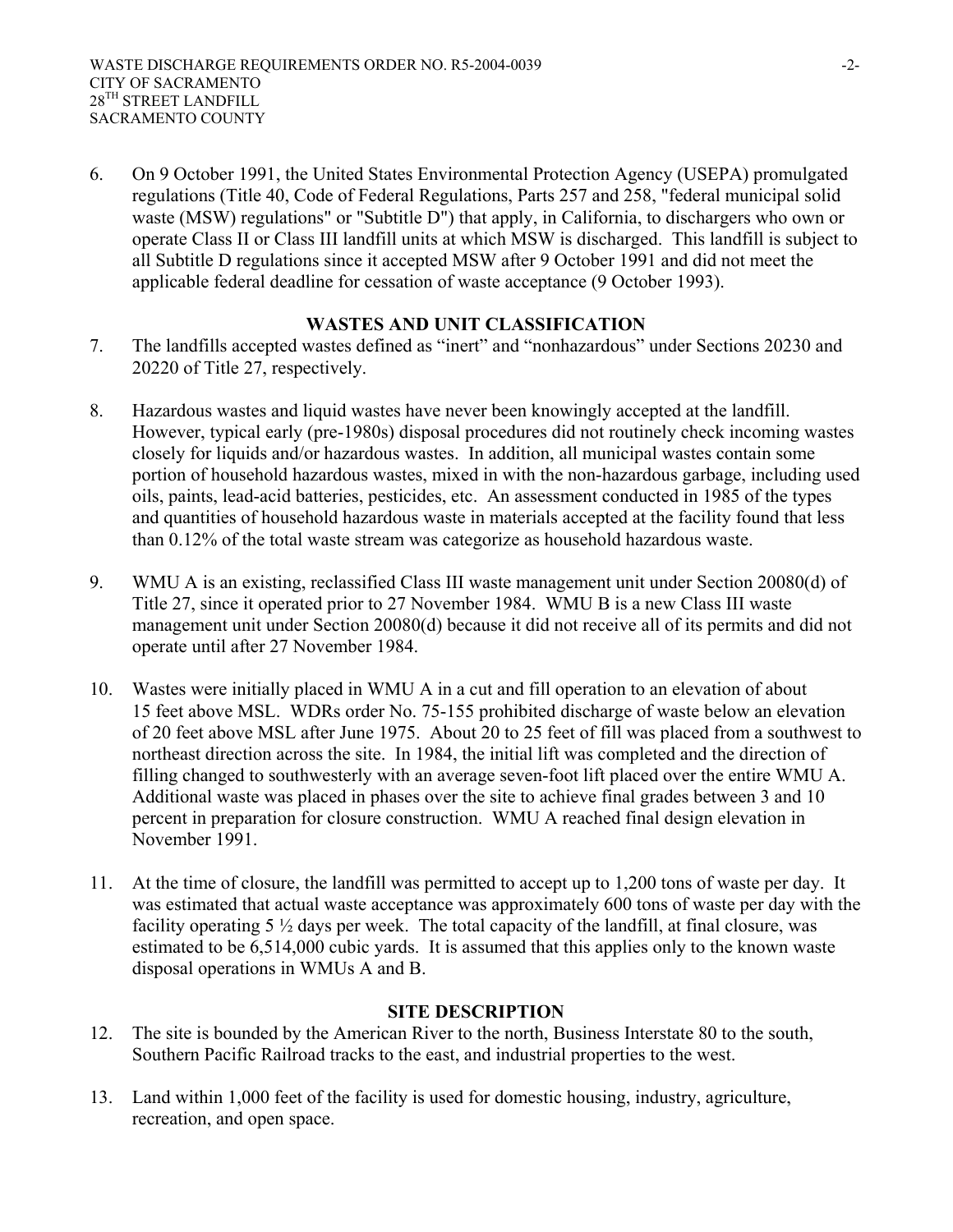- 14. Significant acreage, including the Dellar Property (the name is that of the current owner, Mr. Lincoln Dellar), has been landfilled to the west of the current 28<sup>th</sup> Street Landfill. This area is privately owned and the Discharger did not include this acreage in the permitted site closure schedule. However, the existing network of 19 groundwater quality monitoring well does encompass the area to the west of the Discharger-owned property.
- 15. The topography surrounding the landfill is basically flat with elevations ranging from 25 to 40 feet above MSL with about 45 feet of local topographic relief due to landfill construction. Other man-made features in the area include flood control levees and highway and railway embankments.

#### **GEOLOGY**

- 16. The site is underlain by 200 to 300 feet of Holocene age alluvial stream channel deposits consisting primarily of sandy silt, fine to medium grained sand, silty sand, silty clay, and clay. The upper water-bearing unit beneath the landfill is within the more permeable of these materials. Sand and sandy silt acting as aquifer material has hydraulic conductivities reported to range from approximately 1 x  $10^{-4}$  to 1 x  $10^{-2}$  cm/s.
- 17. Underlying the stream channel deposits, in order of depth, are the Laguna, Fair Oaks, and Mehrten formations.

#### **WASTE MANAGEMENT UNIT DESIGN**

- 18. WMU A is unlined and has no leachate collection and recovery system (LCRS).
- 19. WMU B was constructed in 1985 with a 1.5-foot thick clay liner with a maximum permeability of 1 x  $10^{-7}$  centimeters per second (cm/s) overlain by an additional 1.5 feet of compacted soil with a maximum permeability of  $1 \times 10^{-5}$  cm/s. The clay liner extends up the sides of the containment berms to an elevation varying from 27 feet above MSL at the west end of the unit to 30 feet above MSL at the northeast end. The disposal area was excavated prior to construction so that the maximum depth of waste would be 15 feet above mean sea level (MSL).
- 20. A dendritic LCRS was installed over WMU B's compacted liner. The LCRS layer consists of a gravel blanket and perforated leachate collection piping. The collection piping drains to a collection sump/pump station at the west end of WMU B which is equipped with two 150-gallon per minute (gpm) pumps (one serving as back-up). The leachate pumps operate using a float control system, which ensures the sump is emptied when liquids accumulate to pre-set level. Leachate is pumped out into the City of Sacramento's combined storm water/sanitary sewer system. The Discharger monitors leachate quality on a regular basis.
- 21. A subdrain consisting of a gravel blanket with perforated pipe laterals was constructed underlying WMU B's base liner to help protect the liner from uplift due to high groundwater. The collection piping tied into a series of three dewatering pump stations located between WMU A and WMU B. The system was intended for use during WMU B's cell construction and early filling and has not been operated since 1989.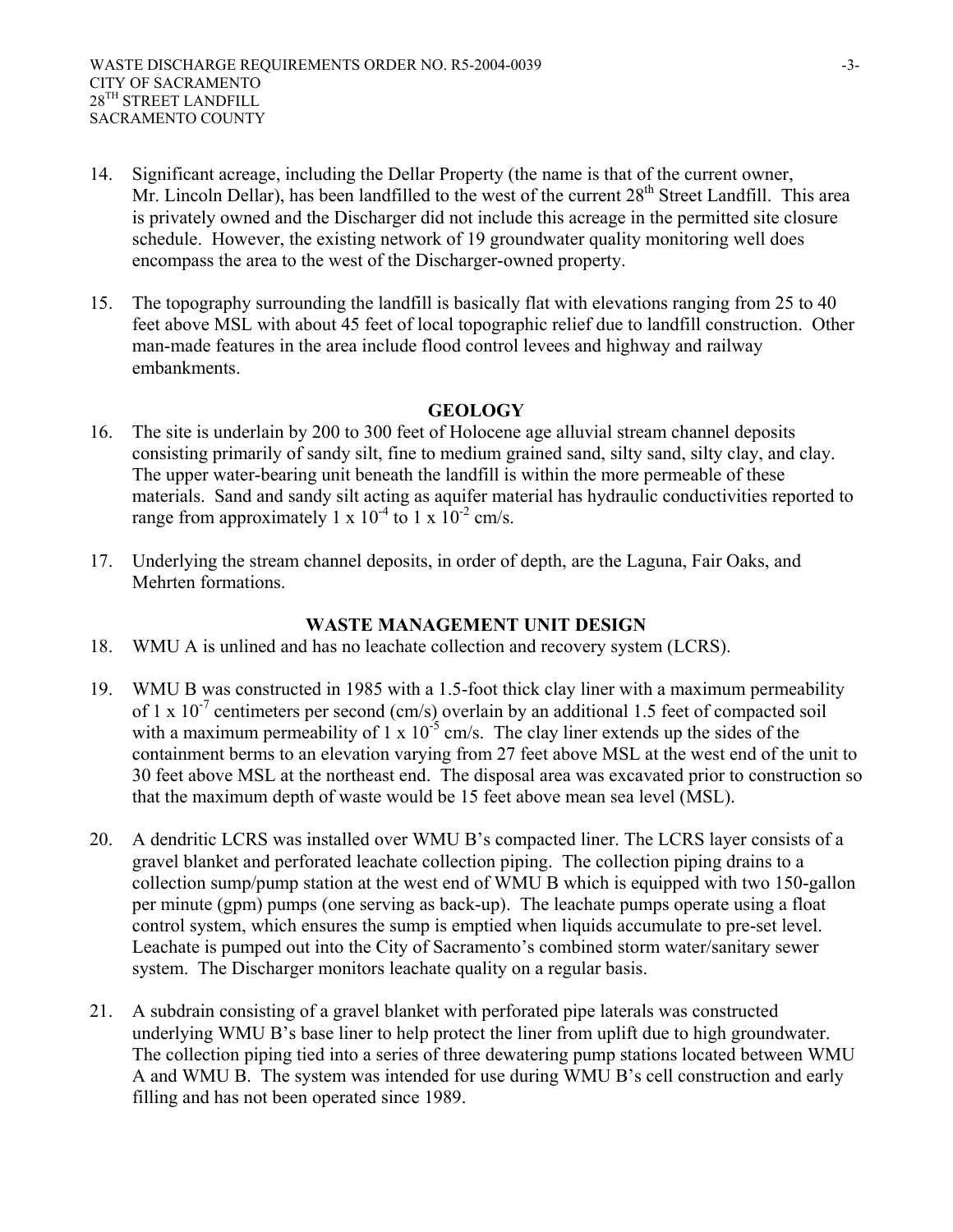#### **CLOSURE AND POST-CLOSURE**

- 22. The Discharger submitted A *Final Closure Plan* on 18 June 1991. Several amendments and related technical reports followed before closure construction was implemented, including:
	- a. *Final Closure and Postclosure Plan Amendment No. 2*, dated 18 December 1995, by Harding Lawson Associates;
	- b. *Slope Stability Report*, dated 20 December 1995, by Harding Lawson Associates;
	- c. *Special Provisions & Plans (90% Design) for Construction of the 28th Street Landfill Closure*, dated 16 February 1996 by Harding Lawson Associates; and
	- d. *Sacramento Metropolitan Air Quality Management District Permit to Construct the Landfill Gas Collection and Flare System* dated 24 September 1996.
	- e. *Construction Quality Assurance/Completion Report for Landfill Closure,* 9 February 1998, prepared by Harding Lawson Associates. The report documents the installation of the final cover for waste management units (WMU) A and B.

The above documents were reviewed and approved by Regional Board staff, Sacramento County Solid Waste Local Enforcement Agency (LEA), and the California Integrated Waste Management Board (CIWMB).

- 23. A final cover for both WMUs consists of, described from top to bottom as, one-foot of soil cover, one-foot of low permeability clay, two-feet of concrete and asphalt rubble, and one-foot of intermediate soil cover.
- 24. The *1991 Final Closure and Post-Closure Maintenance Plan* for the facility increased the final cover elevations of WMU A from 72 feet above MSL to 86 feet above MSL to ensure that positive surface drainage would be maintained during the post-closure period. This change increased the fill capacity of this unit from 5,309,000 cubic yards to 6,514,000 cubic yards. The capacity of WMU B was also slightly increased (by 134,000 cubic yards) as a result of a change in the surface drainage design to "V" ditches. As a result of the increased capacity, the active life of the landfill was extended to September 1994 when the landfill ceased accepting municipal solid wastes. The final cover elevation of WMU B was 63 feet above MSL. Both units were vegetated with native grass.
- 25. As part of closure, the landfill was graded to prevent ponding water and a drainage system was installed. Collected storm water is routed through concrete V-ditches that discharge into the American River, or into one of two detention basins in the southwest and southeast corners of the site, respectively. Detention basin locations are shown in Attachment B. The cover and drainage improvements act to prevent or minimize the infiltration of water into waste.
- 26. A 10-acre portion of the older fill area west of 28<sup>th</sup> Street and the 16-acre former fill area north of 28<sup>th</sup> Street (described in Finding 2) were covered with, from top to bottom, 3 inches of asphalt concrete (to provide an all weather surface and prevent infiltration of water), 6 inches of asphalt street grindings, two-feet of concrete and asphalt rubble, and one-foot of soil paved with asphalt concrete. The remaining 12.5-acres of the fill area south of the compost facility was graded to a minimum 3% slope and covered with, from top to bottom, two-feet of soil cover, 6 inches of asphalt street grindings, two-feet of concrete and asphalt rubble, and 6 inches of soil cover.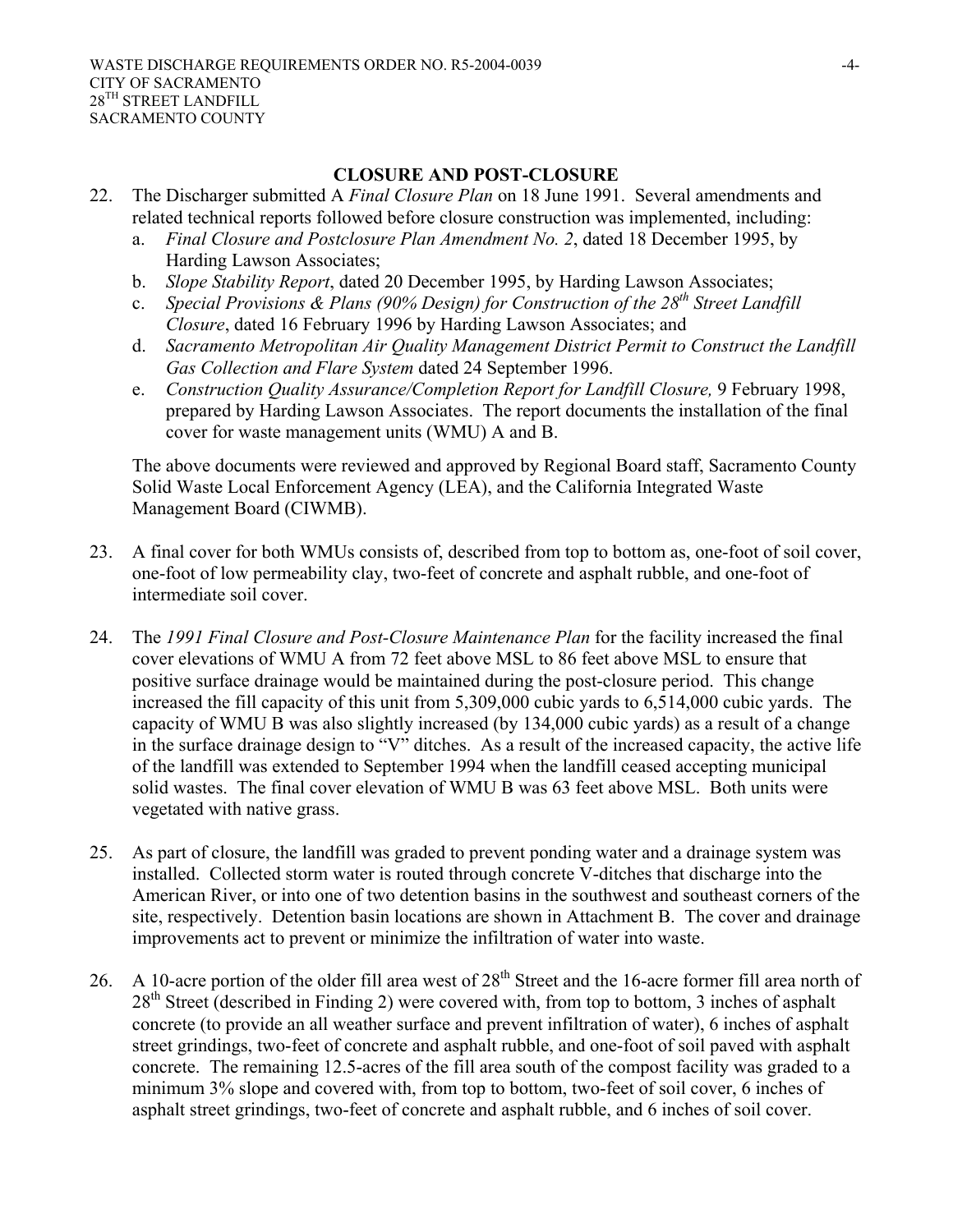#### **Post-Closure**

- 27. The crest areas of both WMUs have settled since landfill closure, as indicated by the first fiveyear aerial topographic survey of the site conducted on 12 March 2002. The measured crest elevation at WMU A was 83 feet indicating that it had settled about two feet since last repaired. The measured crest elevation at WMU B was 62 feet above MSL, indicating that the unit cover has settled about 1.5 feet since closure in 1997 (no cover repairs have been previously performed at this unit).
- 28. The covered area north of  $28<sup>th</sup>$  Street is now the City's corporation yard and is used for storage, vehicle parking and facility offices. The City Department of Parks and Recreation has also developed small portions of this area as the Sutter's Landing Park, including pedestrian/bike trails, paved parking, picnic areas and a skate-park area. The former compost area and uncovered area west of 28<sup>th</sup> Street are not currently being used. These areas are now controlled by the City Department of Parks and Recreation, which is considering the areas for incorporation into Sutter's Landing Park.
- 29. Landfill access roads along the landfill unit perimeter were slurry sealed with an asphalt emulsion to maintain an impermeable surface.

#### **Landfill Gas Collection System**

- 30. Migration of landfill gas from the active site was also identified in 1987. The effects of landfill gas migration include distressed vegetation along the American River and south of the landfill near Interstate Business 80. Elevated levels of ammonia in soil were also found in these areas. As such, the Discharger constructed a passive landfill gas collection trench east of the active site to intercept any landfill gas migrating in that direction.
- 31. A landfill gas (LFG) collection system was installed in 1990 and has been upgraded in phases. In addition to controlling migration of combustible gases, the system serves as a corrective action measure to help prevent migration of gas-borne contaminants, principally volatile organic compounds (VOCs) that could otherwise migrate to groundwater. The system includes 100 interior extraction wells, including 82 interior extraction wells at WMU A and 18 at WMU B. These wells extend into the refuse mass to depths ranging from approximately 40 to 60 feet below ground surface (bgs). Under a lease agreement with the Discharger, Gas Recovery Systems, Incorporated (GRS) captures the LFG for use as an alternate energy source. GRS operates the WMU A wells and the Discharger operates the WMU B wells. Collected landfill gas is sold as fuel to fire a small process boiler at an off-site industrial location. Excess recovered landfill gas that is not sold as fuel is combusted in one of two ground flares maintained by GRS and the Discharger.
- 32. The LFG collection system also includes 66 perimeter extraction wells operated by the Discharger for migration control purposes. The wells are installed in a soil levee/berm along the southern fill perimeter. LFG extracted from the perimeter system is combined with excess LFG from WMU A and WMU B (i.e. LFG that is not used for cogeneration) and combusted in one of two flares. Gas extraction well and collection header piping layout for the landfill gas system are shown in Attachment D, which is incorporated herein and made part of this Order.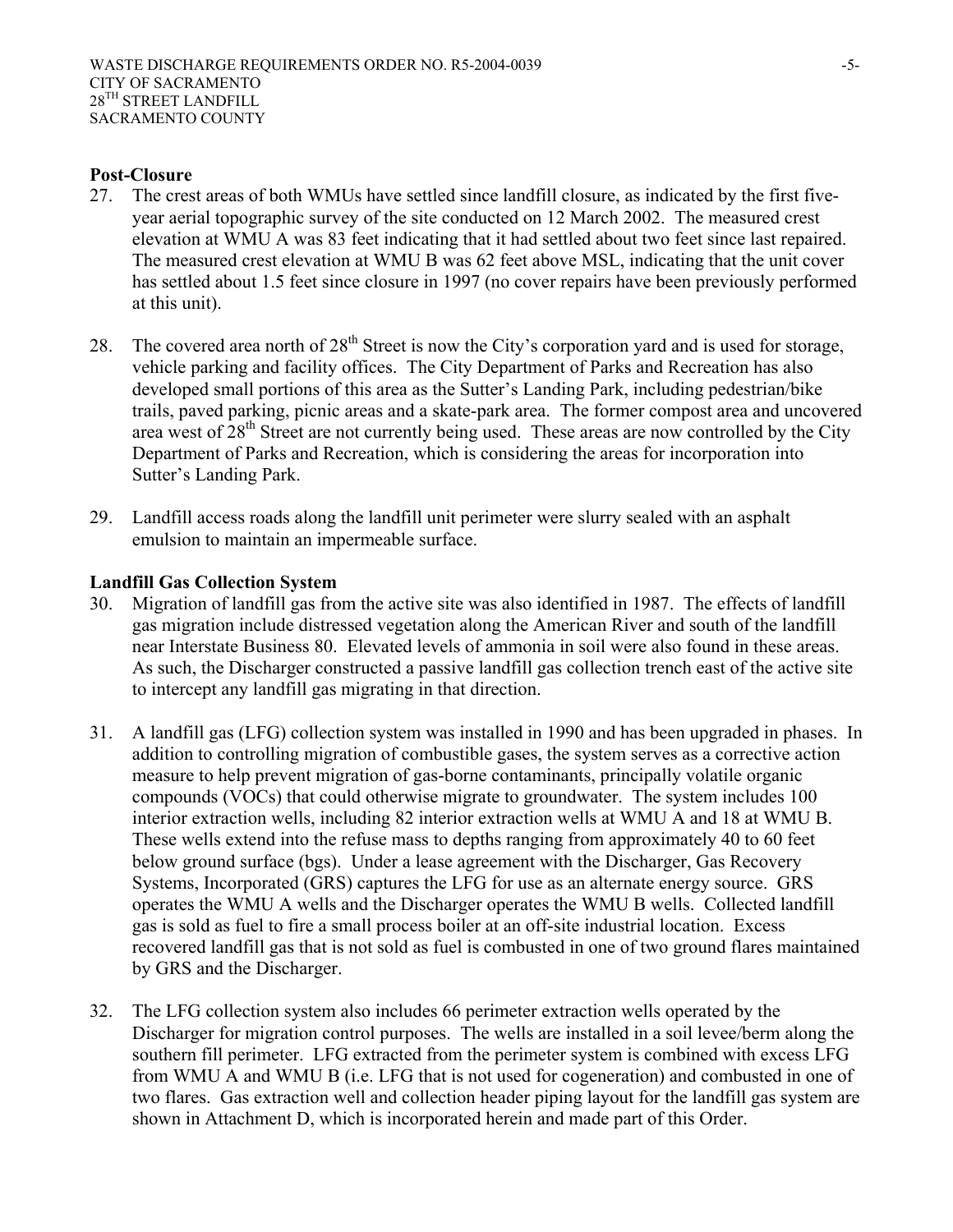#### **SURFACE AND STORM WATER**

- 33. The site is in the Lower American Hydrologic Sub-Area, Coon-American Hydrologic Area of the Valley-American Hydrologic Unit in the Sacramento Hydrologic Basin Planning Area (as depicted on the interagency hydrologic maps prepared by the Department of Water Resources in August 1986).
- 34. The American River, which is tributary to the Sacramento River, flows along the north side of the site. The beneficial uses of these surface waters are municipal and domestic supply; agricultural irrigation; industrial service and power supply; recreation; freshwater habitat; migration; spawning; and wildlife habitat.
- 35. The facility receives an average of 18 inches of precipitation per year.
- 36. The average annual precipitation at the facility is 17.6 inches and the 100-year, 24-hour precipitation event for the facility is 4.4 inches, as calculated from Rainfall, Intensity, Duration and Frequency for the Sacramento Station based on the period 1903-2002, Plate No. 2. The calculated precipitation at this station for a wet season with a 100-year return period is 31.9 inches.
- 37. The facility's containment levees and other embankments are designed to prevent inundation or washout of waste management units due to floods with a 100-year return period. The facility is not within a 100-year flood plain.
- 38. Landfill runoff drains by sheet flow over the side slopes and is collected in perimeter "V" ditches. Areas of differential settlement are periodically graded to prevent ponding of storm water and maintain proper drainage. Drainage ditches are lined with low permeability clay and extends to detention basins before the surface runoff leaves the site.
- 39. Most landfill runoff is discharged into the American River at two points along the north side of the facility. The Discharger has obtained coverage under the General Industrial Storm Water Permit for these discharges. The remaining surface water runoff is discharged to the City of Sacramento's sanitary sewer system, which flows to and is treated at the Sacramento Regional Wastewater Treatment Plant. An industrial sewer use permit for the landfill was obtained from the County of Sacramento.

#### **GROUNDWATER**

40. Groundwater elevations at the landfill vary seasonally and correspond to fluctuations in water levels in the American River. Groundwater elevations in monitoring wells at the landfill are typically in the range of 2 to 20 feet above MSL. At 20 feet above MSL, groundwater elevations are up to five feet above the base of the WMUs. During the winter of 1986 and the spring of 1995, groundwater elevations greater than 25 feet above MSL were measured at the landfill. Therefore, a portion of the waste in the unlined WMU A was inundated by groundwater in 1986 and 1995.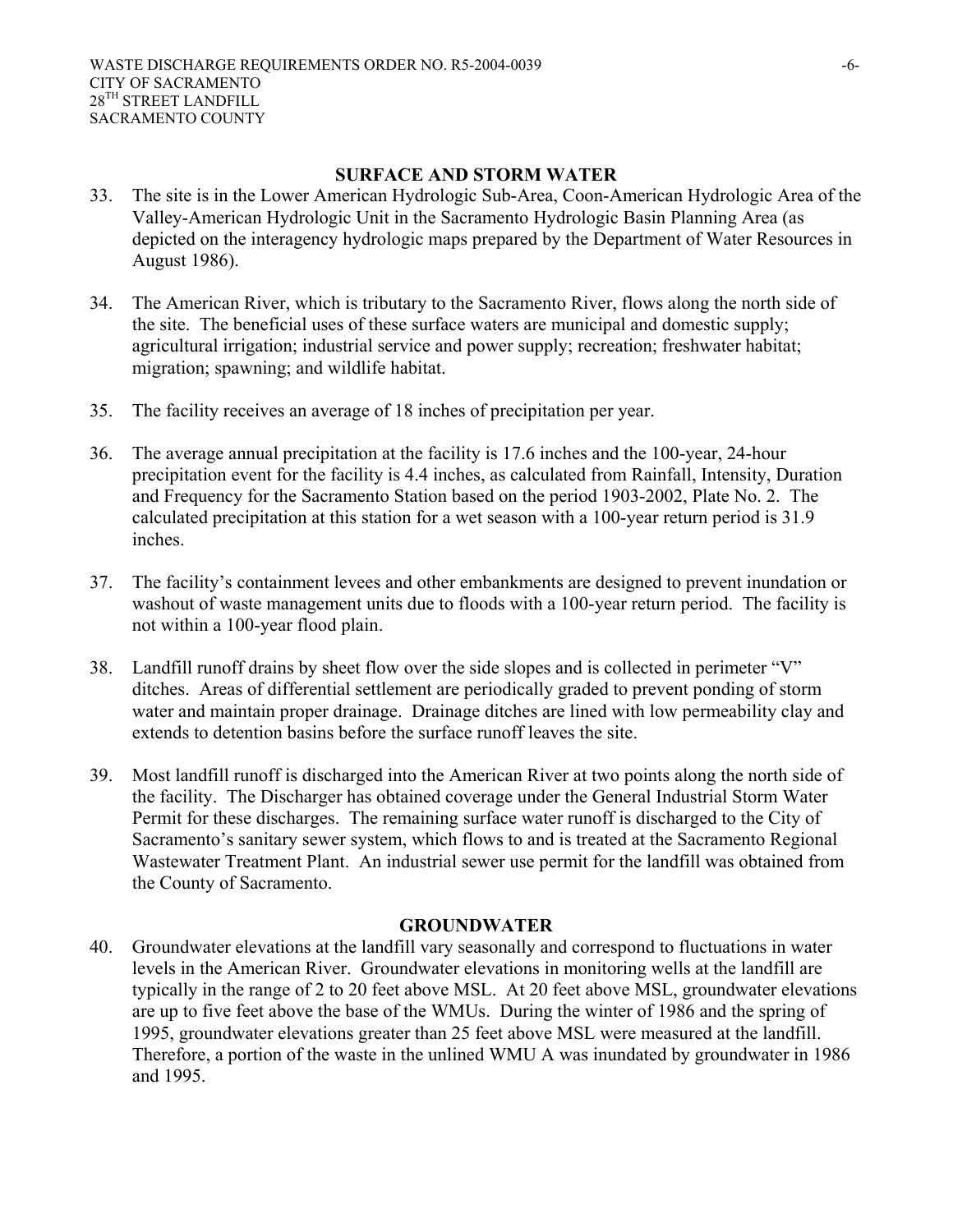- 41. Groundwater gradients are south to southwesterly in the winter during high river stages. Northerly groundwater gradients occur between the central portion of the landfill and the river during the late spring, summer, and fall months when river flow is low. The net hydraulic gradient is to the southwest and net groundwater flow is about 30 to 50 feet per year. Due to the seasonal changes in groundwater flow direction in areas of the facility adjacent to the river, monitoring wells used at this site for background water quality data are not necessarily upgradient from the landfill at all times.
- 42. Monitoring well data also indicate a significant vertical hydraulic gradient can occur in the area south of Interstate Business 80. This downward gradient is associated with pumping of a nearby agricultural supply well.
- 43. The beneficial uses of the groundwater are municipal and domestic water supply, agricultural supply, industrial service supply, and industrial process supply.

#### **Groundwater Monitoring**

- 44. In October 1985, the Discharger installed seven (7) monitoring wells around the active portions of the landfill (WMUs A and B). These wells were numbered B-1, B-3, B-4, C-7, C-8, C-9, and C-10. The Discharger performed monitoring of the wells during 1985 and 1986 and concluded that the shallow groundwater beneath the site had been impacted with VOCs of which the predominant compound was vinyl chloride.
- 45. In November and December 1986, the Discharger installed seven (7) more wells to comply with the Solid Waste Assessment Test (SWAT) Report requirements (B-6, C-11D, C-11S, C-12, C-13, C-14 and C-15). Four of these wells (C-12 though C-15) were located around the inactive disposal areas west of WMU A. Well B-6 was installed north of WMU-A and wells C-11D and C-11S were installed south of WMU B. The last two wells are a shallow and deep pair intended to assess vertical groundwater gradients in the area.
- 46. The SWAT Report was produced in June 1987. A total of twenty (20) VOCs were detected in the wells tested, with vinyl chloride being detected in five wells (B-3, B-6, C-7, C-13, C-14), including detections of vinyl chloride in the same wells on different sampling dates. Concentrations of vinyl chloride reported in the SWAT Report ranged from 0.22 to 19 µg/L, and in wells B-6 and C-7 vinyl chloride concentrations exceeded the California Department of Health Services action level of  $0.5 \mu g/L$ .
- 47. After the SWAT Report and tests were completed, the Discharger expanded the groundwater monitoring network to include five (5) more wells, bringing the total to nineteen (19). Monitoring well locations are shown in Attachment C, which is incorporated herein and made part of this Order.
- 48. In June 1999, the Regional Board conducted an inspection of the landfill facility and prepared an inspection report dated 11 June 1999. The report stated that the Discharger needed to prepare a *Corrective Action Plan* for the landfill due to a release of VOCs indicated by the groundwater monitoring data. The Discharger submitted a *Corrective Action Plan* (CAP) in March 2000,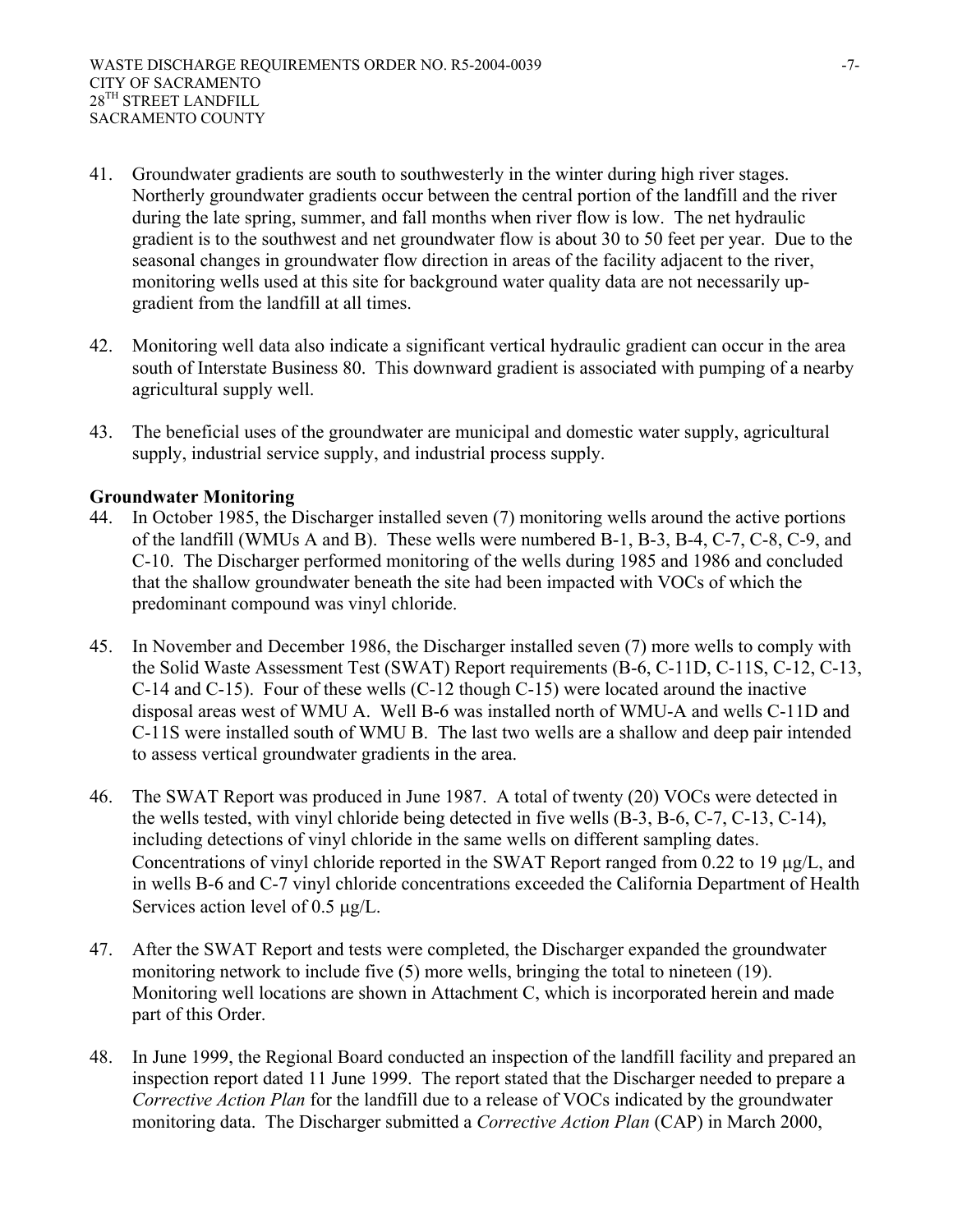prepared by Phase Three Environmental Management in response to the inspection. The March 2000 CAP identified three release mechanisms that may have caused the VOC impact, including: the migration of landfill leachate to groundwater; the direct contact of wastes in the unlined landfill areas with groundwater; and impacts from landfill gas. The report also identified the following corrective actions measures that had already been implemented:

- a. Closure of WMUs A and B;
- b. Capping/covering the City-owned unclassified fill areas north and west of  $28<sup>th</sup>$  Street, including the former compost area, as described in Finding 26;
- c. Installation of additional storm water controls, including concrete-lined V ditches at WMUs A and B;
- d. Installation of an LFG extraction system at WMUs A and B; and
- e. Removal of leachate from the LCRS sump at WMU B.

The Discharger proposed to continue monitoring the effectiveness of these corrective action measures and consider additional corrective action measures as necessary based on the results of post-closure corrective action monitoring. Reporting Requirement D.8 of the MRP requires that the Discharger submit semiannual reports as to the effectiveness of corrective action.

- 49. Since completion of landfill closure in 1997, concentrations of VOCs, including vinyl chloride, in compliance wells at the site have declined to low to trace levels.
- 50. In a 30 May 2003 report *Cost Estimate and Financial Assurance for Corrective Action for Known or Reasonably Foreseeable Releases to Groundwater*, the Discharger requested that the Regional Board review their proposal for new corrective action concentration limits (concentration limits greater than background or CLGB) proposed in the *Corrective Action Plan* dated March 2000. In a letter dated 5 June 2003, the Regional Board did not approve the request for CLGB because the Discharger did not justify that groundwater clean-up to background levels is technologically or economically infeasible to achieve.

#### **FINANCIAL ASSURANCES**

51. In a 14 October 2003 revision to the above report, the Discharger evaluated reasonably foreseeable release (RFR) scenarios for the landfill. The report concluded that VOC impacts from a complete or partial failure of the LFG controls and/or groundwater impacts from intrusion of high groundwater into landfill waste were the most likely release scenarios. The report provided cost estimates for remediation of the RFR impacts as follows:

| <b>RFR</b> Scenario                             | Estimated Cost to Remediate, \$ |         |         |         |
|-------------------------------------------------|---------------------------------|---------|---------|---------|
|                                                 | Evaluation                      | Capital | $0\&M$  | Total   |
|                                                 | Monitoring                      |         |         |         |
| Complete or partial failure<br>of LFG controls  |                                 | 209,300 | 52,500  | 261,800 |
| Intrusion of groundwater<br>into landfill waste | 15,200                          | 154,100 | 120,000 | 289,300 |
|                                                 |                                 |         |         | 551,100 |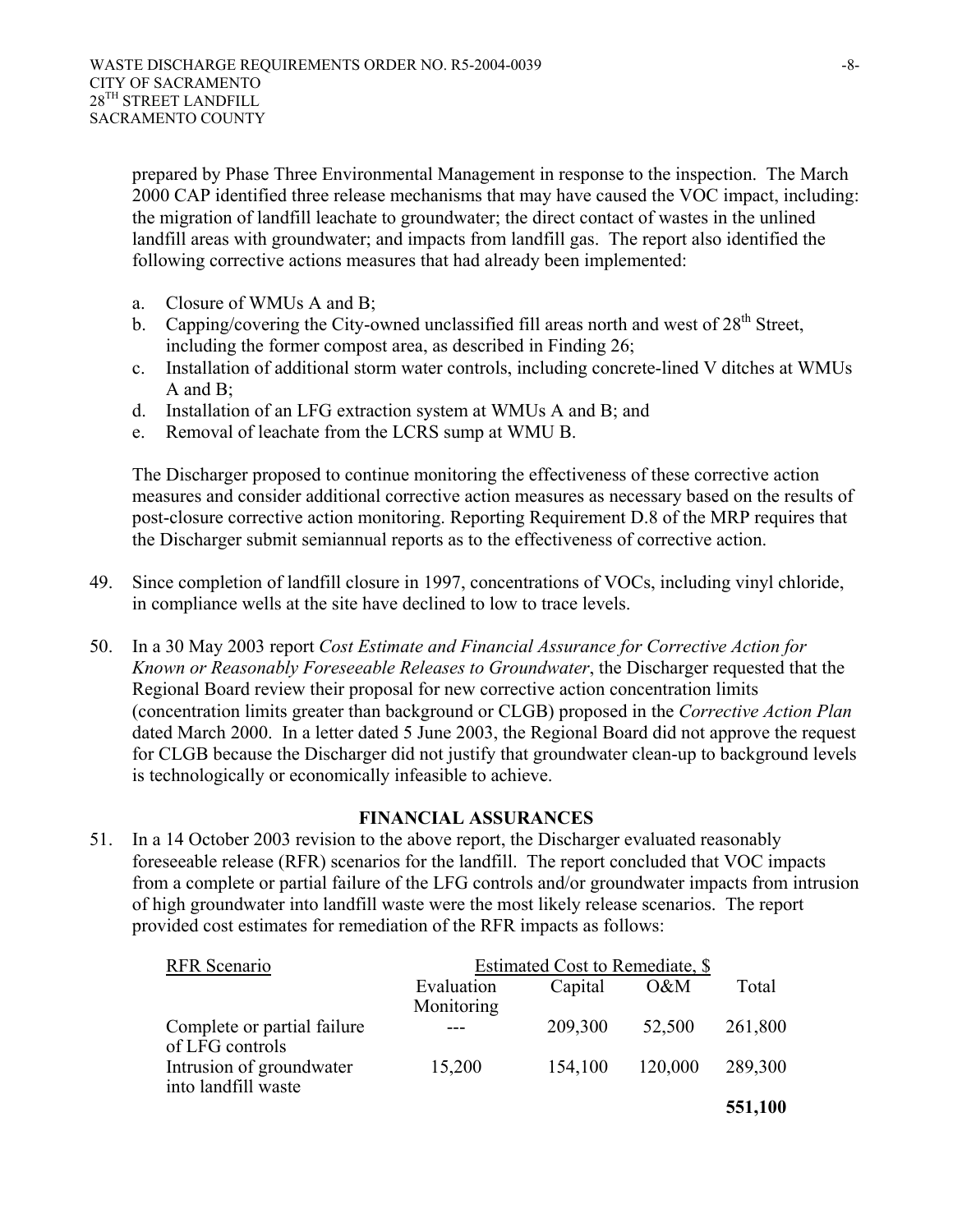In a 6 November 2003 letter to the Discharger, the Executive Officer approved of the \$551,100 (2003 dollars) total RFR cost estimate for the site. The CIWMB has not yet approved of the amount or established a financial assurances mechanism, however.

52. The Discharger has provided \$1,898,892 in 2003 dollars to cover the estimated costs of postclosure maintenance of the landfill over the post-closure period. The CIWMB has approved a Pledge of Revenue as the funding mechanism.

#### **CEQA AND OTHER CONSIDERATIONS**

- 53. This action to revise WDRs for this facility is exempt from the provisions of the California Environmental Quality Act (Public Resources Code Section 21000, et seq.), in accordance with Title 14, CCR, Section 15301.
- 54. On 17 June 1993, the State Water Resources Control Board adopted Resolution No. 93-62 implementing a State Policy for the construction, monitoring, and operation of municipal solid waste (MSW) landfills that is consistent with the federal MSW regulations promulgated under Title 40, Code of Federal Regulations, Part 258 (Subtitle D). Title 27 incorporates *State Water Resources Control Board (SWRCB) Resolution No. 93-62*.
- 55. This order implements:
	- a. *The Water Quality Control Plan for the Sacramento River and San Joaquin River Basins, Fourth Edition*;
	- b. The prescriptive standards and performance goals of Chapters 1 through 7, Subdivision 1, Division 2, Title 27, of the California Code of Regulations, effective 18 July 1997, and subsequent revisions;
	- c. The prescriptive standards and performance criteria of RCRA Subtitle D, Part 258; and
	- d. State Water Resources Control Board Resolution No. 93-62, *Policy for Regulation of Discharges of Municipal Solid Waste*, adopted 17 June 1993.
- 56. Section 13267(b) of California Water Code provides that: "In conducting an investigation specified in subdivision (a), the Board may require that any person who has discharged, discharges, or is suspected of discharging, or who proposed to discharge within its region, or any citizen or domiciliary, or political agency or entity of this state who had discharged, discharges, or is suspected of discharging, or who proposed to discharge waste outside of its region that could affect the quality of the waters of the state within its region shall furnish, under penalty of perjury, technical or monitoring program reports which the Board requires. The burden, including costs of these reports, shall bear a reasonable relationship to the need for the reports and the benefits to be obtained from the reports." The monitoring and reporting program required by this Order and the attached Monitoring and Reporting Program Order No. R5-2004-0039 are necessary to assure compliance with these waste discharge requirements. The Discharger operates the facility that discharged the waste subject to this Order.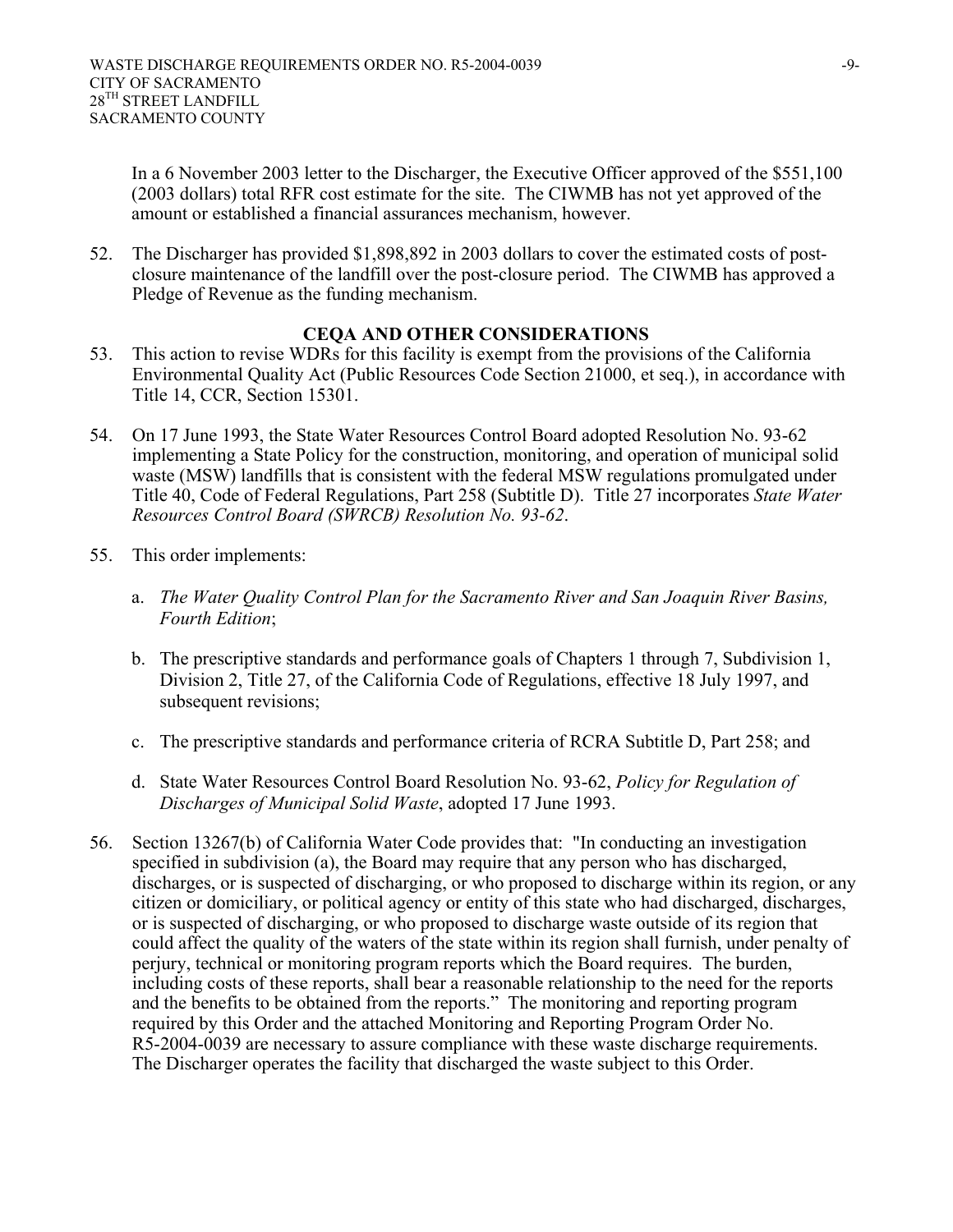#### **PROCEDURAL REQUIREMENTS**

- 57. All local agencies with jurisdiction to regulate land use, solid waste disposal, air pollution, and to protect public health have approved the use of this site for the discharges of waste to land stated herein.
- 58. The Regional Board notified the Discharger and interested agencies and persons of its intent to prescribe waste discharge requirements for this discharge, and has provided them with an opportunity for a public hearing and an opportunity to submit their written views and recommendations.
- 59. The Regional Board, in a public meeting, heard and considered all comments pertaining to the discharge.
- 60. Any person affected by this action of the Regional Board may petition the State Water Resources Control Board to review the action in accordance with Sections 2050 through 2068, Title 23, California Code of Regulations. The petition must be received by the State Water Resources Control Board, Office of Chief Counsel, P.O. Box 100, Sacramento, California 95812, within 30 days of the date of issuance of this Order. Copies of the laws and regulations applicable to the filing of a petition are available on the Internet at http://www.swrcb.ca.gov/water\_laws/index.html and will be provided on request.

IT IS HEREBY ORDERED, pursuant to Sections 13263 and 13267 of the California Water Code, that Order No. 96-286 is rescinded, and that the City of Sacramento, and its agents, successors, and assigns, in order to meet the provisions of Division 7 of the California Water Code and the regulations adopted there under, shall comply with the following:

#### **A. PROHIBITIONS**

- 1. The discharge of any additional waste at this site is prohibited.
- 2. The discharge shall not cause any increase in the concentration of waste constituents in soil-pore gas, soil-pore liquid, soil, or other geologic materials outside of the Unit if such waste constituents could migrate to waters of the State — in either the liquid or the gaseous phase and cause a condition of nuisance, degradation, contamination, or pollution.
- 3. The discharge shall not cause the release of pollutants, or waste constituents in a manner which could cause a condition of nuisance, degradation, contamination, or pollution of groundwater to occur, as indicated by the most appropriate statistical or non-statistical data analysis method and retest method listed in this Order, the Monitoring and Reporting Program, or the Standard Provisions and Reporting Requirements.
- 4. The ponding of any liquid on any landfill module is prohibited.
- 5. The discharge of solid or liquid waste or leachate to surface waters, surface water drainage courses, or groundwater is prohibited.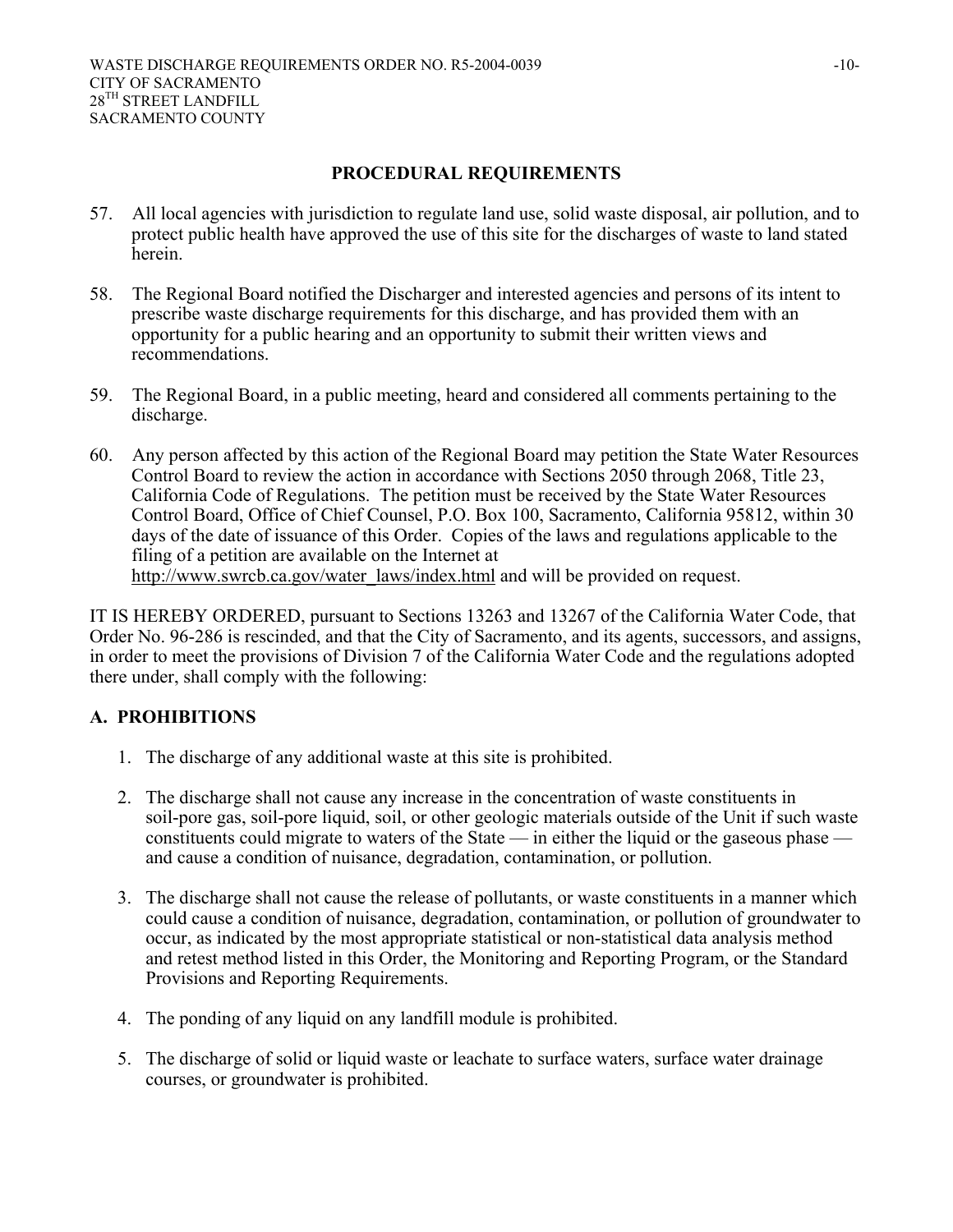- 6. The discharge of groundwater or wastewater to surface water or any surface water drainage courses is prohibited without an NPDES permit authorizing the discharge.
- 7. The discharge of waste within 100 feet of surface waters is prohibited.

# **B. FACILITY SPECIFICATIONS**

#### **General Specifications**

- 1. The Discharger shall, in a timely manner, remove and relocate any wastes discharged at this facility in violation of this Order.
- 2. The Discharger shall immediately notify the Regional Board of any flooding, unpermitted discharge of waste off-site, equipment failure, slope failure, or other change in site conditions which could impair the integrity of waste or leachate containment facilities or precipitation and drainage control structures.
- 3. The Discharger shall maintain in good working order any facility, control system, or monitoring device installed to achieve compliance with the waste discharge requirements.
- 4. All wells within 500 feet of a waste management unit shall be sealed or abandoned to the satisfaction of the Sacramento County Department of Environmental Health. A record of the sealing and/or abandonment of such wells shall be sent to the Regional Board and to the State Department of Water Resources.

#### **Protection from Storm Events**

- 5. Precipitation and drainage control systems shall be designed, constructed and maintained to accommodate the anticipated volume of precipitation and peak flows from surface runoff under 100-year, 24-hour precipitation conditions.
- 6. Closed landfill units shall be maintained to promote runoff and to prevent ponding.
- 7. Surface drainage from on-site and off-site tributary areas and internal site drainage from surface or subsurface sources shall not contact or percolate through wastes.
- 8. Surface drainage within the waste management facility shall either be contained on-site or be discharged in accordance with applicable storm water regulations.
- 9. The Discharger shall maintain a *Storm Water Pollution Prevention Plan* and *Monitoring Program and Reporting Requirements* in accordance with State Water Resources Control Board Order No. 97-03-DWG, NPDES No. CAS000001 or retain all storm water on-site.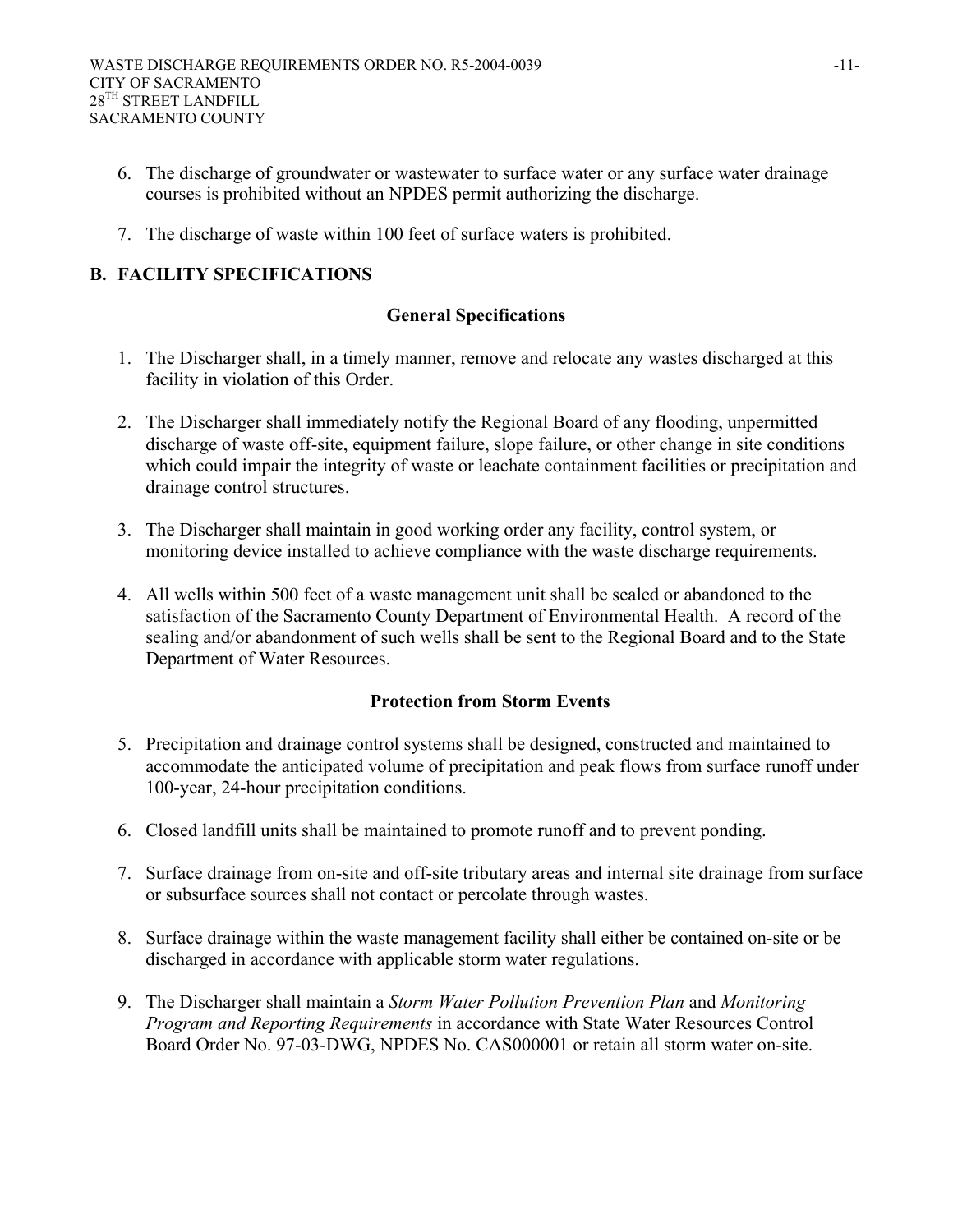#### **Landfill Specifications**

- 10. The unclassified fill areas north and west of  $28<sup>th</sup>$  Street ceased accepting wastes prior to the revision of Chapter 15 in November 1984. Therefore, these areas were not required to close with prescriptive cover materials. However, this does not relieve the Discharger from any more stringent requirements of the CIWMB, nor from the responsibility to take corrective action to prevent or clean up groundwater and/or surface water contamination related to this landfill unit in accordance with Section 20080(g) of Title 27.
- 11. Methane and other landfill gases shall be adequately vented, removed from the landfill units, or otherwise controlled to prevent the danger of adverse health effects, nuisance conditions, or the impairment of the beneficial uses of surface water or groundwater due to migration through the unsaturated zone.
- 12. Condensate from the landfill gas collection system shall be discharged to an approved off-site facility capable of receiving these wastes or equivalent treatment system. Any other treatment alternative proposed shall be submitted to the Regional Board for approval.
- 13. The depth of fluid in any LCRS sump shall be kept at or below six (6) inches, or the minimum needed to ensure efficient pump operation.
- 14. Vegetation shall be planted and maintained over each closed landfill unit. Vegetation shall be selected to require a minimum of irrigation and maintenance and shall have a rooting depth not in excess of the vegetative layer thickness.
- 15. Closed landfill units shall be graded to at least a three percent (3%) slope and maintained to prevent ponding.
- 16. Areas with slopes greater than ten percent (10%), surface drainage courses, and areas subject to erosion by wind or water shall be designed, constructed, and maintained to prevent such erosion.
- 17. Repair of existing closure construction must, at a minimum, comply with the existing approved *Final Closure Plan* and construction quality assurance plans and specifications.

#### **C. MONITORING SPECIFICATIONS**

1. The Discharger shall conduct groundwater and surface water monitoring, as specified in Monitoring and Reporting Program (MRP) No. R5-2004-0039. Groundwater monitoring shall include background monitoring and corrective action monitoring. Background monitoring shall be conducted for the purpose of monitoring water quality upgradient of the landfill and updating concentration limits, as necessary, as part of the Water Quality Protection Standard per Section 20400(a) of Title 27. Corrective action monitoring shall be conducted for the purpose of monitoring the nature and extent of the release (Section 20425(a)(2)), assessing the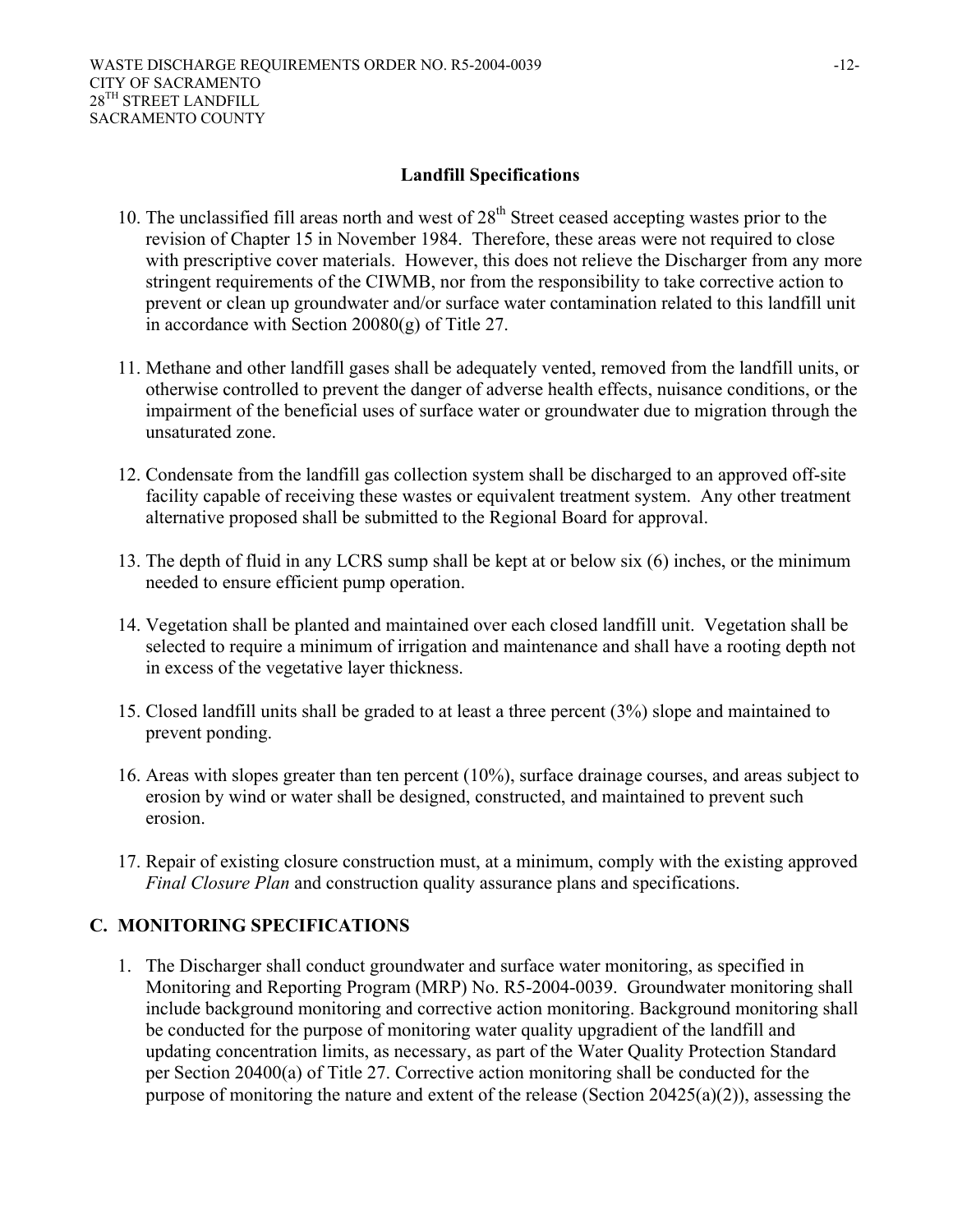progress of corrective action measures (Section 20430(d)), and designing any necessary additional corrective action measures (Section 20425(a)(2)).

- 2. The Discharger shall provide Regional Board staff a minimum of **one week** notification prior to commencing any field activities related to the installation, repair, or abandonment of monitoring devices, and a minimum 48 hour notification prior to the collection of samples associated with a detection monitoring program, evaluation monitoring program, or corrective action program.
- 3. The Discharger shall comply with the Water Quality Protection Standard as specified in this Order, Monitoring and Reporting Program No. R5-2004-0039, and the Standard Provisions and Reporting Requirements, dated April 2000.
- 4. The Water Quality Protection Standard for organic compounds which are not naturally occurring and not detected in background groundwater samples shall be taken as the detection limit of the analytical method used (i.e., US-EPA methods 8260 and 8270). The repeated detection of one or more non-naturally occurring organic compounds in samples above the Water Quality Protection Standard from detection monitoring wells is evidence of a release from the Unit.
- 5. The concentrations of the constituents of concern in waters passing the Point of Compliance shall not exceed the concentration limits established pursuant to Monitoring and Reporting Program No. R5-2004-0039. For each monitoring event, the Discharger shall determine whether the landfill is in compliance with the Water Quality Protection Standard using procedures specified in Monitoring and Reporting Program No. R5-2004-0039 and Title 27 CCR Section 20415(e).
- 6. The Discharger shall have a Sample Collection and Analysis Plan (sampling plan) which includes the following:
	- a. Sample collection procedures describing purging techniques, sampling equipment, and decontamination of sampling equipment;
	- b. Sample preservation information and shipment procedures;
	- c. Sample analytical methods and procedures; Sample quality assurance/quality control (QA/QC) procedures; and
	- d. Chain of Custody control.

The sampling plan shall further comply with Monitoring Specifications E.7 through E.14 herein.

7. For any given monitored medium, the samples taken from all monitoring points and background monitoring points to satisfy the data analysis requirements for a given reporting period shall all be taken **within a span not to exceed 30 days**, unless the Executive Officer approves a longer time period, and shall be taken in a manner that ensures sample independence to the greatest extent feasible. Specific methods of collection and analysis must be identified. Sample collection, storage, and analysis shall be performed according to the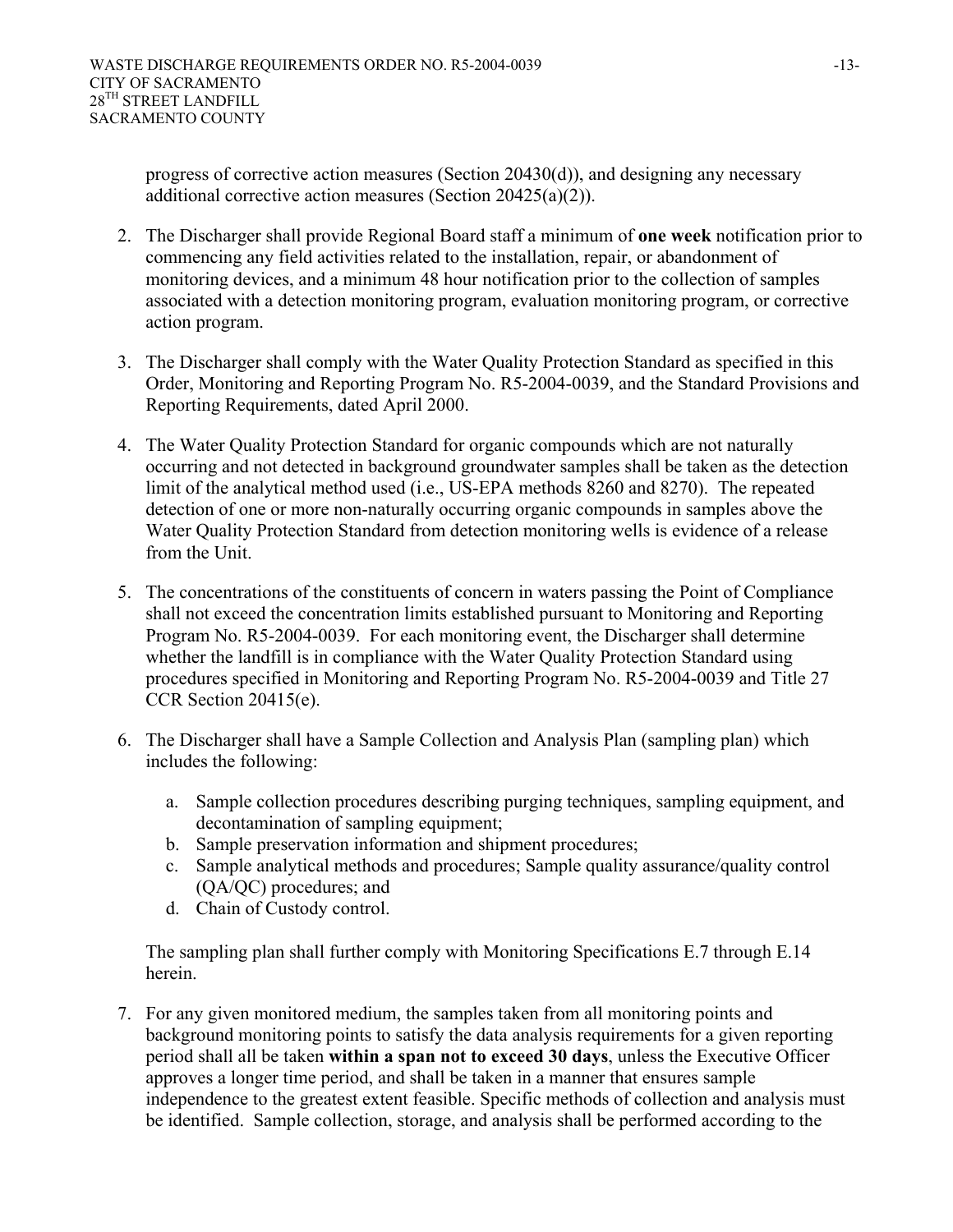most recent version of USEPA Methods, such as the latest editions, as applicable, of: (1) Methods for the Analysis of Organics in Water and Wastewater (USEPA 600 Series), (2) Test Methods for Evaluating Solid Waste (SW-846, latest edition), and (3) Methods for Chemical Analysis of Water and Wastes (USEPA 600/4-79-020), and in accordance with the approved Sample Collection and Analysis Plan.

- 8. If methods other than USEPA-approved methods or Standard Methods are used, the exact methodology shall be submitted for review and approval by the Executive Officer prior to use.
- 9. The **methods of analysis and the detection limits** used must be appropriate for the expected concentrations. For the monitoring of any constituent or parameter that is found in concentrations which produce more than 90% non-numerical determinations (i.e., "trace" or "ND") in data from background monitoring points for that medium, the analytical method having the lowest method detection limit (MDL) shall be selected from among those methods which would provide valid results in light of any matrix effects or interferences.
- 10. **"Trace" results** results falling between the MDL and the practical quantitation limit (PQL) shall be reported as such, and shall be accompanied both by the estimated MDL and PQL values for that analytical run.
- 11. **MDLs and PQLs** shall be derived by the laboratory for each analytical procedure, according to State of California laboratory accreditation procedures. These MDLs and PQLs shall reflect the detection and quantitation capabilities of the specific analytical procedure and equipment used by the lab, rather than simply being quoted from USEPA analytical method manuals. In relatively interference-free water, laboratory-derived MDLs and PQLs are expected to closely agree with published USEPA MDLs and PQLs.
- 12. If the laboratory suspects that, due to a change in matrix or other effects, the true detection limit or quantitation limit for a particular analytical run differs significantly from the laboratoryderived MDL/PQL values, the results shall be flagged accordingly, along with estimates of the detection limit and quantitation limit actually achieved. The **MDL shall always be calculated such that it represents the lowest achievable concentration associated with a 99% reliability of a nonzero result**. The PQL shall always be calculated such that it represents the lowest constituent concentration at which a numerical value can be assigned with reasonable certainty that it represents the constituent's actual concentration in the sample. Normally, PQLs should be set equal to the concentration of the lowest standard used to calibrate the analytical procedure.
- 13. All **QA/QC data** shall be reported, along with the sample results to which they apply, including the method, equipment, analytical detection and quantitation limits, the percent recovery, an explanation for any recovery that falls outside the QC limits, the results of equipment and method blanks, the results of spiked and surrogate samples, the frequency of quality control analysis, and the name and qualifications of the person(s) performing the analyses. Sample results shall be reported unadjusted for blank results or spike recoveries. In cases where contaminants are detected in QA/QC samples (i.e., field, trip, or lab blanks), the accompanying sample results shall be appropriately flagged.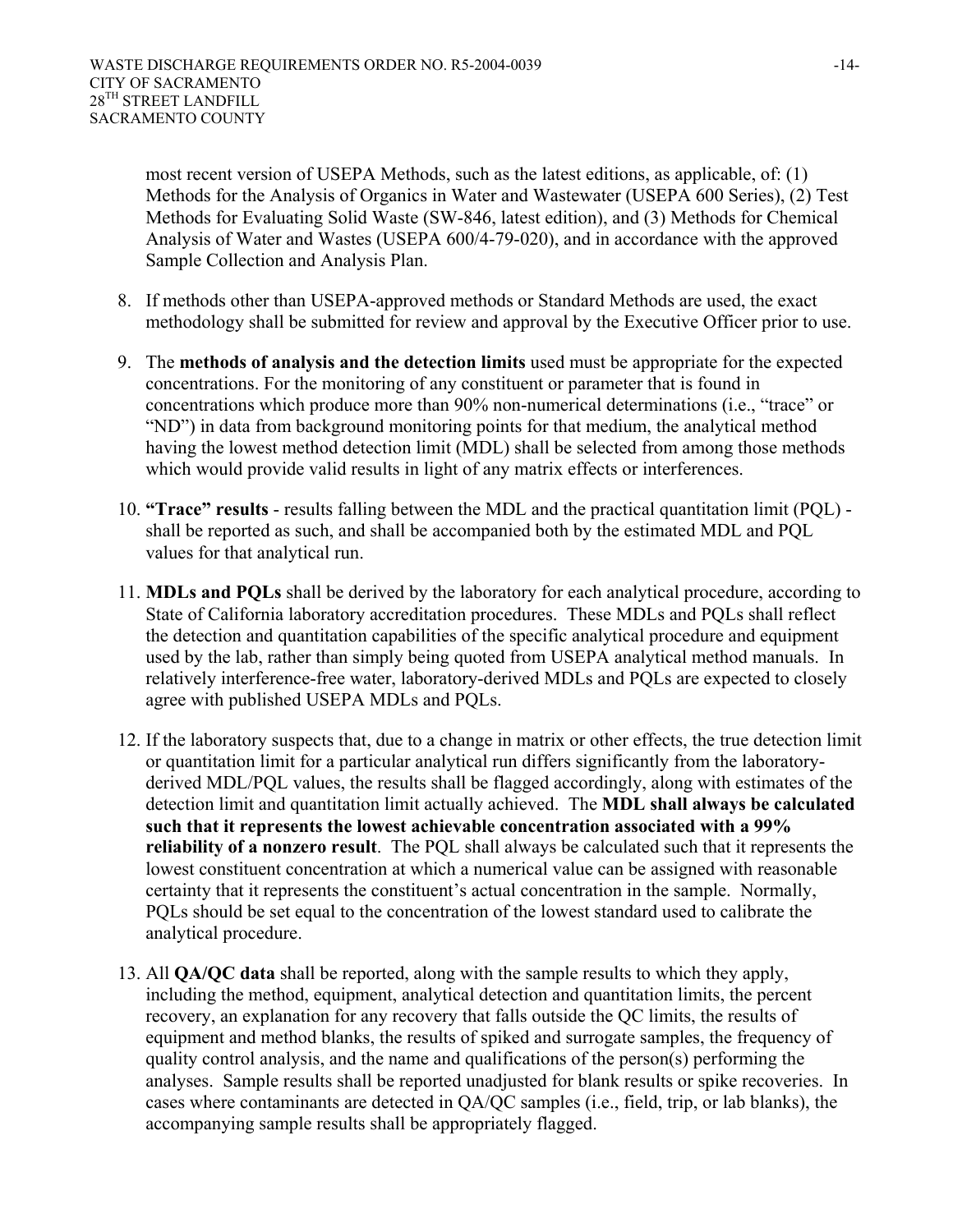- 14. Unknown chromatographic peaks shall be reported, flagged, and tracked for potential comparison to subsequent unknown peaks that may be observed in future sampling events. Identification of unknown chromatographic peaks that recur in subsequent sampling events may be required.
- 15. The statistical method shall account for data below the PQL with one or more statistical procedures that are protective of human health and the environment. Any PQL validated pursuant to Title 27 CCR Section 20415(e)(7) that is used in the statistical method shall be **the lowest concentration (or value) that can be reliably achieved** within limits of precision and accuracy specified in the WDRs for routine laboratory operating conditions that are available to the facility. The Discharger's technical report, pursuant to Title 27 CCR Section 20415(e)(7), shall consider the PQLs listed in Appendix IX to Chapter 14 of Division 4.5 of Title 22, CCR, for guidance when specifying limits of precision and accuracy. For any given constituent monitored at a background or down-gradient monitoring point, an indication that falls between the MDL and the PQL for that constituent (hereinafter called a "trace" detection) shall be identified and used in appropriate statistical or nonstatistical tests. Nevertheless, for a statistical method that is compatible with the proportion of censored data (trace and ND indications) in the data set, the Discharger can use the laboratory's concentration estimates in the trace range (if available) for statistical analysis, in order to increase the statistical power by decreasing the number of "ties".
- 16. Background for water samples shall be represented by the data from all samples taken from applicable background monitoring points during that reporting period (at least one sample from each background monitoring point). The Discharger may propose an alternate statistical method [to the methods listed under Title 27 CCR Section 20415(e)(8)(A-D)] in accordance with Title 27 CCR Section 20415(e)(8)(E), for review and approval by the Executive Officer.
- 17. The Discharger shall use the following trigger for analytes that are detected in 10% or more of the background samples (i.e. naturally occurring constituents):
	- a. From the constituent of concern or monitoring parameter list, identify each analyte in the current sample that exceeds its PQL. The Discharger shall conclude that the exceedance provides a preliminary indication [or, for a retest, provides measurably significant evidence] of a release (i.e. new release or a change in the nature or extent of the existing release) at that monitoring point, if the data contains an analyte that exceeds its concentration limit.

Any analyte that triggers a discrete retest per this method shall be added to the monitoring parameter list such that it is monitored during each regular monitoring event.

- 18. The Discharger shall use the following trigger for all analytes that are detected in less than 10% of the background samples:
	- a. From the constituent of concern or monitoring parameter list, identify each analyte in the current sample that exceeds either its respective MDL or PQL. The Discharger shall conclude that the exceedance provides a preliminary indication [or, for a retest, provides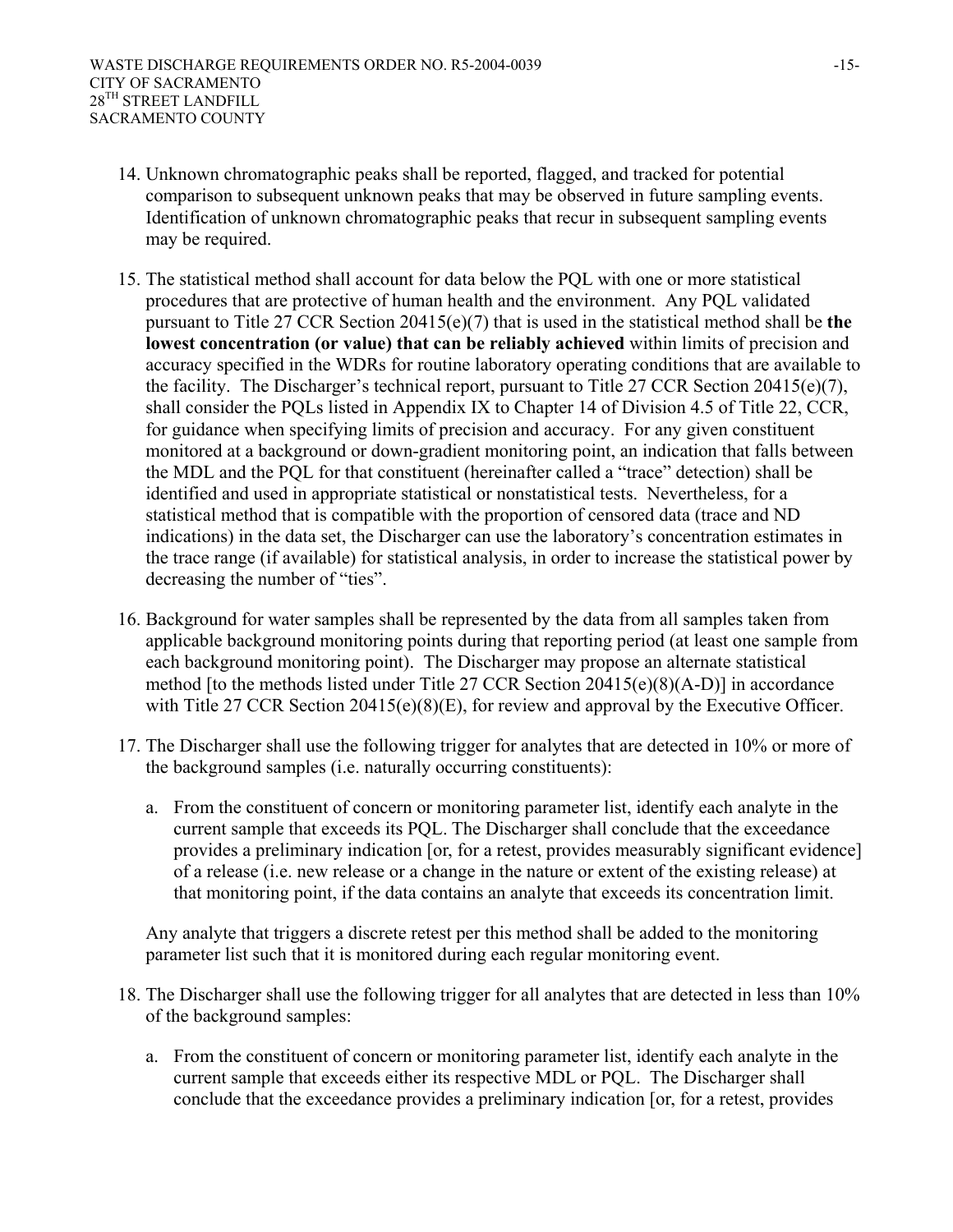measurably significant evidence] of a release (i.e. new release or a change in the nature or extent of the existing release) at that monitoring point, if *either*:

- 1) The data contains two or more analytes that equal or exceed their respective MDLs; or
- 2) The data contains one analyte that equals or exceeds its PQL.

Any analyte that triggers a discrete retest per this method shall be added to the monitoring parameter list such that it is monitored during each regular monitoring event.

#### Discrete Retest

- 19. If the above statistical or non-statistical trigger procedures used for groundwater monitoring data analysis provide a preliminary indication of a release (i.e. a new release or a change in the nature or extent of the existing release), then the Discharger shall immediately notify Regional Board staff by phone or e-mail and, within 30 days of such indication, shall collect **two** new (retest) samples from the monitoring point where the release is preliminarily indicated.
	- a. For any given retest sample, the Discharger shall include, in the retest analysis, only the laboratory analytical results for those analytes detected in the original sample. As soon as the retest data are available, the Discharger shall apply the same tests [i.e. 17.a for statistical constituents, 18.a for non-statistical constituents], to separately analyze each of the two suites of retest data at the monitoring point where the release is preliminarily indicated.
	- b. If either (or both) of the retest samples trips either of the above triggers (17.a or 18.a), then the Discharger shall conclude that there is measurably significant evidence of a release at that monitoring point for the analyte(s) indicated in the validating retest sample(s) and shall:
		- 1) **Immediately** notify the Regional Board about the constituent verified to be present at the monitoring point, and follow up with written notification submitted by certified mail **within seven days** of validation; and
		- 2) Comply with 20, below.

Constituents that have been previously detected at a given monitoring point due to seasonality or fluctuations in the extent of the groundwater plume or migration of landfill gas shall be considered confirmed without retesting and therefore shall not trigger notification or a retest.

20. If the Discharger determines that there is measurably significant evidence of a new release from the Unit at any monitoring point, the Discharger shall **immediately** implement the requirements of **Response To A Release**, contained in the Standard Provisions and Reporting Requirements.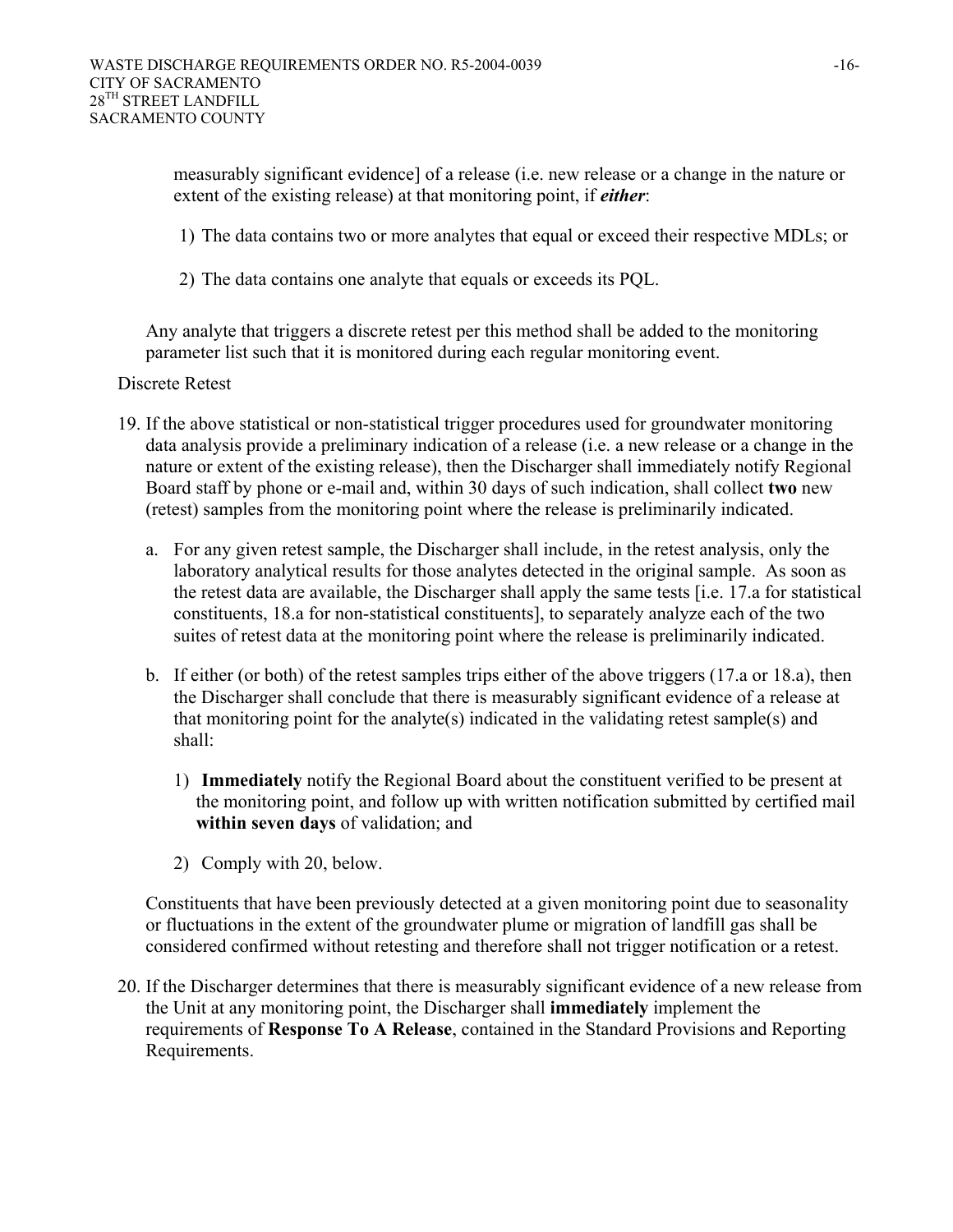# **D. REPORTING REQUIREMENTS**

- 1. The Discharger shall comply with the reporting requirements specified in this Order, in Monitoring and Reporting Program Order No. R5-2004-0039 and in the Standard Provisions and Reporting Requirements dated April 2000.
- 2. In the event the Discharger does not comply or will be unable to comply with any prohibition or limitation of this Order for any reason, the Discharger shall notify the appropriate Regional Board office by telephone **as soon as** it or its agents have knowledge of such noncompliance or potential for noncompliance, and shall confirm this notification in writing **within two weeks**. The written notification shall state the nature, time, and cause of noncompliance, and shall describe the measures being taken to prevent recurrences and shall include a timetable for corrective actions.
- 3. The Discharger shall retain records of all monitoring information, including all calibration and maintenance records, all original strip chart recordings of continuous monitoring instrumentation, copies of all reports required by this Order, and records of all data used to complete the application for this Order. Records shall be maintained throughout the life of the facility including the post closure period.

Such legible records shall show the following for each sample:

- a. Sample identification and the monitoring point or background monitoring point from which it was taken, along with the identity of the individual who obtained the sample;
- b. Date, time, and manner of sampling;
- c. Date and time that analyses were started and completed, and the name of the personnel and laboratory performing each analysis;
- d. Complete procedure used, including method of preserving the sample, and the identity and volumes of reagents used;
- e. Calculation of results; and
- f. Results of analyses, and the MDL and PQL for each analysis.
- 4. A transmittal letter explaining the essential points shall accompany each report. At a minimum, the transmittal letter shall identify any violations found since the last report was submitted, and if the violations were corrected. If no violations have occurred since the last submittal, this shall be stated in the transmittal letter. The transmittal letter shall also state that a discussion of any violations found since the last report was submitted, and a description of the actions taken or planned for correcting those violations, including any references to previously submitted time schedules, is contained in the accompanying report.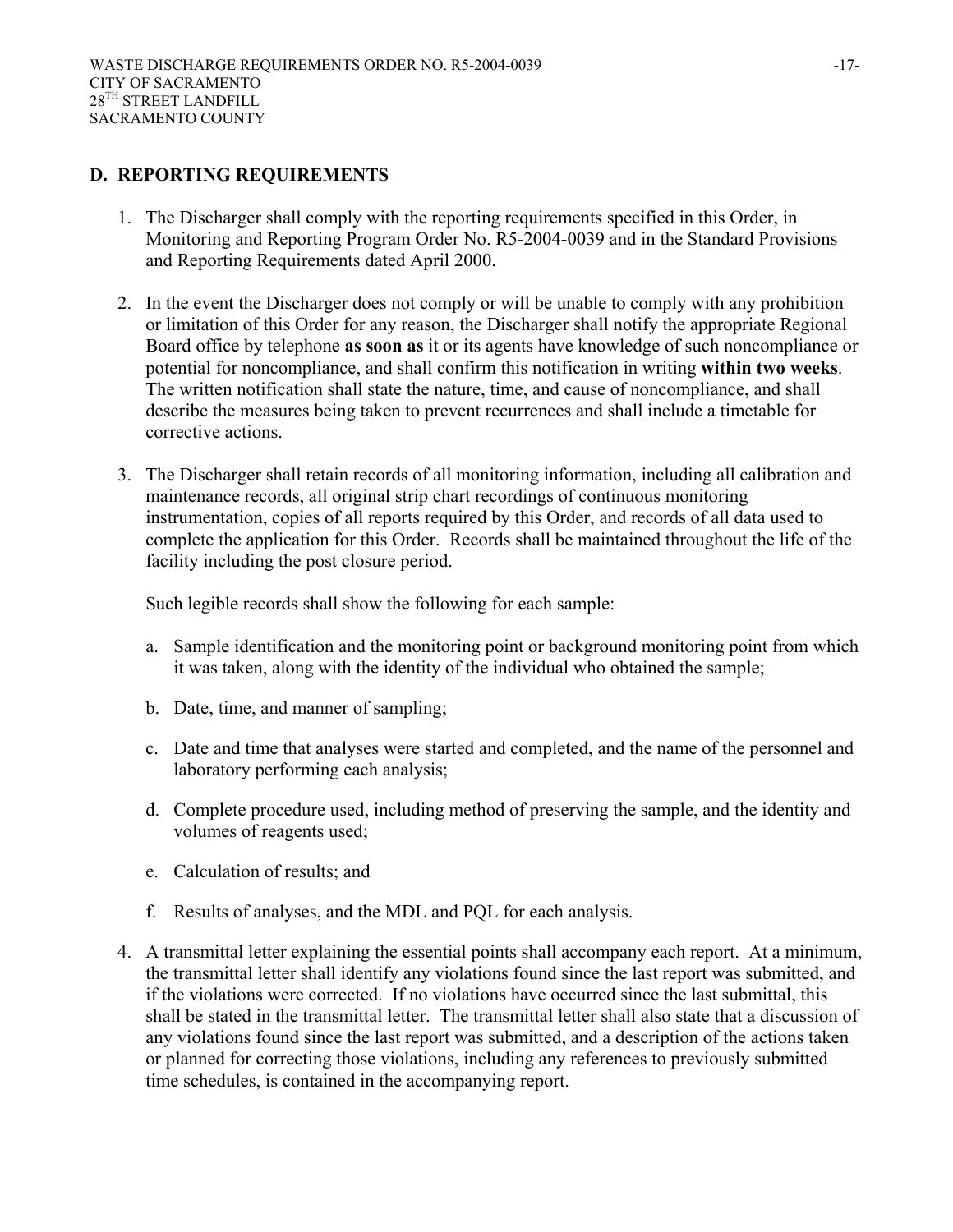- 5. Each monitoring report shall include a **compliance evaluation summary**. The summary shall contain at least:
	- a. For each monitoring point and background monitoring point addressed by the report, a description of:
		- 1) The time of water level measurement;
		- 2) The type of pump or other device used for purging and the elevation of the pump intake relative to the elevation of the screened interval;
		- 3) The method of purging (the pumping rate; the equipment and methods used to monitor field pH, temperature, and conductivity during purging; the calibration of the field equipment; results of the pH, temperature, conductivity, and turbidity testing; and the method of disposing of the purge water) to remove all portions of the water that was in the well bore while the sample was being taken;
		- 4) The type of pump or other device used for sampling, if different than the pump or device used for purging; and
		- 5) A statement that the sampling procedure was conducted in accordance with the approved Sampling and Analysis Plan.
	- b. A map or aerial photograph showing the locations of observation stations, monitoring points, and background monitoring points.
	- c. For each groundwater body, a description and graphical presentation of the gradient and direction of groundwater flow under/around the Unit, and the groundwater flow rate, based upon water level elevations taken prior to the collection of the water quality data submitted in the report.
	- d. Laboratory statements of results of all analyses evaluating compliance with requirements.
	- e. An evaluation of the effectiveness of the leachate monitoring and control facilities, and of the run-off/run-on control facilities.
	- f. A summary and certification of completion of all Standard Observations for the Unit(s), for the perimeter of the Unit, and for the receiving waters. The Standard Observations shall include:
		- 1) For the Unit:
			- a) Evidence of ponded water at any point on the facility (show affected area on map);
			- b) Evidence of odors presence or absence, characterization, source, and distance of travel from source; and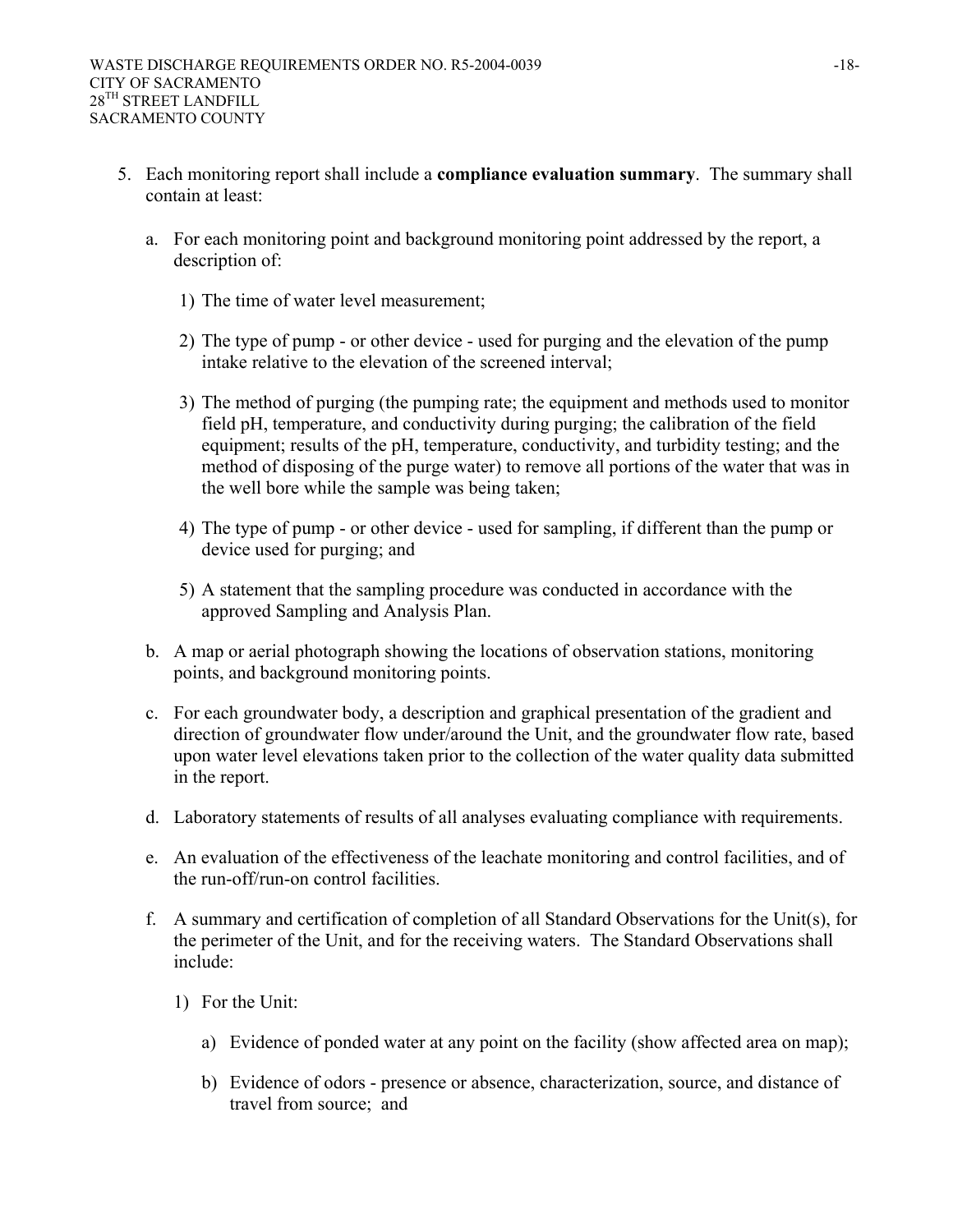- c) Evidence of erosion and/or of day-lighted refuse.
- 2) Along the perimeter of the Unit:
	- a) Evidence of liquid leaving or entering the Unit, estimated size of affected area, and flow rate (show affected area on map);
	- b) Evidence of odors presence or absence, characterization, source, and distance of travel from source; and
	- c) Evidence of erosion and/or of day-lighted refuse.
- 3) For receiving waters:
	- a) Floating and suspended materials of waste origin presence or absence, source, and size of affected area;
	- b) Discoloration and turbidity description of color, source, and size of affected area;
	- c) Evidence of odors presence or absence, characterization, source, and distance of travel from source;
	- d) Evidence of water uses presence of water-associated wildlife;
	- e) Flow rate; and
	- f) Weather conditions wind direction and estimated velocity, total precipitation during recent days and on the day of observation.
- g. The quantity and types of wastes discharged and the locations in the Unit where waste has been placed since submittal of the last such report.
- 6. The Discharger shall report by telephone any seepage from the disposal area **immediately** after it is discovered. A written report shall be filed with the Regional Board **within seven days**, containing at least the following information:
	- a. A map showing the location(s) of seepage;
	- b. An estimate of the flow rate;
	- c. A description of the nature of the discharge (e.g., all pertinent observations and analyses);
	- d. Verification that samples have been submitted for analyses of the Constituents of Concern and Monitoring Parameters, and an estimated date that the results will be submitted to the Regional Board; and
	- e. Corrective measures underway or proposed, and corresponding time schedule.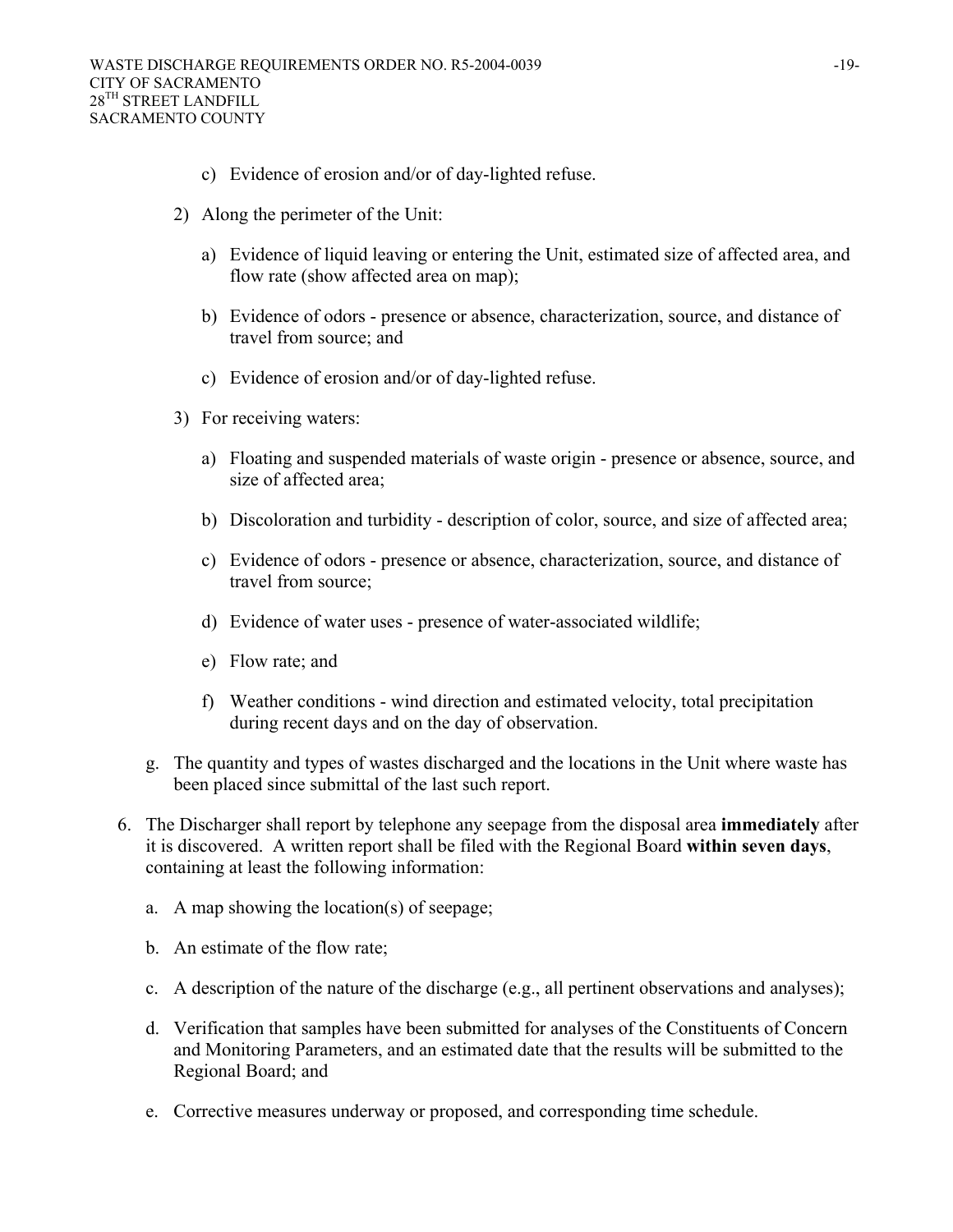- 7. The Discharger shall submit an **Annual Monitoring Summary Report** to the Regional Board covering the reporting period of the previous monitoring year. This report shall contain:
	- a. All monitoring parameters and constituents of concern shall be graphed so as to show historical trends at each monitoring point and background monitoring point, for all samples taken within at least the previous five calendar years. Each such graph shall plot the concentration of one or more constituents for the period of record for a given monitoring point or background monitoring point, at a scale appropriate to show trends or variations in water quality. The graphs shall plot each datum, rather than plotting mean values. For any given constituent or parameter, the scale for background plots shall be the same as that used to plot down-gradient data. Graphical analysis of monitoring data may be used to provide significant evidence of a release.
	- b. Unless otherwise exempted by the Executive Officer, all monitoring analytical data obtained during the previous two six-month reporting periods, shall be submitted in tabular form as well as in a digital file format acceptable to the Executive Officer. The Regional Board regards the submittal of data in hard copy and in digital format as "...the form necessary for..." statistical analysis [§20420(h)], in that this facilitates periodic review by the Regional Board.
	- c. A comprehensive discussion of the compliance record, and the result of any corrective actions taken or planned which may be needed to bring the Discharger into full compliance with the waste discharge requirements.
	- d. A map showing the area and elevations in which filling or cover remediation has been completed during the previous calendar year and a comparison to final closure design contours.
	- e. A written summary of the monitoring results, indicating any changes made or observed since the previous annual report.
	- f. An evaluation of the effectiveness of the leachate monitoring/control facilities.
- 8. The Discharger shall submit a report on the effectiveness of the corrective action program in accordance with Title 27 CCR Section 20430(h) to the Regional Board **semiannually**. This report may be included in the Semi-Annual or Annual Monitoring Report submitted under Monitoring and Reporting Program No. R5-2004-0039.
- 9. The Discharger shall submit a status report regarding the financial assurances for corrective action and post-closure maintenance **annually** after the date of adoption of these requirements that either validates the ongoing viability of the financial instrument or proposes and substantiates any needed changes.
- 10. To assume ownership or operation under this Order, the succeeding owner or operator must apply in writing to the Regional Board requesting transfer of the Order within 14 days of assuming ownership or operation of this facility. The request must contain the requesting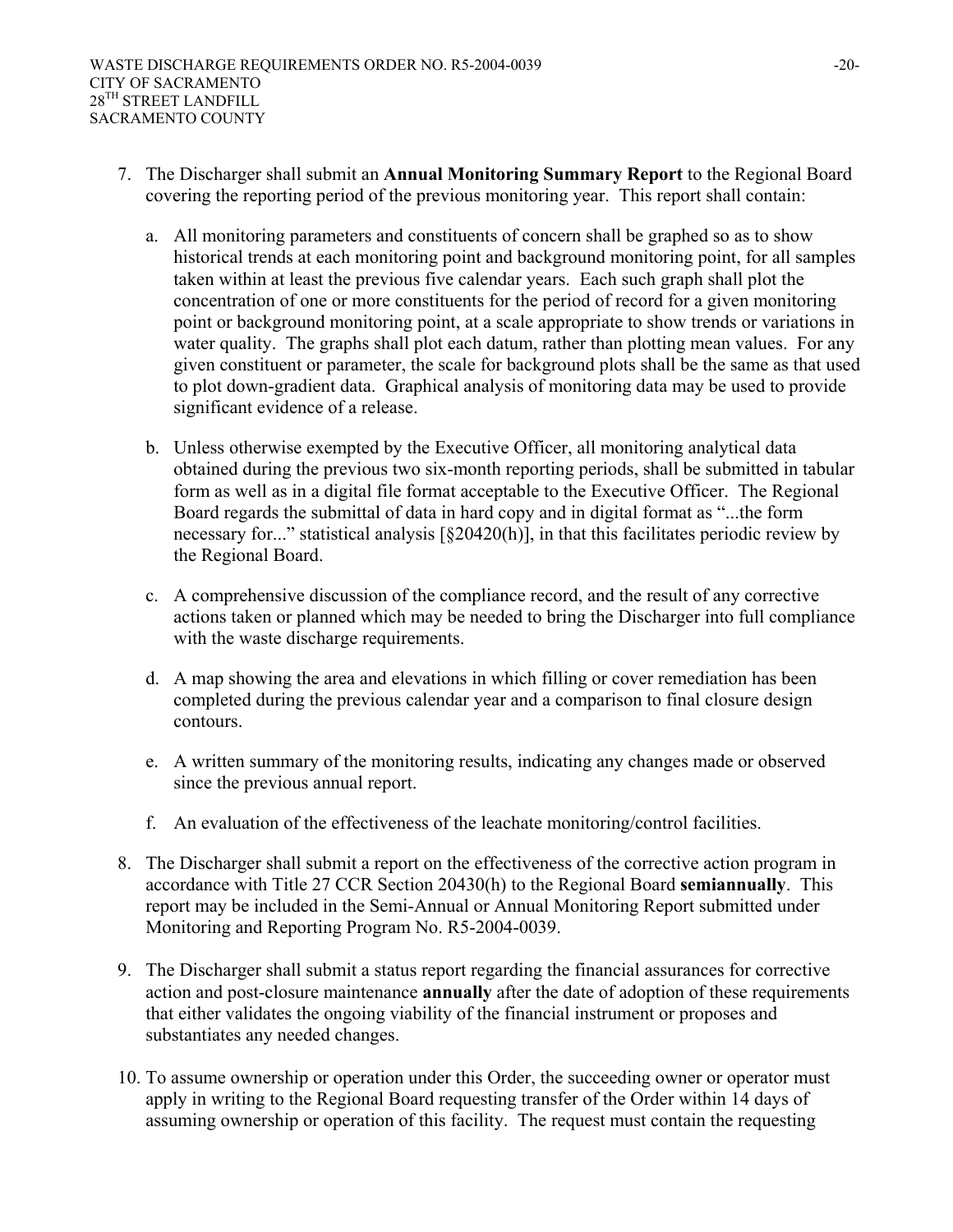entity's full legal name, the State of incorporation if a corporation, the name and address and telephone number of the persons responsible for contact with the Regional Board, and a statement. The statement shall comply with the signatory requirements contained in Reporting Requirement D.11 and state that the new owner or operator assumes full responsibility for compliance with this Order. Failure to submit the request shall be considered a discharge without requirements, a violation of the California Water Code. Transfer of this Order shall be approved or disapproved by the Regional Board.

- 11. All reports and transmittal letters shall be signed by persons identified below:
	- a. For a corporation: by a principal executive officer of at least the level of senior vice-president.
	- b. For a partnership or sole proprietorship: by a general partner or the proprietor.
	- c. For a municipality, state, federal or other public agency: by either a principal executive officer or ranking elected or appointed official.
	- d. A duly authorized representative of a person designated in a, b or c above if;
		- 1) The authorization is made in writing by a person described in a, b, or c of this provision;
		- 2) The authorization specifies either an individual or a position having responsibility for the overall operation of the regulated facility or activity, such as the position of plant manager, operator of a Unit, superintendent, or position of equivalent responsibility. (A duly authorized representative may thus be either a named individual or any individual occupying a named position); and
		- 3) The written authorization is submitted to the Regional Board.

Any person signing a document under this Section shall make the following certification:

 "I certify under penalty of law that I have personally examined and am familiar with the information submitted in this document and all attachments and that, based on my inquiry of those individuals immediately responsible for obtaining the information, I believe that the information is true, accurate, and complete. I am aware that there are significant penalties for submitting false information, including the possibility of fine and imprisonment."

# **E. PROVISIONS**

- 1. The Discharger shall maintain a copy of this Order at the facility and make it available at all times to facility operating personnel, who shall be familiar with its contents, and to regulatory agency personnel.
- 2. The Discharger shall comply with all applicable provisions of Title 27 CCR and 40 Code of Federal Regulations Part 258 (Subtitle D) that are not specifically referred to in this Order.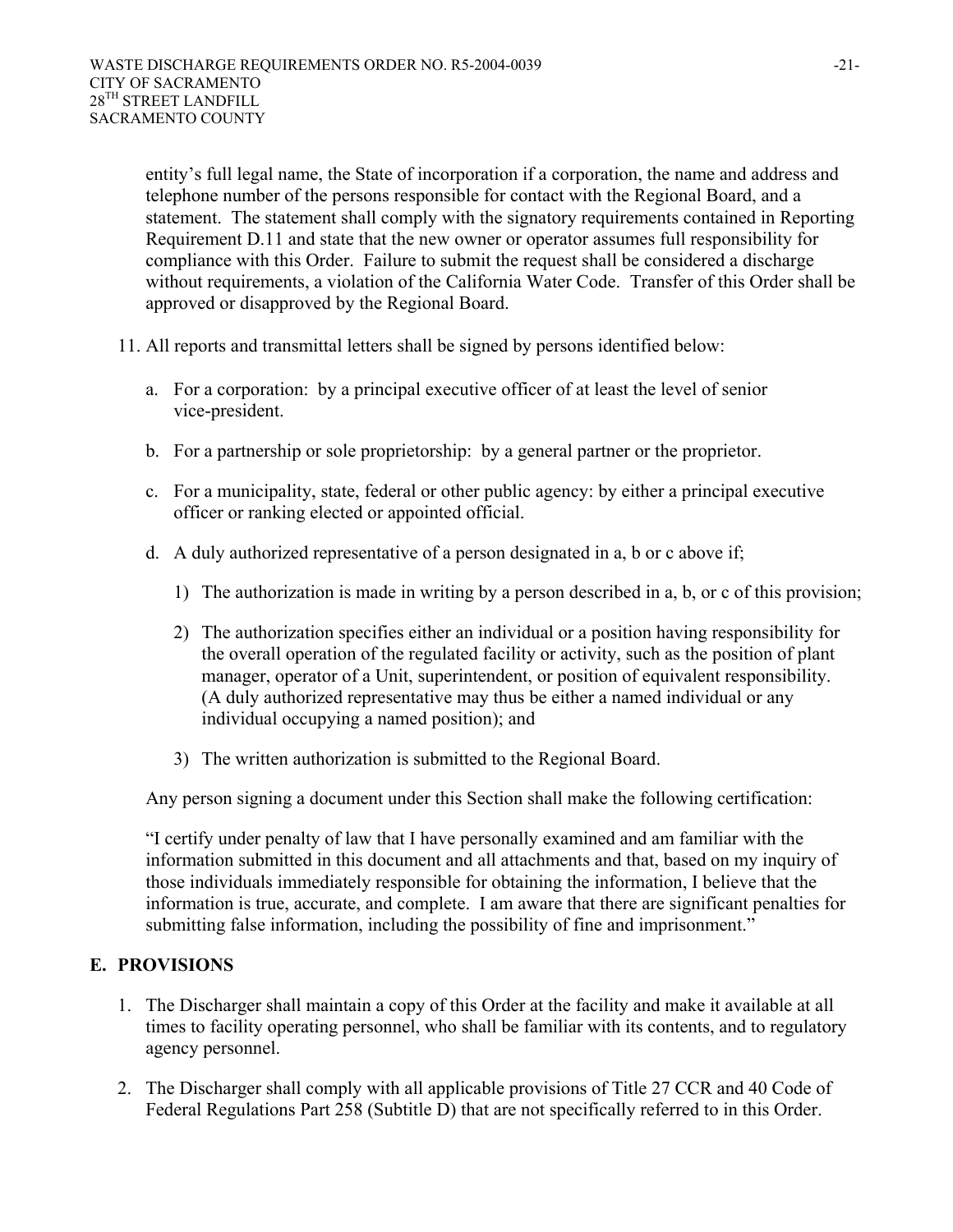- 3. The Discharger shall comply with Monitoring and Reporting Program No. R5-2004-0039, which is incorporated into and made part of this Order.
- 4. The Discharger shall comply with the *Standard Provisions and Reporting Requirements for Title 27 (27 CCR 20005, et seq.) and Part 258 (40 CFR 258)*, dated April 2000, which are hereby incorporated into this Order.
- 5. The Discharger shall maintain assurances of financial responsibility for initiating and completing corrective action for all known or reasonably foreseeable releases from the landfill in an amount approved by the Executive Officer, and shall submit the financial assurance mechanism to the Financial Assurances Section of the California Integrated Waste Management Board.
- 6. The Discharger is required to maintain financial assurance mechanisms for closure and postclosure maintenance costs as specified in Chapter 6 of Title 27. The Discharger is required to submit the financial assurance mechanism to the Financial Assurances Section of the California Integrated Waste Management Board, which determines if the mechanism meets the requirements of Chapter 6, Title 27, and if the amount of coverage is adequate.
- 7. The Discharger shall take all reasonable steps to minimize any adverse impact to the waters of the State resulting from noncompliance with this Order. Such steps shall include accelerated or additional monitoring as necessary to determine the nature, extent, and impact of the noncompliance.
- 8. The Discharger shall have the continuing responsibility to assure protection of waters of the state from discharged wastes and from gases and leachate generated by discharged waste during the post-closure maintenance period of the Unit(s) as long as the wastes pose a threat to water quality.
- 9. The fact that it would have been necessary to halt or reduce the permitted activity in order to maintain compliance with this Order shall not be regarded as a defense for the Discharger's violations of the Order.
- 10. The Regional Board will review this Order periodically and may revise requirements when necessary.

I, THOMAS R. PINKOS, Executive Officer, do hereby certify that the foregoing is a full, true, and correct copy of an Order adopted by the California Regional Water Quality Control Board, Central Valley Region, on 19 March 2004.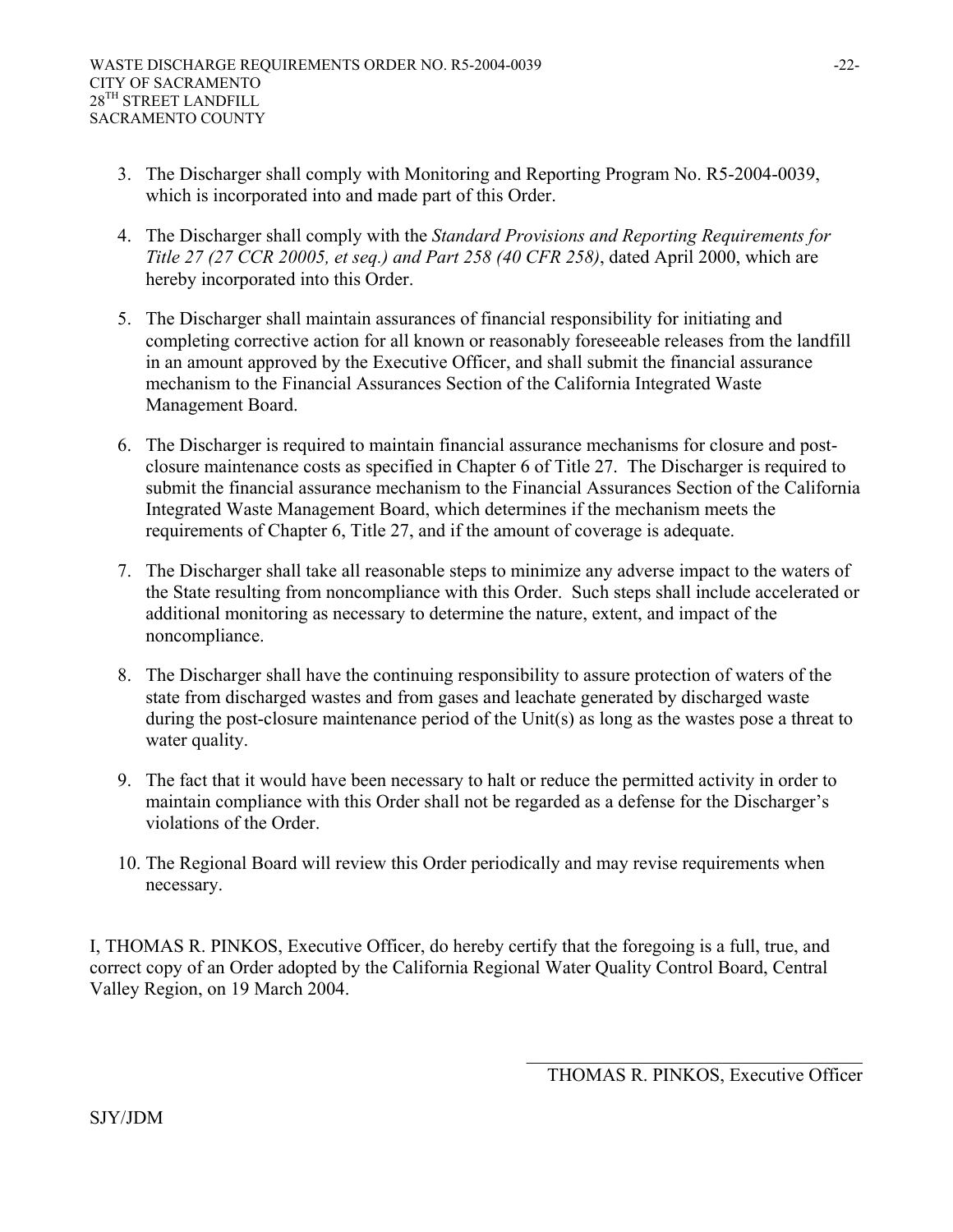#### CALIFORNIA REGIONAL WATER QUALITY CONTROL BOARD CENTRAL VALLEY REGION

#### ORDER NO. R5-2004-0039

# MONITORING AND REPORTING PROGRAM FOR CITY OF SACRAMENTO 28TH STREET LANDFILL FACILITY CLASS III LANDFILL POST-CLOSURE MAINTENANCE AND CORRECTIVE ACTION SACRAMENTO COUNTY

The City of Sacramento (Discharger) shall maintain water quality monitoring systems that are appropriate for background, detection (surface water only), and corrective action monitoring, and that comply with the provisions of Title 27, California Code of Regulations (CCR), Division 2, Subdivision 1, Chapter 3, Subchapter 3.

Compliance with this Monitoring and Reporting Program, with Title 27 CCR, Section 20005, et seq. (hereafter Title 27), and with the *Standard Provisions and Reporting Requirements for Title 27 (27 CCR 20005, et seq.) and Part 258 (40 CFR 258)*, dated April 2000, is ordered by Waste Discharge Requirements (WDRs) Order No. R5-2004-0039. Failure to comply with this Program, or with the Standard Provisions and Reporting Requirements, constitutes non-compliance with the WDRs and with the California Water Code, which can result in the imposition of civil monetary liability.

#### **A. REQUIRED MONITORING PROGRAMS**

|    | Program                         | Section       | Frequency                     |
|----|---------------------------------|---------------|-------------------------------|
|    | <b>Groundwater Monitoring</b>   | Section D.1   | See Table I                   |
| 2. | <b>Leachate Monitoring</b>      | Section D.2   | See Table II                  |
| 3. | <b>Surface Water Monitoring</b> | Section D.3   | See Table III                 |
| 4. | <b>Standard Observations</b>    | Section D.4.c | Weekly                        |
| 5. | <b>Facility Monitoring</b>      |               | Per Section D.4               |
| 6. | Response to a Release           |               | Per Standard Provisions and   |
|    |                                 |               | <b>Reporting Requirements</b> |
|    |                                 |               |                               |

#### **B. REPORTING**

The Discharger shall report monitoring data and information as required in this Monitoring and Reporting Program and as required in Order No. R5-2004-0039 and the Standard Provisions and Reporting Requirements, April 2000.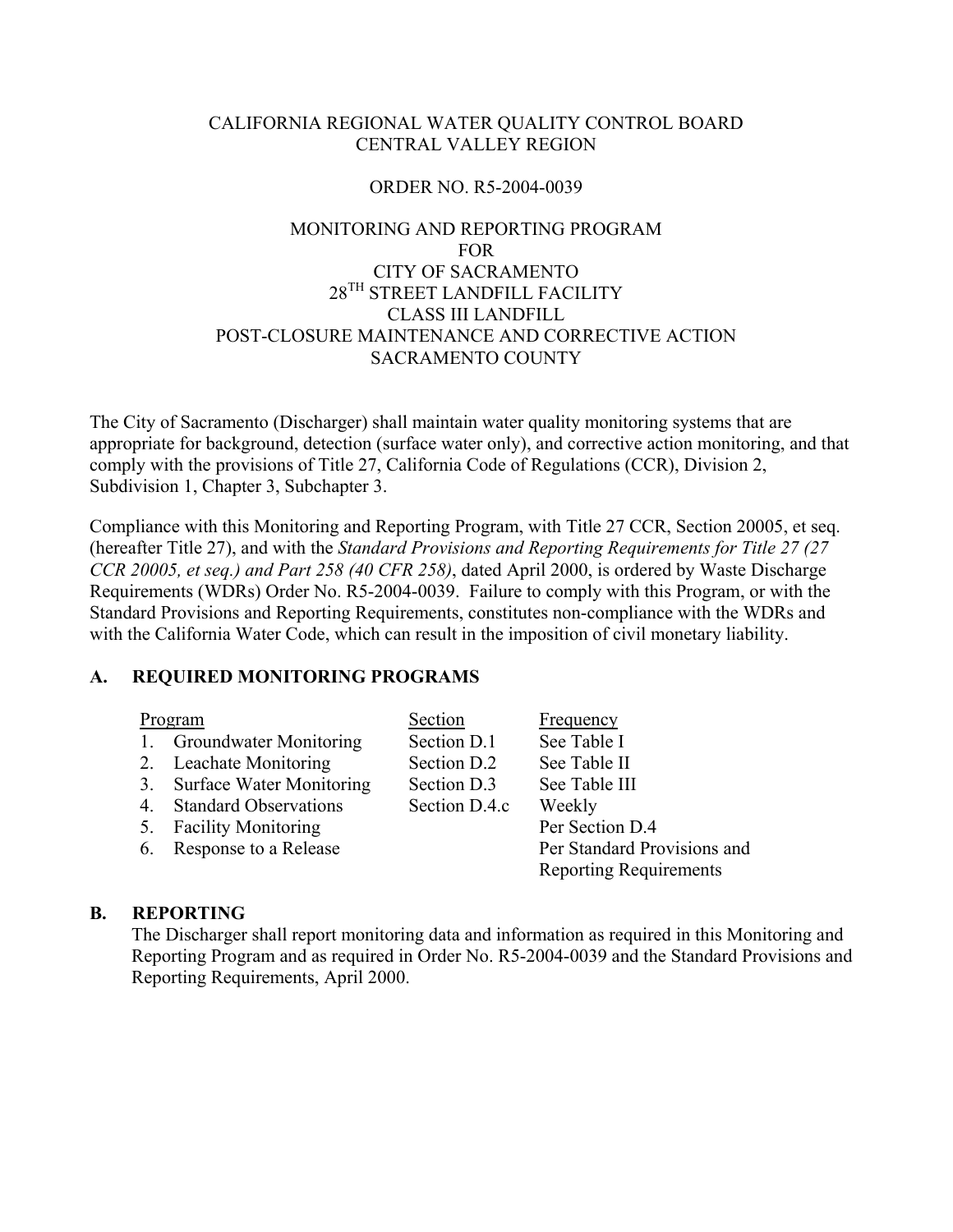#### Semiannual Report

Reports shall be submitted **semiannually** and shall include the following information:

- **1.** A compliance evaluation summary for the monitoring period.
- **2.** A tabular summary of well information from the installation logs, including well name, topof-casing elevation, total depth, depths/elevations of screened interval, aquifer or zone (i.e. uppermost), and soil type(s) over the screened interval.
- **3.** The results of groundwater elevation monitoring.
- **4.** Tabular summaries of corrective action monitoring data for each unit showing sampling dates, well, constituents, concentrations, and concentration limits. The table shall also clearly show whether new monitoring data exceedances occurred during the monitoring period (i.e. highlight or check exceedances).
- **5.** Plots, graphical summaries and a narrative discussion of the results of correction action monitoring, indicating constituent trends and any changes in the nature or extent of the plume, as specified in Section D.3 herein.
- **6.** Contaminant contour maps of representative corrective action monitoring data, showing the estimated extent of the contaminant plume.
- **7.** Tables of historical monitoring data for each unit showing well, sampling dates, constituents, concentrations, and concentration limits. The data shall be presented so as to clearly show historical concentrations at each well.
- **8.** Field and laboratory tests sheets.

Each semiannual report shall include an evaluation of the effectiveness of the corrective action program in accordance with Title 27 CCR Section 20430(h).

#### Annual Report

The Discharger shall also submit an Annual Monitoring Summary Report (Annual Report) to the Regional Board covering the previous monitoring year. The annual report shall contain the information specified under Reporting Requirements D.7, WDRs Order No. R5-2004-0039 and a discussion of compliance with the WDRs and the Water Quality Protection Standard.

The data shall be summarized in such a manner so as to illustrate clearly the compliance with WDRs or the lack thereof. Data shall also be submitted in a digital format acceptable to the Executive Officer. Reports which do not comply with the required format will be **REJECTED** and the Discharger shall be deemed to be in noncompliance with the WDRs Order No. R5-2004-0039.

The Semiannual and Annual monitoring reports shall be submitted to the Regional Board in accordance with the following schedule for the calendar period in which samples were taken or observations made.

| Keport            | End of Period | Report Due |
|-------------------|---------------|------------|
| First Semiannual  | 30 June       |            |
| Second Semiannual | 31 December   | 31 January |
| Annual            | 31 December   | 31 January |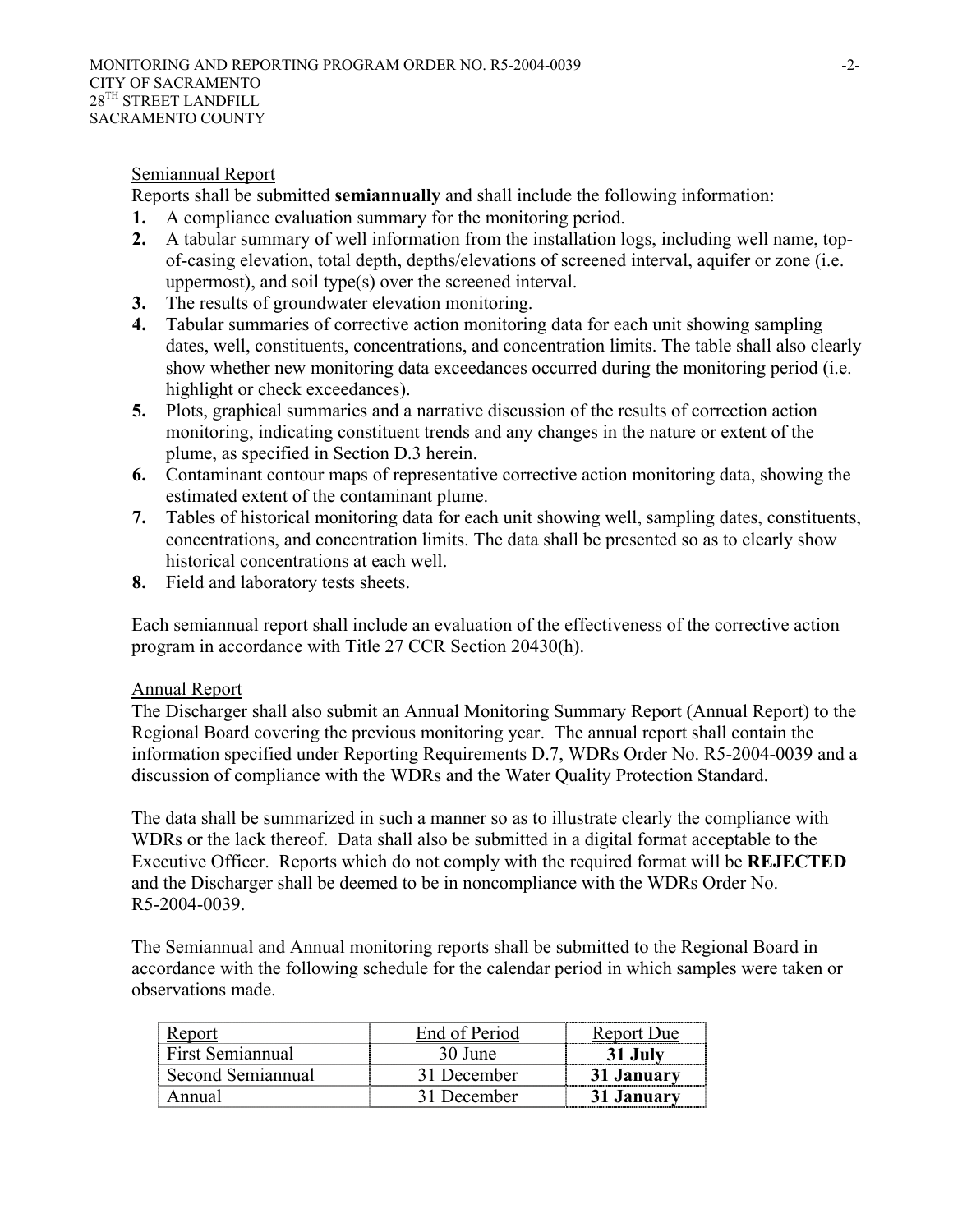The results of **all monitoring** conducted at the site shall be reported to the Regional Board in accordance with the reporting schedule above for the calendar period in which samples were taken or observations made.

#### **C. WATER QUALITY PROTECTION STANDARD AND COMPLIANCE PERIOD**

For each waste management unit (Unit), the Water Quality Protection Standard shall consist of all constituents of concern, the concentration limit for each constituent of concern, the point of compliance, and all water quality monitoring points.

#### **1. Constituents of Concern**

The constituents of concern (COC) include all the waste constituents, their reaction products, and hazardous constituents that are reasonably expected to be in or derived from waste contained in the Unit. The constituents of concern for all Units at the facility are those listed in Tables I through III for the specified monitored medium, and Table IV. The Discharger shall monitor all constituents of concern every five years, or more frequently as required. The COC Report may be combined with a Detection Monitoring Report or an Annual Summary Report having a Reporting Period that ends at the same time.

#### a. Monitoring Parameters

Monitoring parameters are constituents of concern that are the waste constituents, reaction products, hazardous constituents, and physical parameters that provide a reliable indication of a release from a Unit. The monitoring parameters for all Units are those listed in Tables I through III for the specified monitored medium.

#### **2. Concentration Limits**

- a. Groundwater
	- i. Statistical Method For inorganic (i.e. naturally occurring) COCs for which at least 10% of the data from background samples equal or exceed their respective MDL, concentration limits shall be determined by the Tolerance Interval Procedure using pooled historical background data from wells C-9 and C-10. Except for pH, which will have both an upper and lower limit, the concentration limit shall be the upper control limit, equal to the mean plus three standard deviations. For pH, the concentration limit shall be both the upper and lower control limits (i.e. the mean plus/minus three standard deviations).

Statistically-based concentration limits may also be determined by an alternate statistical method acceptable to the Executive Officer in accordance with Title 27 CCR Section 20415.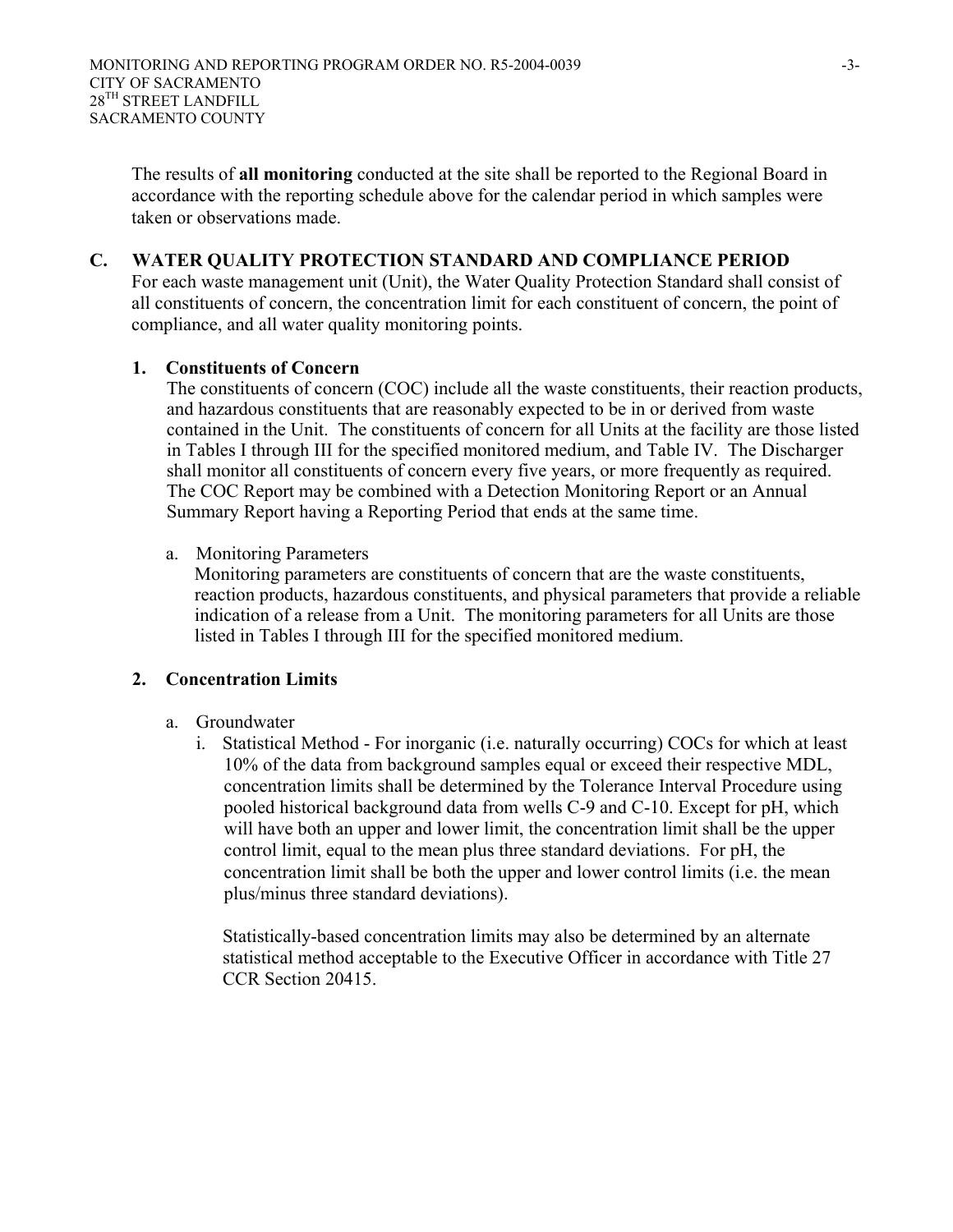- ii. Non-Statistical Method For organic (i.e. non-naturally occurring) COCs and inorganic COCs for which less than 10% of the data from background samples equal or exceed their respective MDL, concentration limits shall be determined by a nonstatistical procedure as follows:
	- 1) The concentration limit for organic compounds (i.e. VOCs) shall be the MDL.
	- 2) The concentration limit for inorganic COCs for which less than 10% of the data from background samples equal or exceed their respective MDL (i.e. certain dissolved metals) shall be the PQL.

The concentration limits for groundwater monitoring parameters and COCs shall be updated at least every five years.

b. Surface Water

With the exception of VOCs (for which a non-statistical method is used to determine concentration limits), the concentration limits for surface water monitoring shall be based on historical water quality data at each upstream monitoring point, but shall take into consideration seasonality. The concentration limits shall be updated semi-annually to provide ongoing definition of background surface water quality.

### **3. Point of Compliance**

The point of compliance for the water standard at each Unit or portion of a Unit is a vertical surface located at the hydraulically down-gradient limit of the Unit that extends through the uppermost aquifer underlying the Unit. All point of compliance monitoring wells established for the detection monitoring program shall constitute the monitoring points for the groundwater Water Quality Protection Standard. The Point of Compliance wells for WMUs A and B are: B-1, B-4, B-6, C-7, and C-8.

#### **4. Compliance Period**

The compliance period for each Unit shall be the number of years equal to the active life of the Unit plus the post-closure period. The monitoring program shall continue throughout the post-closure maintenance period and shall extend as long as the wastes pose a threat to water quality.

#### **5. Water Quality Protection Standard Report**

If subsequent sampling of the background monitoring point(s) indicates significant water quality changes due to either seasonal fluctuations or other reasons unrelated to waste management activities at the site, the Discharger may request modification of the Water Quality Protection Standard. The Executive Officer shall review and approve any changes to the Water Quality Protection Standard for each monitored medium.

#### **D. MONITORING**

The Discharger shall comply with the monitoring program provisions of Title 27 CCR for groundwater and surface water, in accordance with Monitoring Specification C.1 of WDR Order No. R5-2004-0039. For any given monitored medium, a sufficient number of samples shall be taken from all Monitoring Points and Background Monitoring Points to satisfy the data analysis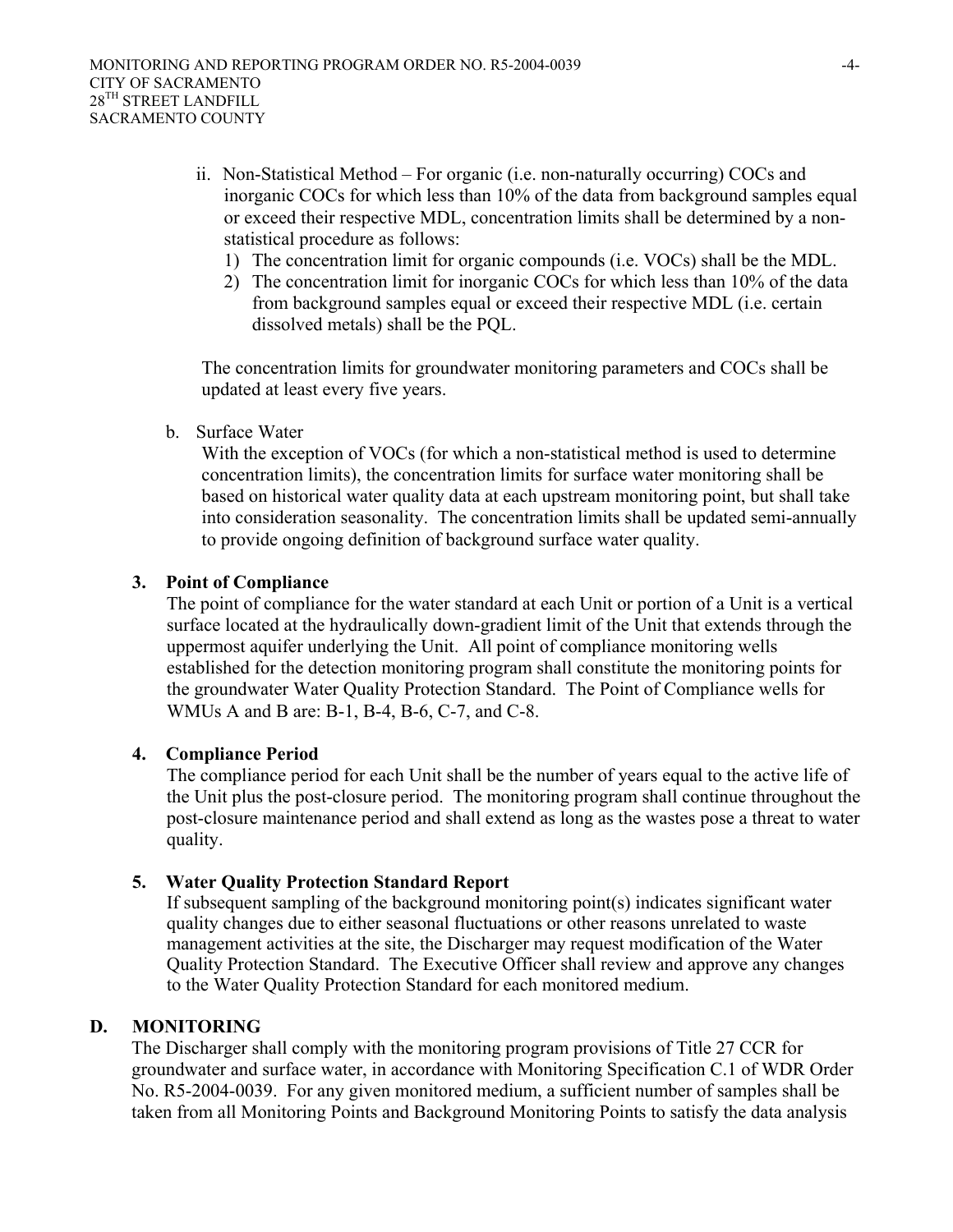requirements for a given Reporting Period, and shall be taken in a manner that ensures sample independence to the greatest extent feasible. Method detection limits and practical quantitation limits shall be reported. All peaks shall be reported, including those, which cannot be quantified and/or specifically identified. The Discharger may, with the approval of the Executive Officer, use alternative analytical test methods, including new United States Environmental Protection Agency's (USEPA) approved methods, provided the methods have method detection limits equal to or lower than the analytical methods specified in this Monitoring and Reporting Program.

All leachate, groundwater, and surface water monitoring points shall be sampled and analyzed for monitoring parameters and COCs as indicated and listed in Tables I through III. Metals shall be analyzed in accordance with the methods listed in Table IV.

#### **1. Groundwater**

a. Elevation Monitoring

The groundwater surface elevation in all wells and piezometers shall be measured on a **quarterly** basis per Table I. Groundwater elevations taken prior to purging the well and sampling for Monitoring Parameters may be used to fulfill this requirement. Groundwater elevations for all upgradient and down gradient wells for a given groundwater body shall be measured within a period of time short enough to avoid temporal variations in groundwater flow which could preclude accurate determination of groundwater gradient and direction. The results of groundwater elevation monitoring shall be displayed on a water table contour map and/or groundwater flow net for the site and included in each monitoring report. The Discharger shall use the groundwater elevation monitoring data to determine the following:

- i. The groundwater flow velocity
- ii. The gradient direction in the upper aquifer, and in any additional zone of saturation monitored pursuant to this MRP
- iii. Times of highest and lowest elevations of the water levels in the wells
- iv. Separation of groundwater from the lowest point of the unit
- b. Sampling

Groundwater samples shall be collected from the point-of-compliance wells, background wells, and any additional wells added as part of the approved groundwater monitoring system. All new wells shall be monitored quarterly until at least four quarters of data have been collected to determine a concentration limit. Samples shall be collected and analyzed for the monitoring parameters in accordance with the frequency specified in Table I and methods specified in Table IV. All monitoring parameters shall be graphed so as to show historical trends at each well.

The monitoring network shall consist of 19 wells including background monitoring wells C-9 and C-10 and corrective action monitoring wells B-1, B-3, B-4, B-6, C-7, C-8, C-11D, C-11S, C-12, C-13, C-14, C-15, D-16, D-17, D-18, D-19, and D-20.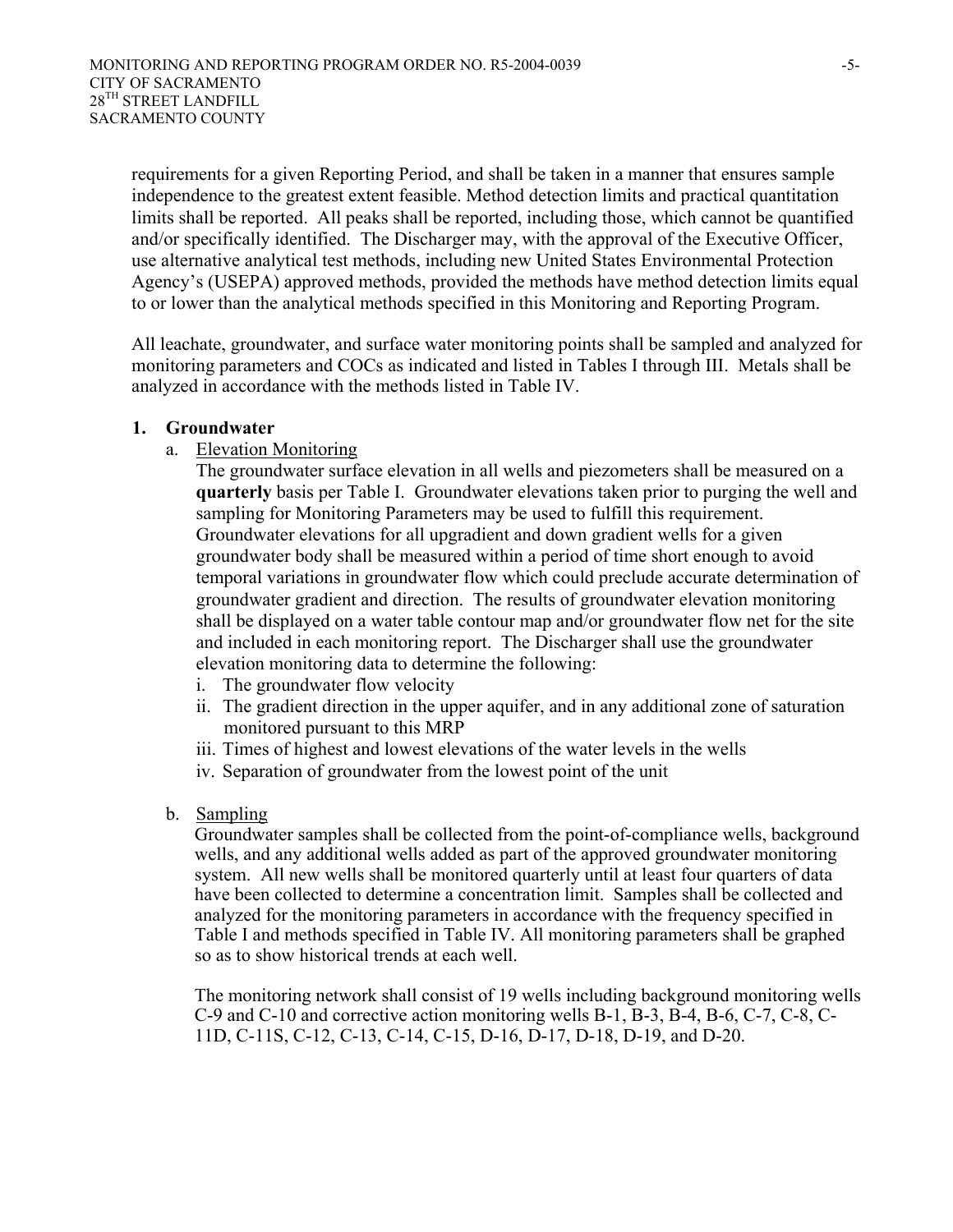#### **2. Leachate Monitoring**

Leachate samples shall be collected and analyzed in accordance with Table II and the methods specified in Table IV. The leachate monitoring locations (shown in Attachment B) are as follows:

- i. Lined leachate collection and recovery system (LCRS) sump at WMU B
- ii. Well DW-1 at WMU B

If there is no flow or discharge at the monitoring points during the monitoring period, or the Discharger is not able to obtain samples of the flow or discharge, the Discharger shall state such facts and circumstances in the monitoring report.

The landfill shall also be monitored for seeps as part of Standard Observations. Any seeps to the surface from the Unit shall be sampled an analyzed for the constituents listed in Table II upon detection and recorded in Standard Observations. The quantity of the leachate seep(s) shall be estimated and reported as Leachate Flow Rate (in gallons/day). Notification and repairs shall be made in accordance with the Standard Provisions and Reporting Requirements. See also Section D.3.b below.

#### **3. Surface Water Monitoring**

The Discharger shall maintain a surface water monitoring system that complies with the General Industrial Storm Water Permit and applicable provisions of Title 27 CCR Sections 20415 and 20420. For all monitoring points assigned to surface water detection monitoring, samples shall be collected and analyzed for the monitoring parameters in accordance with the frequency specified in Table III and methods specified in Table IV. All monitoring parameters shall be graphed so as to show historical trends at each sample location.

a. Storm Water

Storm water monitoring shall be performed at the landfill's northern detention basin outfall to the American River (SW-1), and the existing 18-inch corrugated metal pipe (SW-2), which drains about 20% of the landfill area to the American River. Storm water samples shall be collected after the first storm of the rainy season that produces significant flow and one other time during the season. Sampling shall be conducted during or shortly after storm events or when water is flowing in the drains. The storm water sampling results shall be included in the semiannual report submitted under this Order for the period in which sampling was conducted. If there is no flow or discharge at the monitoring points during the monitoring period, or the Discharger is not able to obtain samples of the flow or discharge, the Discharger shall state such facts and circumstances in the monitoring report.

b. Surface Water

Surface water samples shall be collected from the American River at two locations, R1 and R2. R1 is slightly northeast and upstream of the landfill. R2 is located slightly northwest and downstream of the landfill. The locations of all surface water sampling points are shown in Attachment B.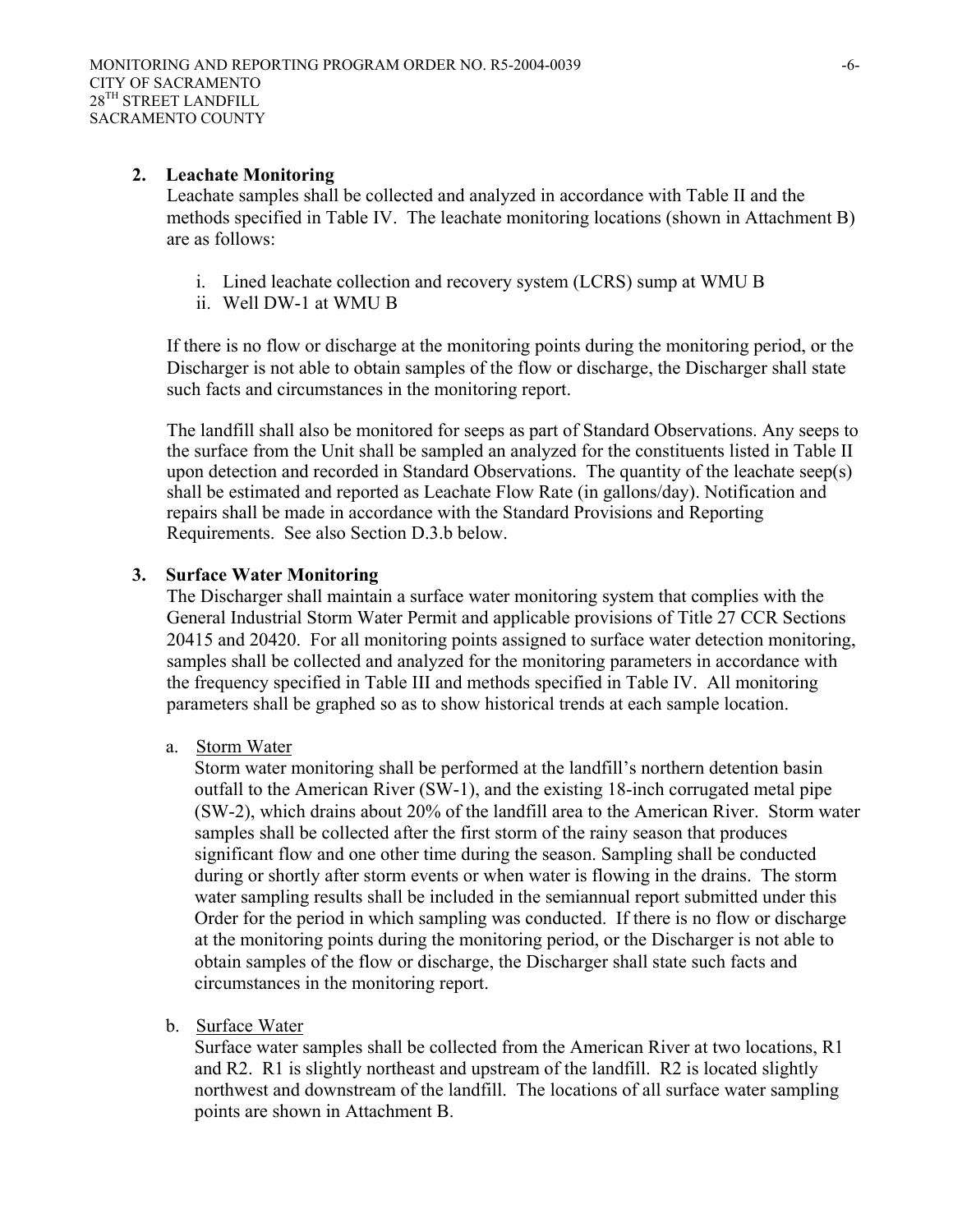Surface water samples shall also be collected when leachate seeps are observed that may have impacted surface water quality. If leachate seeps are identified extending out of the disposal area or that potentially impact on-site drainages, those drainages shall be sampled as close to the leachate as possible.

#### **4. Facility Monitoring**

a. Facility Inspection

Annually, prior to the anticipated rainy season, but no later than **15 September**, the Discharger shall conduct an inspection of the facility. The inspection shall assess damage to the drainage control system and groundwater monitoring equipment (including wells, etc.). By **1 October of each year**, the Discharger shall submit to the Regional Board the Inspection Report describing measures planned to prepare the site for the wet season.

Any necessary erosion control measures shall be implemented, and any construction, maintenance, or repairs of precipitation and drainage control facilities to necessary prevent erosion or flooding of the facility and to prevent surface drainage from contacting or percolating through wastes shall be completed by **15 November**.

b. Storm Events

The Discharger shall inspect all precipitation, diversion, and drainage facilities for damage **within 7 days** following *major storm events*. Necessary interim repairs shall be completed **within 10 days** of the inspection and permanent repairs shall be completed when feasible. The Discharger shall report any damage and subsequent repairs **within 45 days** of completion of the repairs, including photographs of the problem and the repairs.

c. Standard Observations

Each monitoring report shall include a summary and certification of completion of all Standard Observations for the Units, for the perimeter of the landfill module, and for the receiving waters. Standard observations shall be performed weekly and shall include all elements identified in the Standard Provisions and Reporting Requirements.

The Discharger shall implement the above monitoring program on the effective date of this Program.

Ordered by:

THOMAS R. PINKOS, Executive Officer

 19 March 2004 (Date)

Attachments SJY/JDM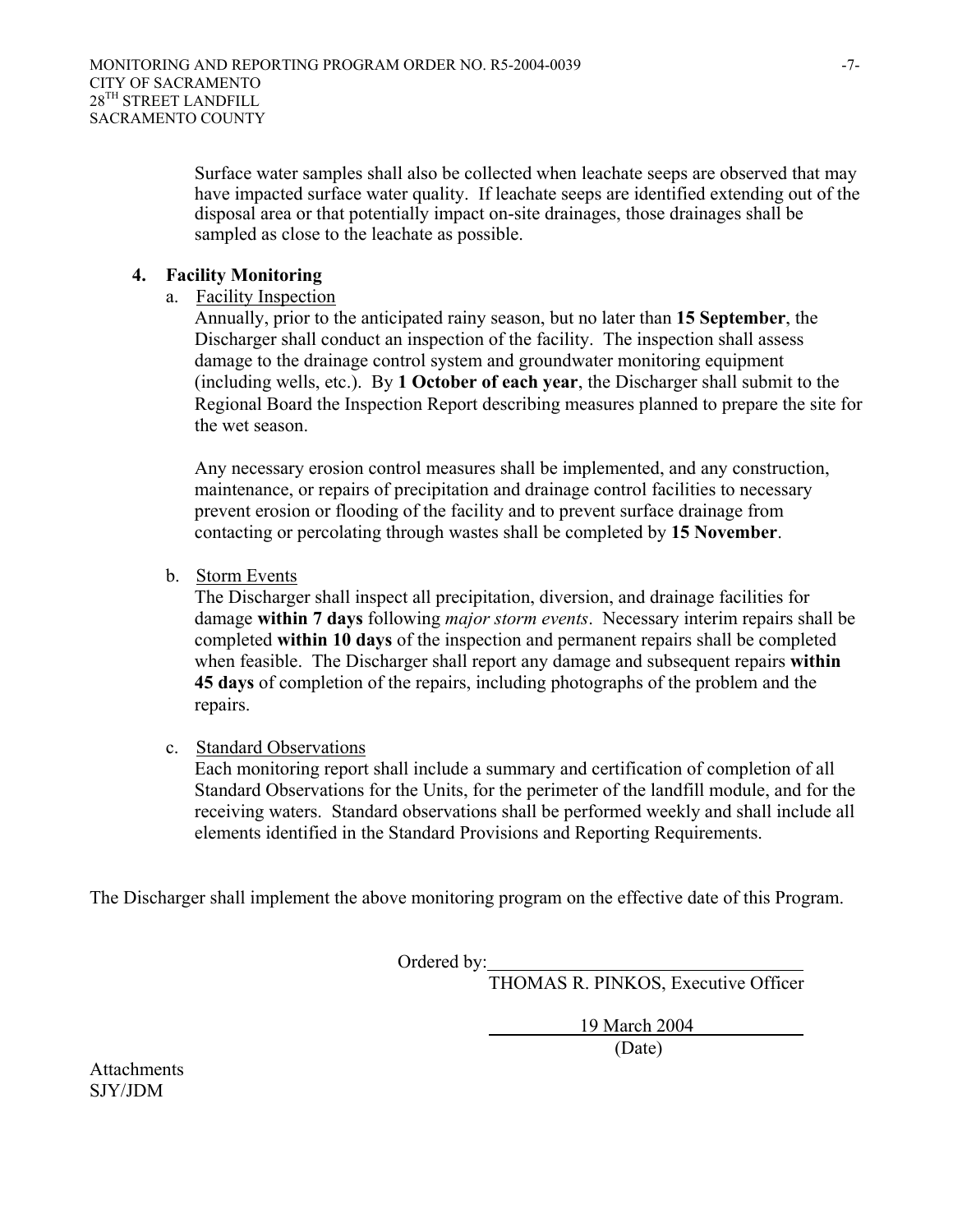# **TABLE I**

#### **GROUNDWATER MONITORING PROGRAM**

| Parameter                                     | Units                    | Frequency   |
|-----------------------------------------------|--------------------------|-------------|
| <b>Field Parameters</b>                       |                          |             |
| Groundwater Elevation                         | Ft. & hundredths, M.S.L. | Quarterly   |
| Temperature                                   | $^{\rm o}$ C             | Semi-Annual |
| <b>Electrical Conductivity</b>                | $\mu$ mhos/cm            | Semi-Annual |
| pH                                            | pH units                 | Semi-Annual |
| Turbidity                                     | Turbidity units          | Semi-Annual |
| <b>Monitoring Parameters</b>                  |                          |             |
| Total Dissolved Solids (TDS)                  | mg/L                     | Semi-Annual |
| Chloride                                      | mg/L                     | Semi-Annual |
| Sulfate                                       | mg/L                     | Semi-Annual |
| Nitrate as Nitrogen                           | mg/L                     | Semi-Annual |
| <b>Bicarbonate</b>                            | mg/L                     | Semi-Annual |
| Chemical Oxygen Demand                        | mg/L                     | Semi-Annual |
| Iron, Total                                   | mg/L                     | Semi-Annual |
| Volatile Organic Compounds <sup>1</sup>       | $\mu$ g/L                | Semi-Annual |
| <b>Constituents of Concern</b>                |                          |             |
| Carbonate                                     | mg/L                     | 5 years     |
| <b>Total Alkalinity</b>                       | mg/L                     | 5 years     |
| Total Organic Carbon                          | mg/L                     | 5 years     |
| Inorganics $(dissolved)^1$                    | mg/L                     | 5 years     |
| Semi-Volatile Organic Compounds <sup>1</sup>  | $\mu$ g/L                | 5 years     |
| Organochlorine Pesticides <sup>1</sup>        | µg/L                     | 5 years     |
| Polychlorinated Biphenyls (PCBs) <sup>1</sup> | $\mu$ g/L                | 5 years     |
| Organophosphorus Compounds <sup>1</sup>       | $\mu$ g/L                | 5 years     |

1. See Table IV.

 $\mathcal{L}_\text{max}$  , and the set of the set of the set of the set of the set of the set of the set of the set of the set of the set of the set of the set of the set of the set of the set of the set of the set of the set of the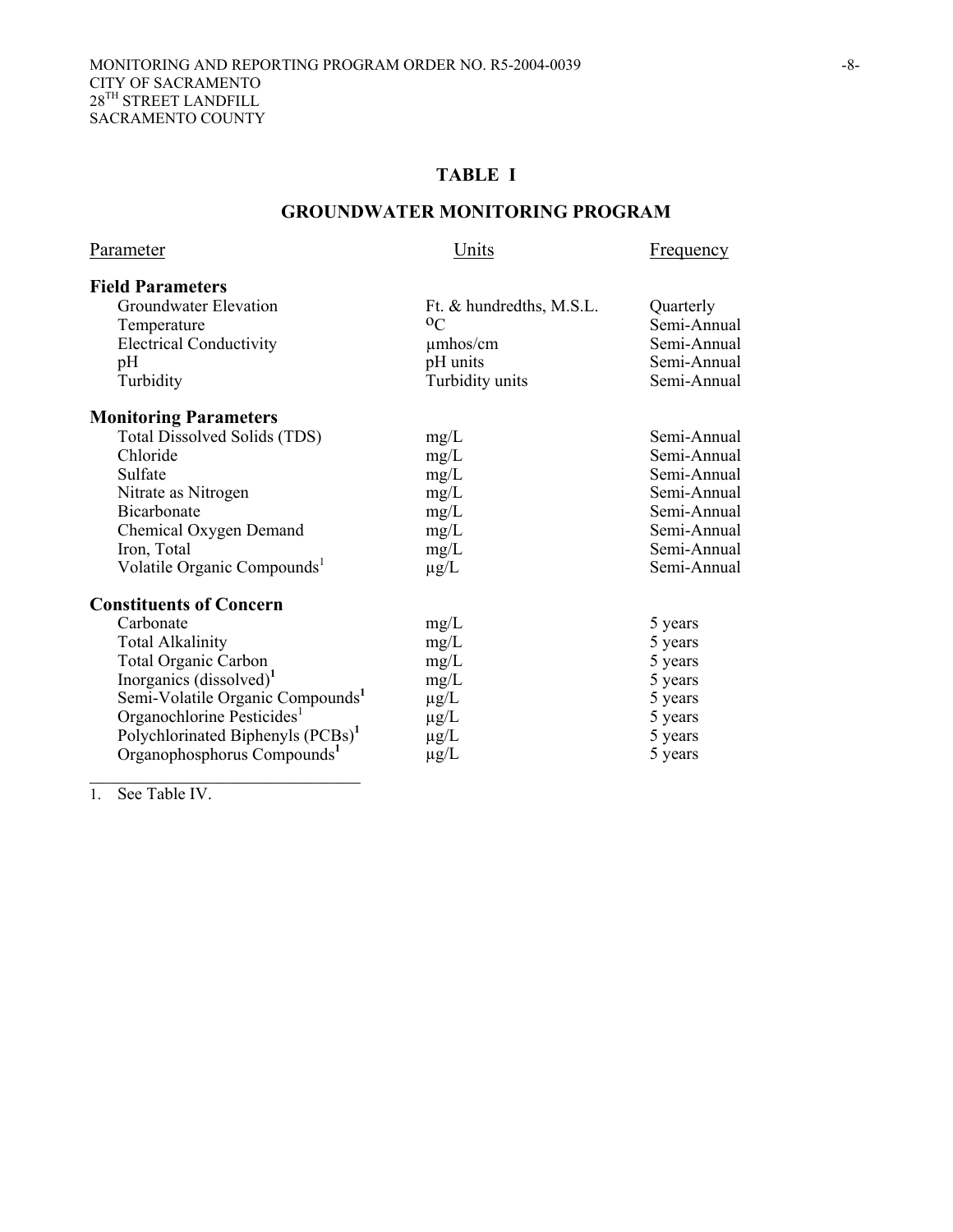# **TABLE II**

# **LEACHATE MONITORING PROGRAM**

| Parameter                                     | Units       | Frequency   |
|-----------------------------------------------|-------------|-------------|
| <b>Field Parameters</b>                       |             |             |
| Total Flow (LCRS sump/seeps only)             | gallons     | Monthly     |
| Flow Rate (LCRS sump/seeps only)              | gallons/day | Monthly     |
| Depth (DW-1 only)                             | feet/inches | Semi-Annual |
| Elevation (DW-1 only)                         | feet MSL    | Semi-Annual |
| <b>Electrical Conductivity</b>                | umhos/cm    | Semi-Annual |
| pH                                            | pH units    | Semi-Annual |
| <b>Monitoring Parameters</b>                  |             |             |
| <b>Total Dissolved Solids (TDS)</b>           | mg/L        | Semi-Annual |
| Chloride                                      | mg/L        | Semi-Annual |
| Sulfate                                       | mg/L        | Semi-Annual |
| Nitrate as Nitrogen                           | mg/L        | Semi-Annual |
| <b>Bicarbonate</b>                            | mg/L        | Semi-Annual |
| Chemical Oxygen Demand                        | mg/L        | Semi-Annual |
| Iron, Total                                   | mg/L        | Semi-Annual |
| <b>Constituents of Concern</b>                |             |             |
| Carbonate                                     | mg/L        | Annual      |
| <b>Total Alkalinity</b>                       | mg/L        | Annual      |
| <b>Total Organic Carbon</b>                   | mg/L        | Annual      |
| Inorganics $(dissolved)^1$                    | mg/L        | Annual      |
| Volatile Organic Compounds <sup>1</sup>       | $\mu$ g/L   | Annual      |
| Semi-Volatile Organic Compounds <sup>1</sup>  | $\mu$ g/L   | Annual      |
| Organochlorine Pesticides <sup>1</sup>        | $\mu$ g/L   | Annual      |
| Polychlorinated Biphenyls (PCBs) <sup>1</sup> | $\mu$ g/L   | Annual      |
| Organophosphorus Compounds <sup>1</sup>       | $\mu$ g/L   | Annual      |
|                                               |             |             |

1. See Table IV.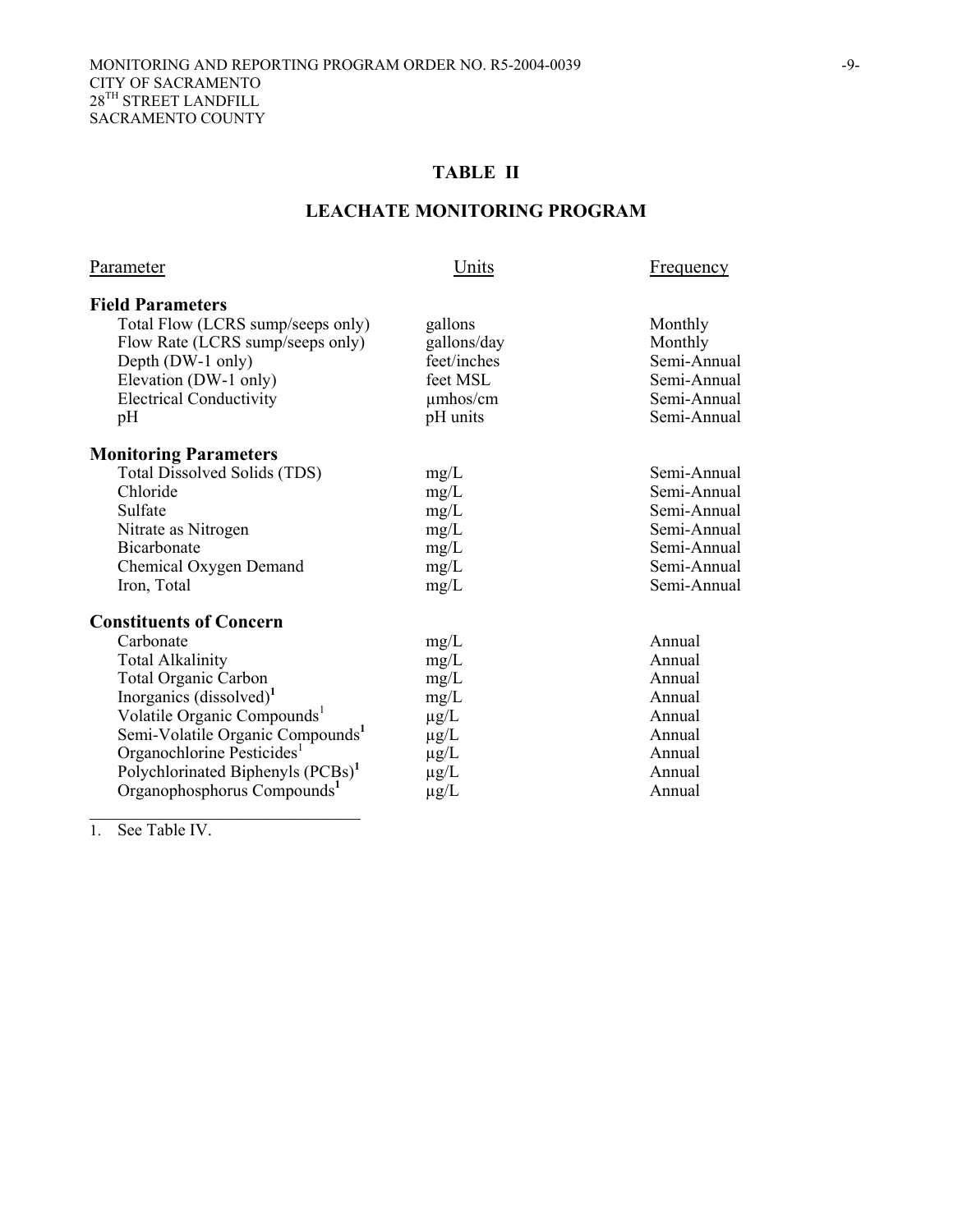# **TABLE III**

#### **SURFACE WATER MONITORING PROGRAM**

| Parameter                      | Units           | <b>Frequency</b>               |
|--------------------------------|-----------------|--------------------------------|
| <b>Field Parameters</b>        |                 |                                |
| Temperature                    | $^{0}C$         | Twice each winter <sup>1</sup> |
| <b>Electrical Conductivity</b> | $\mu$ mhos/cm   | Twice each winter <sup>1</sup> |
| pH                             | pH units        | Twice each winter <sup>1</sup> |
| Turbidity                      | Turbidity units | Twice each winter <sup>1</sup> |
| <b>Monitoring Parameters</b>   |                 |                                |
| <b>Total Suspended Solids</b>  | mg/L            | Twice each winter <sup>1</sup> |
| Total Dissolved Solids (TDS)   | mg/L            | Twice each winter <sup>1</sup> |
| Chloride                       | mg/L            | Twice each winter <sup>1</sup> |
| Sulfate                        | mg/L            | Twice each winter <sup>1</sup> |
| Nitrate as Nitrogen            | mg/L            | Twice each winter              |
| <b>Bicarbonate Alkalinity</b>  | mg/L            | Twice each winter <sup>1</sup> |
| <b>Constituents of Concern</b> |                 |                                |
| Carbonate                      | mg/L            | Annual                         |
| Chemical Oxygen Demand         | mg/L            | Annual                         |
| <b>Total Organic Carbon</b>    | mg/L            | Annual                         |
| <b>Total Alkalinity</b>        | mg/L            | Annual                         |
| Dissolved Oxygen               | mg/L            | Annual                         |
| Oil and Grease                 | mg/L            | Annual                         |
| Inorganics $(dissolved)^2$     | mg/L            | Annual                         |

1. The Discharger shall collect surface water samples after the first storm of the rainy season that produces significant flow and during at least one other storm event in the wet season.

2. See Table IV

 $\mathcal{L}_\text{max}$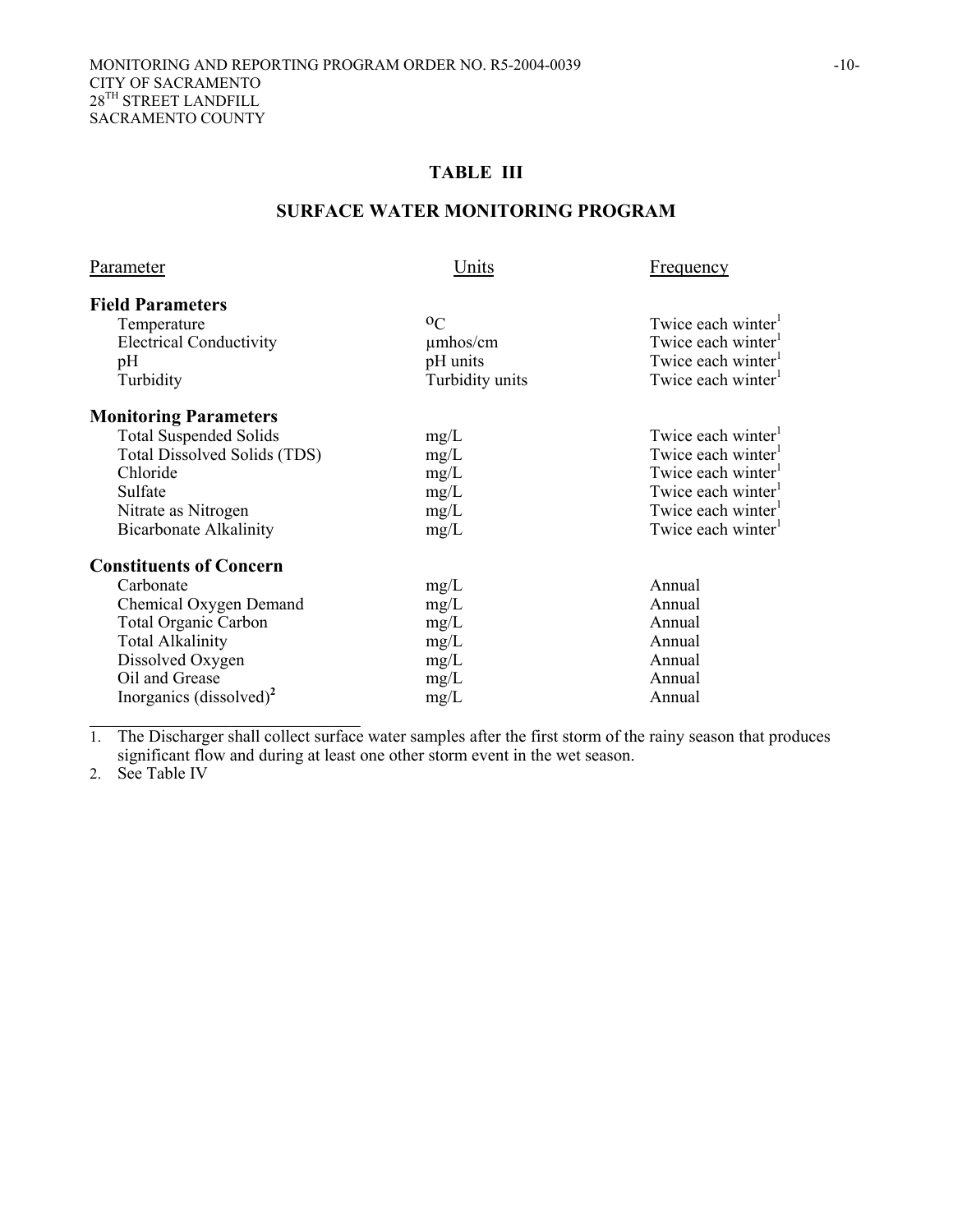### **TABLE IV**

#### **CONSTITUENTS OF CONCERN & APPROVED USEPA ANALYTICAL METHODS**

#### **Field Parameters Method**

pH 150.1 Electrical Conductivity2510

#### **General Minerals** Method

Bicarbonate 2310B<br>Chloride 300 (an Nitrate – Nitrogen 300 (anion scan) Sulfate 300 (anion scan) Total Dissolved Solids (TDS) 2540C

# **Inorganics (dissolved):**<br>Aluminum 200.7/60

Barium 200.7/6010 Beryllium 200.7/6010<br>Cadmium 200.7/7131 Cadmium 200.7/7131A<br>Chromium 200.7/6010 Chromium  $VI^+$ Cobalt 200.7/6010 Copper 200.7/6010<br>Silver 200.7/6010 Silver 200.7/6010<br>Tin 200.7/6010 Tin 200.7/6010<br>Vanadium 200.7/6010 Vanadium 200.7/6010<br>
Zinc 200.7/6010 Iron 200.7/6010 Manganese 200.7/6010<br>Arsenic 200.9/200.8 Lead 200.9/200.8 Mercury 7470A Nickel 200.9/200.8 Selenium 200.9/200.8<br>Thallium 200.9/200.8 Cyanide 9010<br>Sulfide 9030 Sulfide

#### **Other Parameters** Method

Total Organic Carbon 415.1 Total Alkalinity 310.1 Total Suspended Solids 160.1 Bicarbonate Alkalinity 130.2 Chemical Oxygen Demand 410.4 Dissolved Oxygen 360.1/360.2 Oil and Grease 5520/1664

300 (anion scan)

Aluminum<br>
Antimony 200.7/6010<br>
200.7/7041 Antimony 200.7/7041 200.7/6010 7199/1636 200.7/6010 200.9/200.8 200.9/200.8<br>9010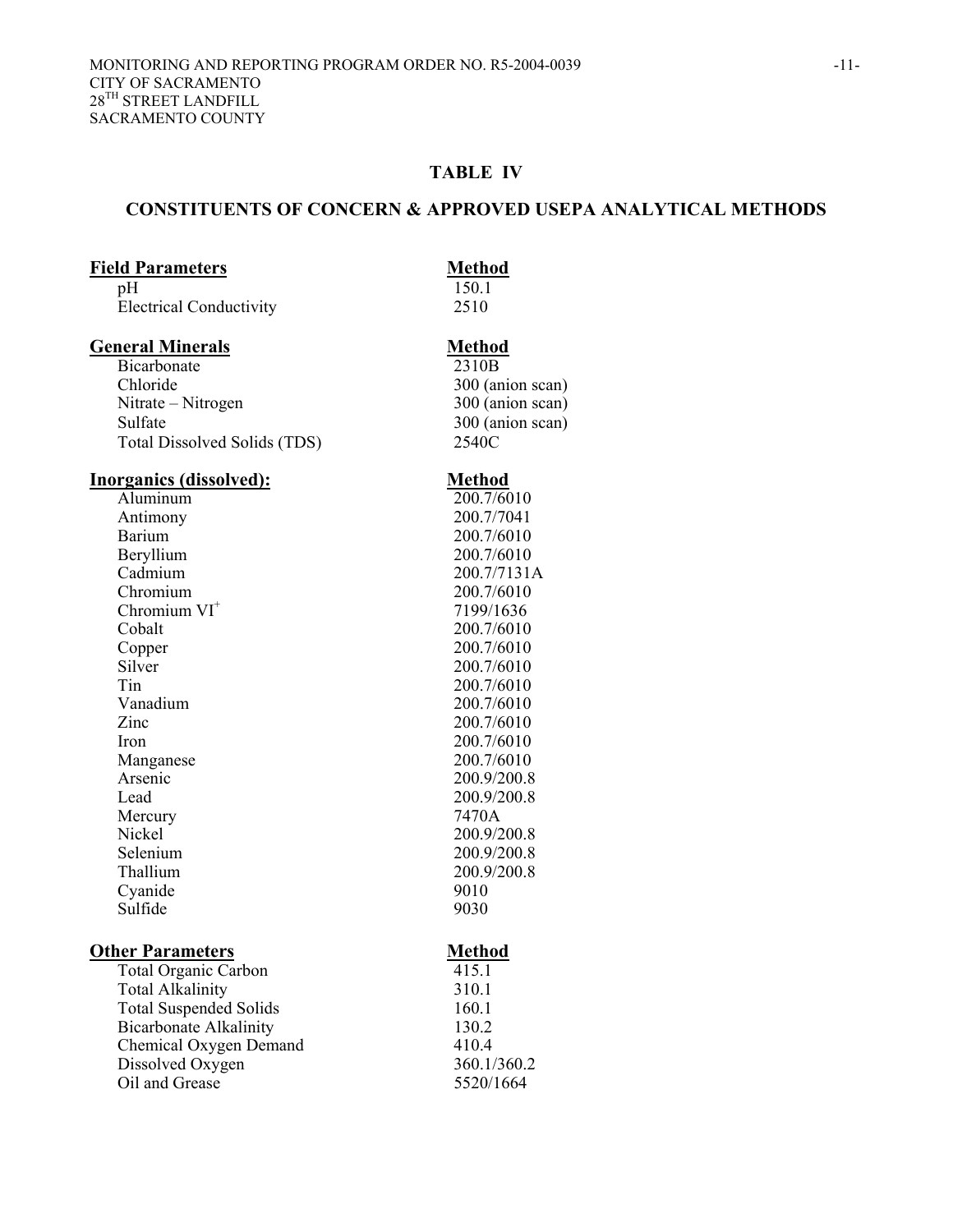#### **Volatile Organic Compounds (Method 8260B):**

 Acetone Acetonitrile Acrolein Acrylonitrile Allyl chloride (3-Chloropropene) Tert-Amyl ethyl ether Tert-Amyl methyl ether Benzene Bromobenzene Bromochloromethane Bromodichloromethane Bromoform (Tribromomethane) Tert-Butyl alcohol n-Butlybenzene sec-Butlybenzene tert-Butlybenzene tert-Butyl ethyl ether Carbon disulfide Carbon tetrachloride Chlorobenzene Chloroethane (Ethyl chloride) Chloroform (Trichloromethane) Chloroprene Dibromochloromethane (Chlorodibromomethane) 1,2-Dibromo-3-chloropropane (DBCP) 1,2-Dibromoethane (Ethylene dibromide; EDB) o-Dichlorobenzene (1,2-Dichlorobenzene) m-Dichlorobenzene (1,3-Dichlorobenzene) p-Dichlorobenzene (1,4-Dichlorobenzene) trans- l ,4-Dichloro-2-butene Dichlorodifluoromethane (CFC-12) 1,1-Dichloroethane (Ethylidene chloride) 1,2-Dichloroethane (Ethylene dichloride) 1,1 -Dichloroethylene (1,1 -Dichloroethene; Vinylidene chloride) cis- 1,2-Dichloroethylene (cis- 1,2-Dichloroethene) trans-1,2-Dichloroethylene (trans-1,2-Dichloroethene) 1,2-Dichloropropane (Propylene dichloride) 1,3-Dichloropropane 2,2-Dichloropropene 1,1-Dichloropropene cis- 1,3-Dichloropropene trans- 1,3-Dichloropropene Ethylbenzene Ethyl methacrylate Hexachlorobutadiene Hexachloroethane 2-Hexanone (Methyl butyl ketone) Iodomethane (Methyl iodide) Isobutyl alcohol di-Isopropyl ether Methacrylonitrile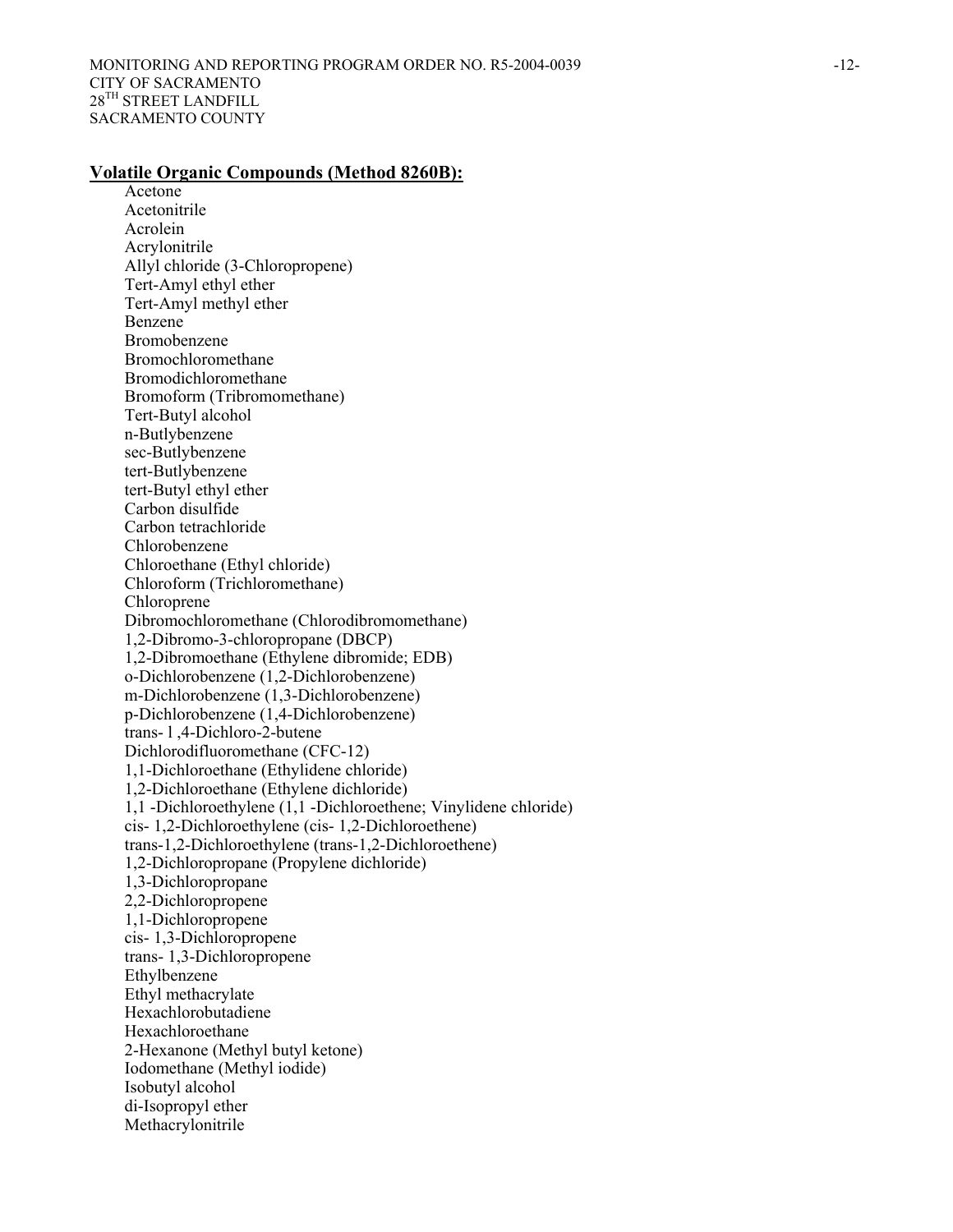Methyl bromide (Bromomethene) Methylene bromide (Dibromomethane) Methylene chloride (Dichloromethane) Methyl chloride (Chloromethane) Methyl ethyl ketone (MEK: 2-Butanone) 4-Methyl-2-pentanone (Methyl isobutylketone) Methyl tert-butyl ether (MtBE) Naphthalene 2-Nitropropane n-Propylbenzene Propionitrile Styrene 1,1,1,2-Tetrachloroethane 1,1.2,2-Tetrachloroethane Tetrachloroethylene (Tetrachloroethene; Perchloroethylene) Toluene 1,2,4-Trichlorobenzene 1,1,1-Trichloethane (Methylchloroforrn) 1,1,2-Trichloroethane Trichloroethylene (Trichloroethene) Trichlorofluoromethane (CFC- 11) 1,2,3-Trichloropropane 1,2,4-Trimethylbenzene 1,3,5-Trimethylbenzene Vinyl chloride Xylenes (total)

#### **Semi-Volatile Organic Compounds (Method 8270 - base, neutral, & acid extractables):**

Acenaphthene Acenaphthylene Acetophenone 2-Acetylaminofluorene (2-AAF) 4-Aminobiphenyl Anthracene Benzo[a]anthracene (Benzanthracene) Benzo[b]fluoranthene Benzo[k]fluoranthene Benzo[g,h,i]perylene Benzo[a]pyrene Benzyl alcohol Bis(2-ethylhexyl) phthalate Bis(2-chloroethoxy)methane Bis(2-chloroethyl) ether (Dichloroethyl ether) Bis(2-chloro-1-methyethyl) ether (Bis(2-chloroisopropyl) ether; DCIP) 4-Bromophenyl phenyl ether Butyl benzyl phthalate (Benzyl butyl phthalate) p-Chloroaniline p-Chloro-m-cresol (4-Chloro-3-methylphenol) 2-Chloronaphthalene 2-Chlorophenol 4-Chlorophenyl phenyl ether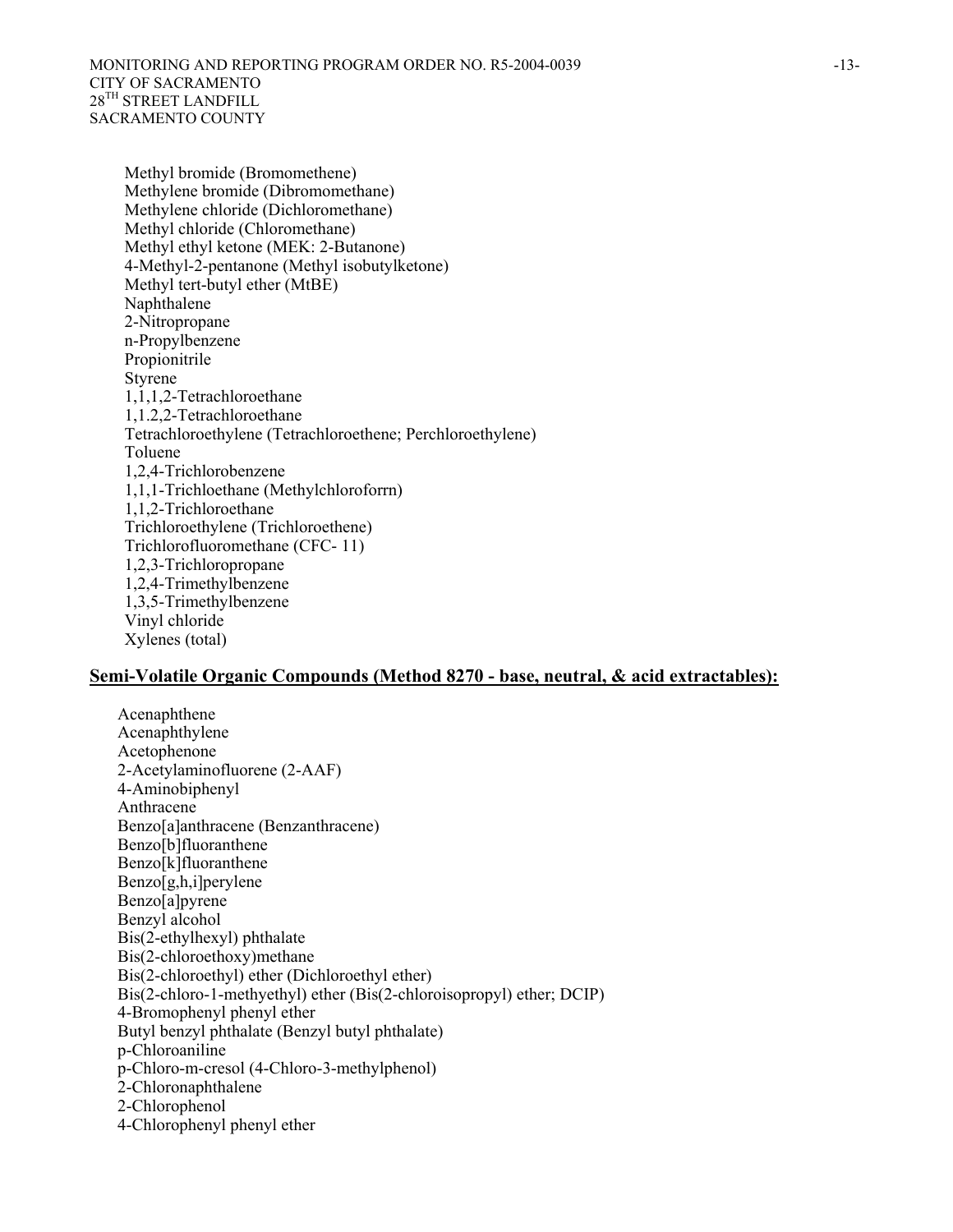Chrysene o-Cresol (2-methylphenol) m-Cresol (3-methylphenol) p-Cresol (4-methylphenol) Dibenz[a,h]anthracene Dibenzofuran Di-n-butyl phthalate 3,3'-Dichlorobenzidine 2,4-Dichlorophenol 2,6-Dichlorophenol Diethyl phthalate p-(Dimethylamino)azobenzene 7,12-Dimethylbenz[a]anthracene 3,3'-Dimethylbenzidine 2,4-Dimehtylphenol (m-Xylenol) Dimethyl phthalate m-Dinitrobenzene 4,6-Dinitro-o-cresol (4,6-Dinitro-2-methylphenol) 2,4-Dinitrophenol 2,4-Dinitrotoluene 2,6-Dinitrotoluene Di-n-octyl phthalate Diphenylamine Ethyl methanesulfonate Famphur Fluoranthene Fluorene Hexachlorobenzene Hexachloropropene Indeno $(1,2,3-c,d)$ pyrene Isophorone Isosafrole Kepone Methapyrilene 3-Methylcholanthrene Methyl methanesulfonate 2-Methylnaphthalene 1,4-Naphthoquinone 1-Naphthylamine 2-Naphthylamine o-Nitroaniline (2-Nitroaniline) m-Nitroaniline (3-Nitroaniline) p-Nitroaniline (4-Nitroaniline) Nitrobenzene o-Nitrophenol (2-Nitrophenol) p-Nitrophenol (4-Nitrophenol) N-Nitrosodi-n-butylamine (Di-n-butylnitrosamine) N-Nitrosodiethylamine (Diethylnitrosamine) N-Nitrosodimethylamine (Dimethylnitrosamine) N-Nitrosodiphenylamine (Diphenylnitrosamine) N-Nitrosodipropylamine (N-Nitroso-N-dipropylamine; Di-n-propylnitrosamine) N-Nitrosomethylethylamine (Methylethylnitrosamine)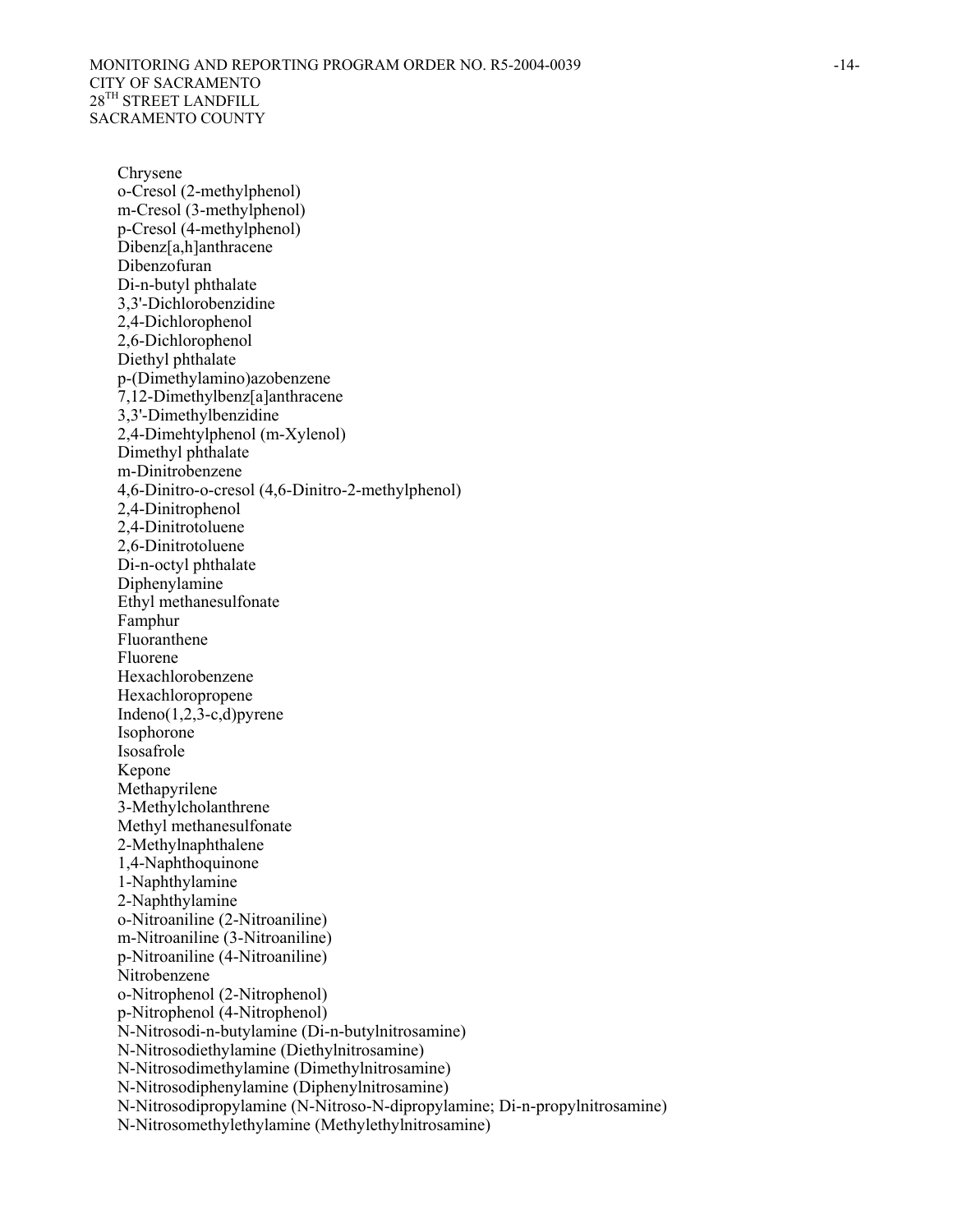N-Nitrosopiperidine N-Nitrosospyrrolidine 5-Nitro-o-toluidine Pentachlorobenzene Pentachloronitrobenzene (PCNB) Pentachlorophenol Phenacetin Phenanthrene Phenol p-Phenylenediamine Polychlorinated biphenyls (PCBs; Aroclors) Pronamide Pyrene Safrole 1,2,4,5-Tetrachlorobenzene 2,3,4,6-Tetrachlorophenol o-Toluidine 2,4,5-Trichlorophenol 0,0,0-Triethyl phosphorothioate sym-Trinitrobenzene

#### **Organochlorine Pesticides (Method 8081A):**

Aldrin α-BHC β-BHC γ-BHC (Lindane) δ-BHC Chlorobenzilate α-Chlordane γ-Chlordane Chlodane – not otherwise specified DBCP 4,4'-DDD 4,4'-DDE 4,4'-DDT Diallate Dieldrin Endosulfan I Endosulfan II Endosulfan sulfate Endrin Endrin aldehyde Endrin ketone Heptachlor Heptachlor epoxide Hexachlorocyclopentadiene Isodrin Methoxychlor Toxaphene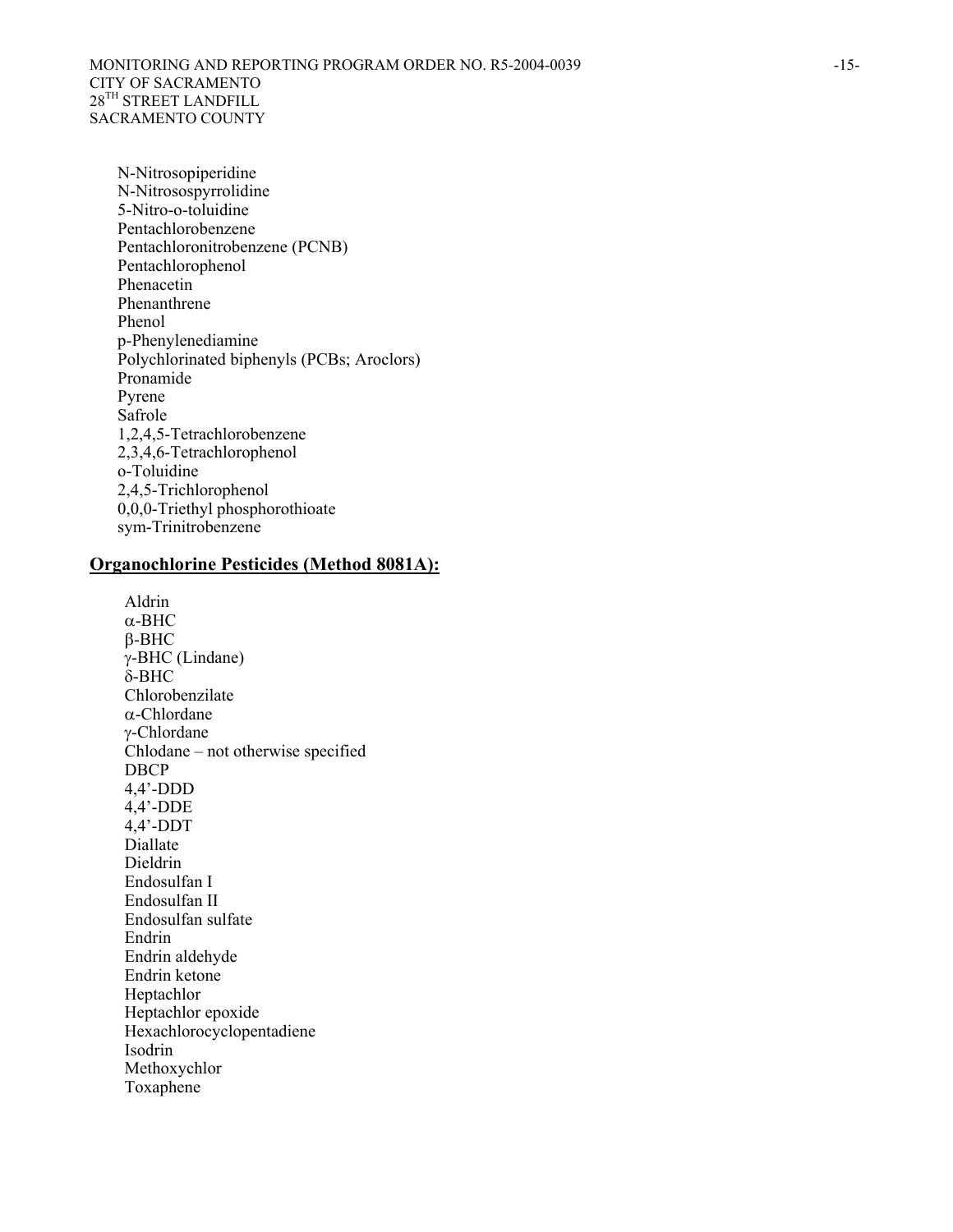#### **Polychlorinated Biphenyls (PCBs) (Method 8082):**

Aroclor 1016 Aroclor 1221 Aroclor 1232 Aroclor 1242 Aroclor 1248 Aroclor 1254 Aroclor 1260

# **Organophosphorus Compounds (Method 8141A):**

Chlorpyrifos Diazinon Dimethioate Disulfoton Ethion Famphur Malathion Parathion Parathion-ethyl Parathion-methyl Phorate

# **Chlorinated Herbicides (USEPA Method 8151A):**

2,4-D (2,4-Dichlorophenoxyacetic acid) Dicamba Dinoseb (DNBP; 2-sec-Butyl-4,6-dinitrophenol) **MCPA** MCPP Silvex (2,4,5-Trichlorophenoxypropionic acid; 2,4,5-TP) 2,4,5-T (2,4,5-Trichlorophenoxyacetic acid) Pentachlorophenol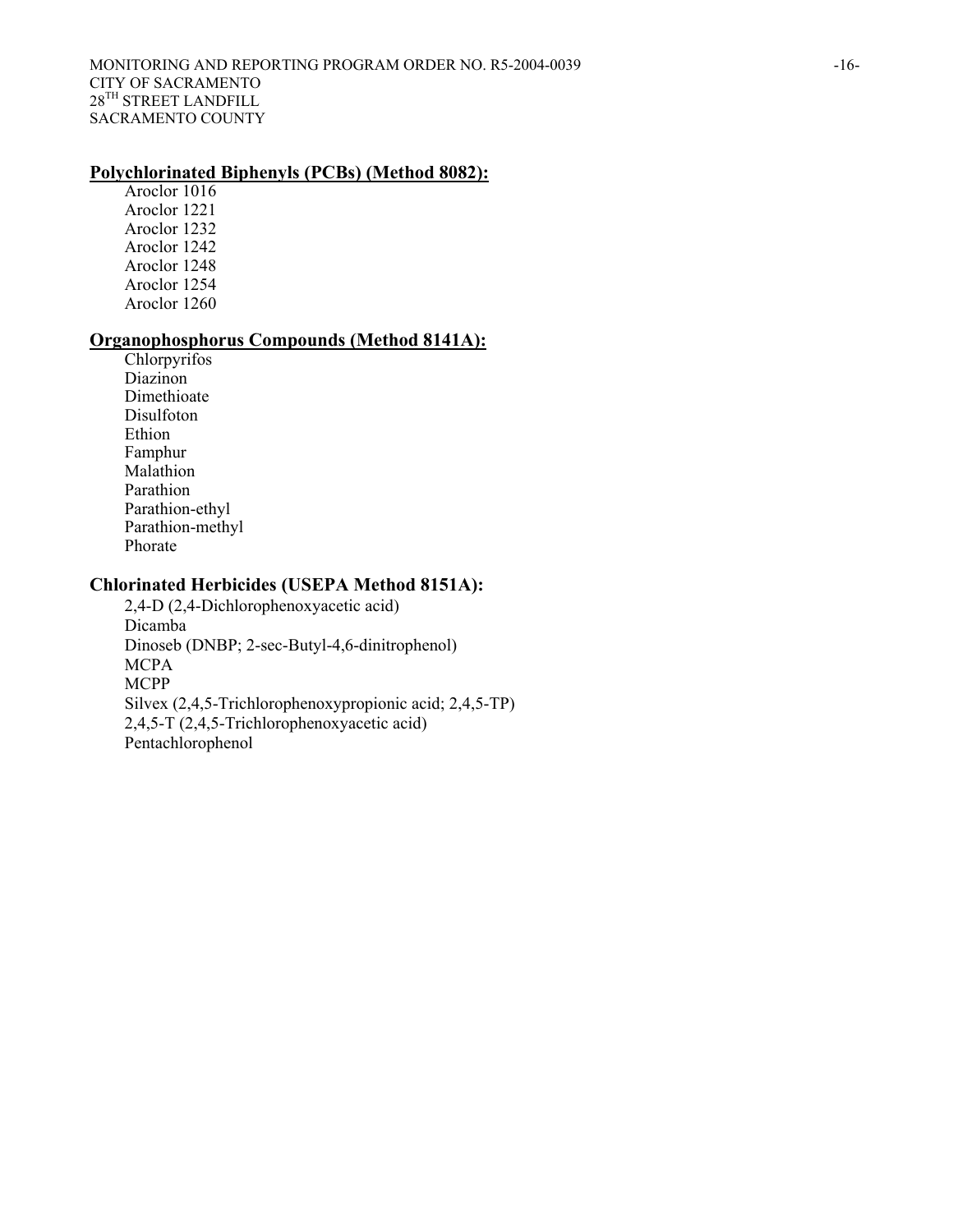

Attachment A: Site Location Map City of Sacramento<br>28<sup>th</sup> Street Landfill Sacramento County Section 32, T9N, R5E, MDB&M

WDR Order No. R5-2004-0039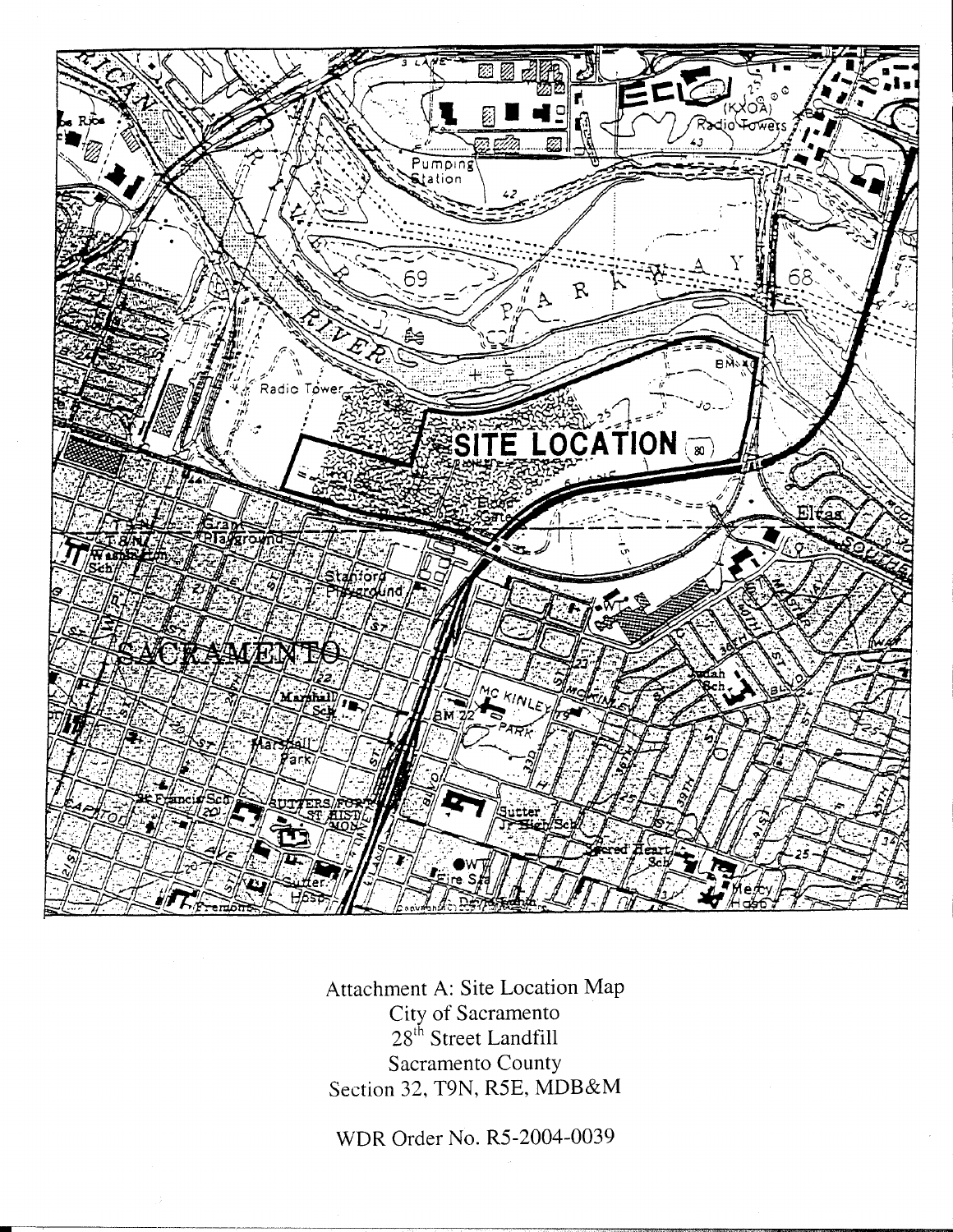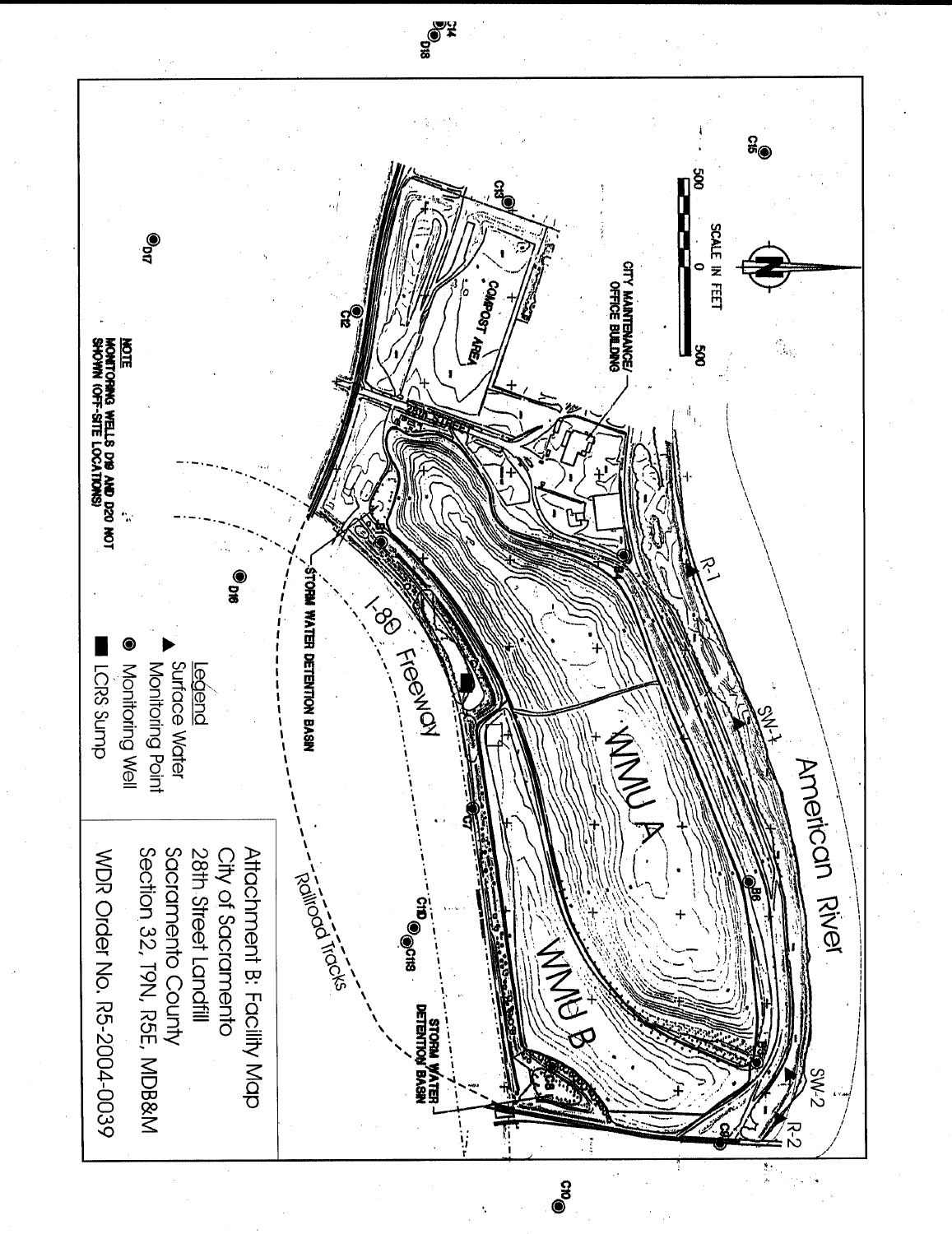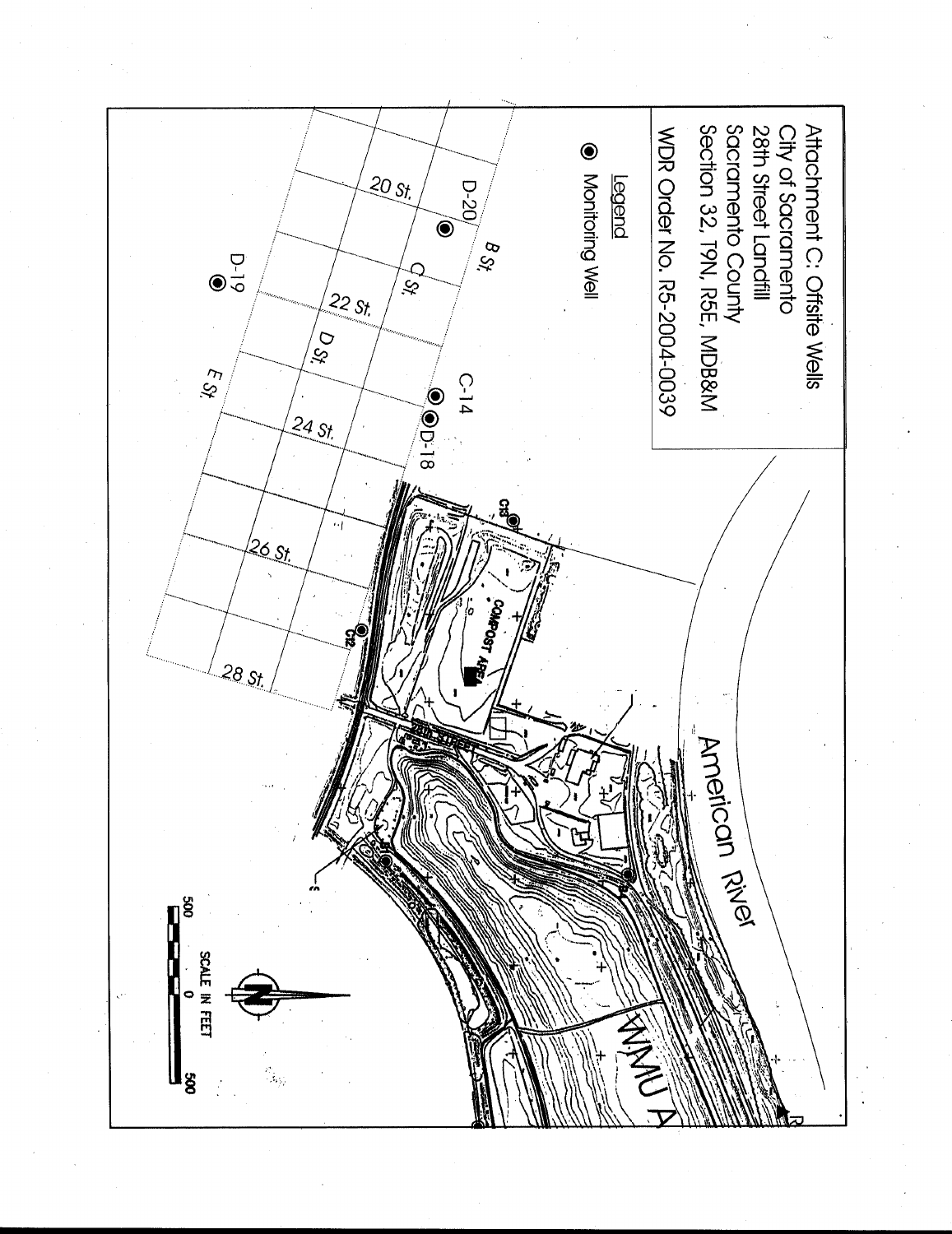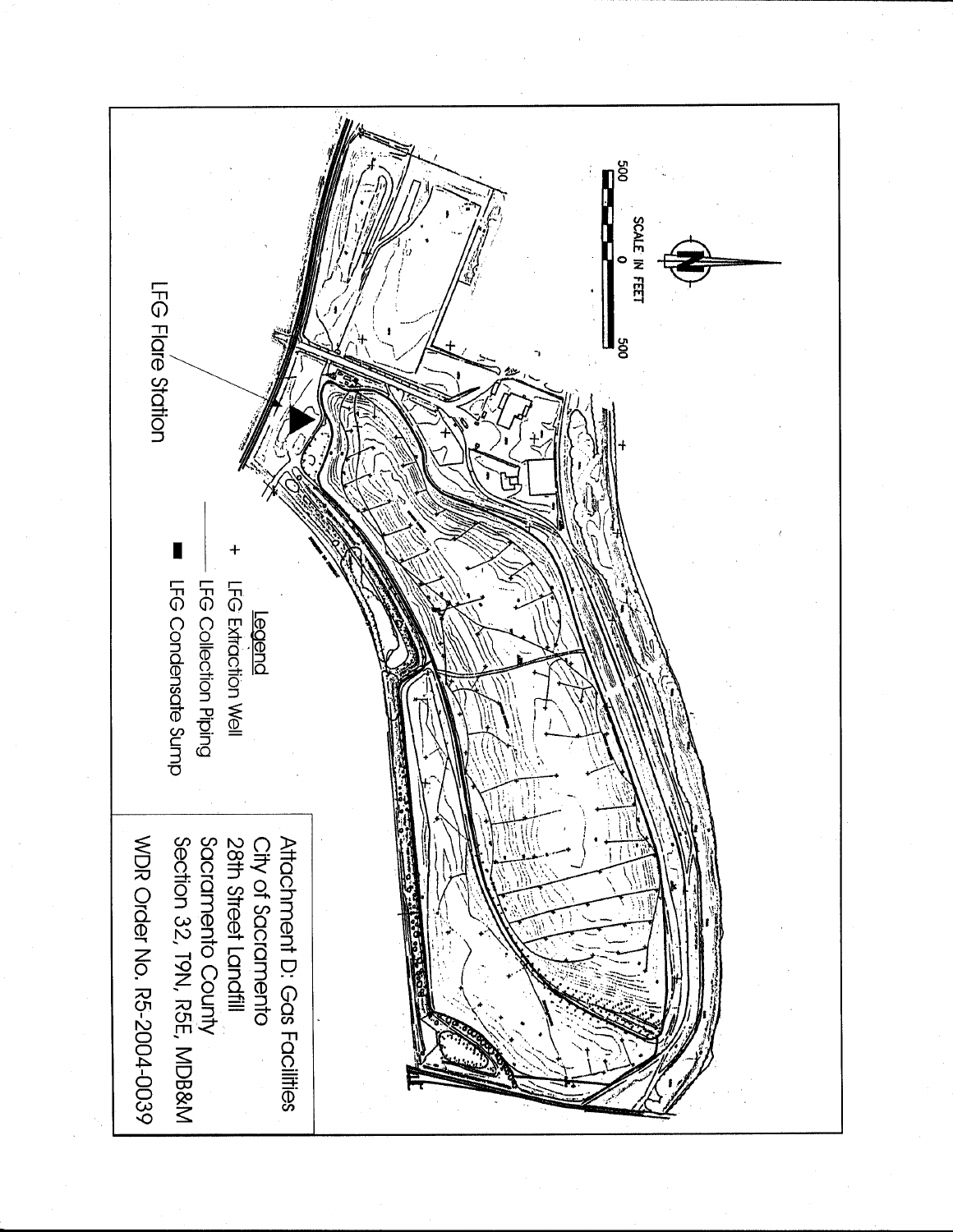#### **INFORMATION SHEET**

# ORDER NO. R5-2004-0039 CITY OF SACRAMENTO  $28^{TH}$  STREET LANDFILL FACILITY CLASS III LANDFILL POST-CLOSURE MAINTENANCE AND CORRECTIVE ACTION SACRAMENTO COUNTY

The City of Sacramento owns and has operated the 28<sup>th</sup> Street Landfill since 1973. The site is located at the northern end of 28<sup>th</sup> Street, in the northeast area of downtown Sacramento. The landfill is bordered by the American River to the north, Business Interstate 80 to the south, Southern Pacific Railroad tracks to the east, and industrial properties to the west.

#### **Waste Disposal Areas**

The Class III landfill was used for the disposal of non-hazardous residential, commercial and industrial municipal solid wastes. Refuse filling took place from the early 1960's until September 1994. The facility includes two classified landfill units and two older, unclassified disposal areas, as follows:

Classified Units

- A 79.5-acre area known as WMU A. This area was filled from 1971 until 1986. This cell was constructed without a base liner or leachate collection system, which were not required by regulations at the time. A final cover system was installed in phases and was completed in 1997. The cover consists of one foot of intermediate cover soil over the waste materials, overlain by two feet of concrete and asphalt rubble, overlain by one foot of low-permeability clay, overlain by a one-foot vegetative soil layer.
- A 27.5-acre area, known as WMU B. This area was filled from 1986 until 1994. This cell was constructed with a base liner and leachate collection and removal system. The base liner consists of 1.5 feet of compacted soil/bentonite mix with a maximum permeability of  $1x10^{-7}$ cm/s, overlain by an additional 1.5 feet of native compacted soil with permeability ranging between  $1x10^{-5}$  and  $1x10^{-7}$  cm/s. A final cover system was completed at WMU B in September 1997. The final cover profile is identical to that described above for WMU A.

Unclassified Disposal Areas (filled during the period 1963 through 1971)

- Approximately 12.5 unpaved acres west of  $28<sup>th</sup>$  Street
- Approximately 10 paved acres west of  $28<sup>th</sup>$  Street
- Approximately 16 paved acres north of  $28<sup>th</sup>$  Street.

The site also includes approximately 18 acres of non-filled areas including levees and a buffer area between the landfill and the American River, a storm water detention area east of the landfill, buffer areas adjacent to the Southern Pacific Railroad tracks east of the landfill.

#### **Offsite Acreage**

Significant acreage was historically landfilled west of the facility. This acreage, including the Dellar Property (the name is that of the current owner, Mr. Lincoln Dellar), is privately owned and was not included in the facility closure. Several offsite monitoring wells for the facility are located in this area, however.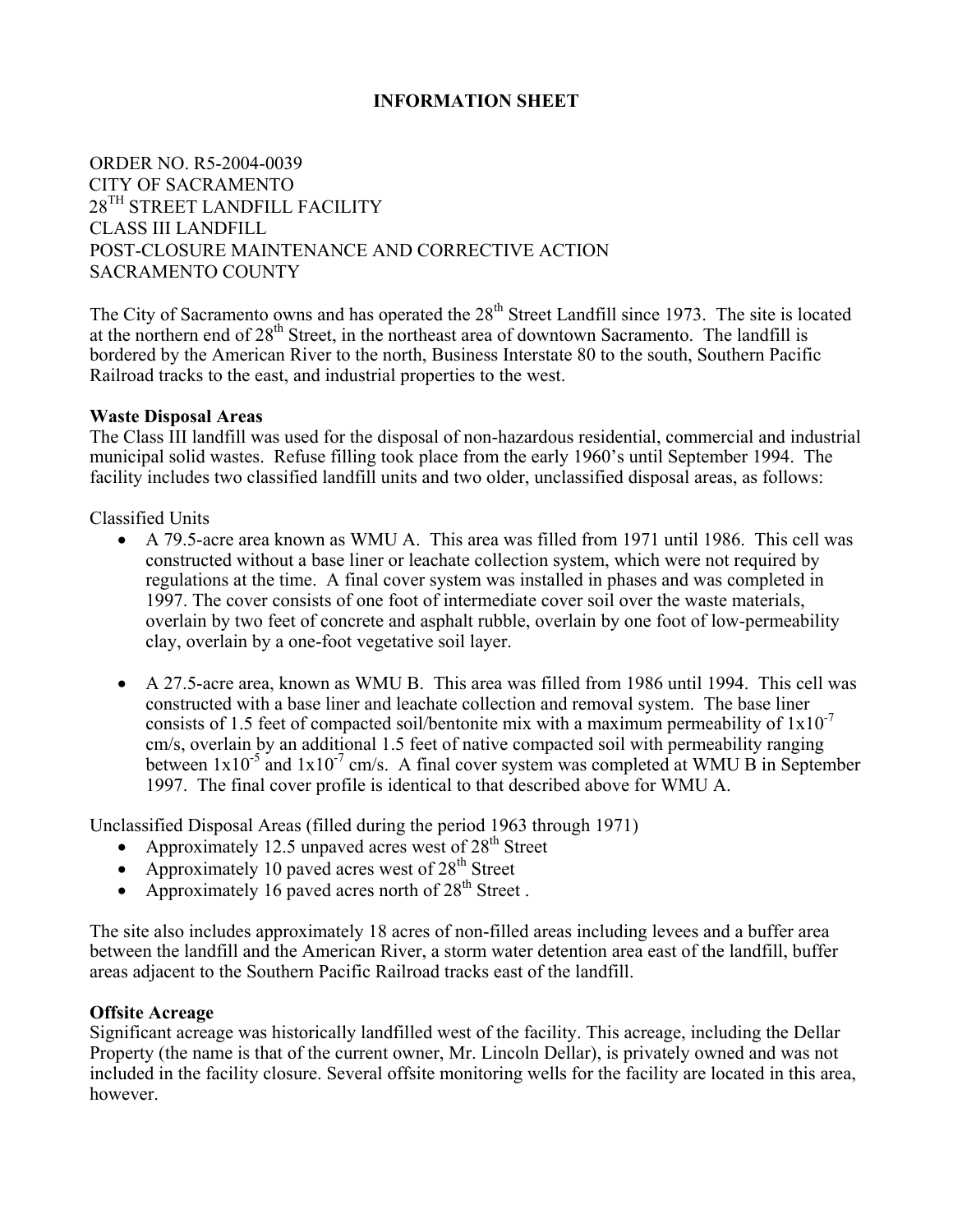#### INFORMATION SHEET NO. R5-2004-0039 - 2 -CITY OF SACRAMENTO 28TH STREET LANDFILL SACRAMENTO COUNTY

### **Closure**

The Discharger submitted the 9 February 1998 *Construction Quality Assurance/Completion Report for Landfill Closure,* prepared by Harding Lawson Associates. The report documents the installation of the final cover for waste management units (WMU) A and B in accordance with the Final Closure Plan. The Regional Board approved the report in a letter dated 3 June 1998. A final cover for both WMUs consist of, described from top to bottom as, one-foot of soil cover, one-foot of low permeability clay, two-feet of concrete and asphalt rubble, and one-foot of intermediate soil cover. Construction activities were completed and reported in the *Construction Quality Assurance/Completion Report for Landfill Closure*, dated 9 February 1998.

The 16-acre unclassified disposal area north of  $28<sup>th</sup>$  Street and northern 10-acres of the unclassified disposal area west of 28<sup>th</sup> Street were closed with, as described from top to bottom, 3 inches of asphalt concrete (to provide an all weather surface and prevent infiltration of water), 6 inches of asphalt street grinding, two-feet of concrete and asphalt rubble, and one-foot of soil cover. The remaining 12.5-acres of the unclassified disposal area west of  $28<sup>th</sup>$  Street was graded to drain (3% slope or greater) and received a cover consisting of, from top to bottom, two-feet of soil, 6 inches of asphalt street grinding, two-feet of concrete and asphalt rubble, and 6 inches of foundation soil. The landfill access roads at the site were paved with chip seal, which is reapplied where necessary as part of post-closure maintenance to maintain an impermeable surface.

#### **Post-Closure Uses**

WMUs A and B are vegetated with native grass and are currently used only for facility access and LFG collection facilities. The paved disposal area north of  $28<sup>th</sup>$  Street is now the City's corporation yard and is used for storage, vehicle parking and facility offices. The City Department of Parks and Recreation has also developed small portions of this area as the Sutter's Landing Park, including pedestrian/bike trails, paved parking, picnic areas and a skate-park area. The paved portion of the unclassified area west of 28<sup>th</sup> Street (10 acres) was used for composting operations until 2001. This area and the remaining unpaved 12.5 acres are now vacant and controlled by the City Department of Parks and Recreation, which is considering the areas for incorporation into Sutter's Landing Park.

#### **Groundwater**

#### SWAT Investigation

An initial Solid Waste Assessment Test (SWAT) investigation conducted in 1985 showed the presence of vinyl chloride and elevated concentrations of inorganic constituents/parameters including electrical conductivity and chloride in groundwater at the facility and south and west of the landfill.

In October 1985, the Discharger installed seven groundwater monitoring wells (B-1, B-3, B-4, C-7, C-8, C-9, and C-10) around WMUs A and B and subsequently confirmed that the shallow groundwater beneath the site had been impacted with volatile organic compounds (VOCs) of which the predominant compound was vinyl chloride. In November and December 1986, the Discharger installed seven (7) more wells to comply with the SWAT Report requirements (B-6, C-11D, C-11S, C-12, C-13, C-14 and C-15). Four of these wells (C-12 though C-15) were located around the inactive disposal areas west of WMU A. Well B-6 was installed north of WMU-A and wells C-11D and C-11S were installed south of WMU B. The last two wells are a shallow and deep pair intended to assess vertical groundwater gradients in the area.